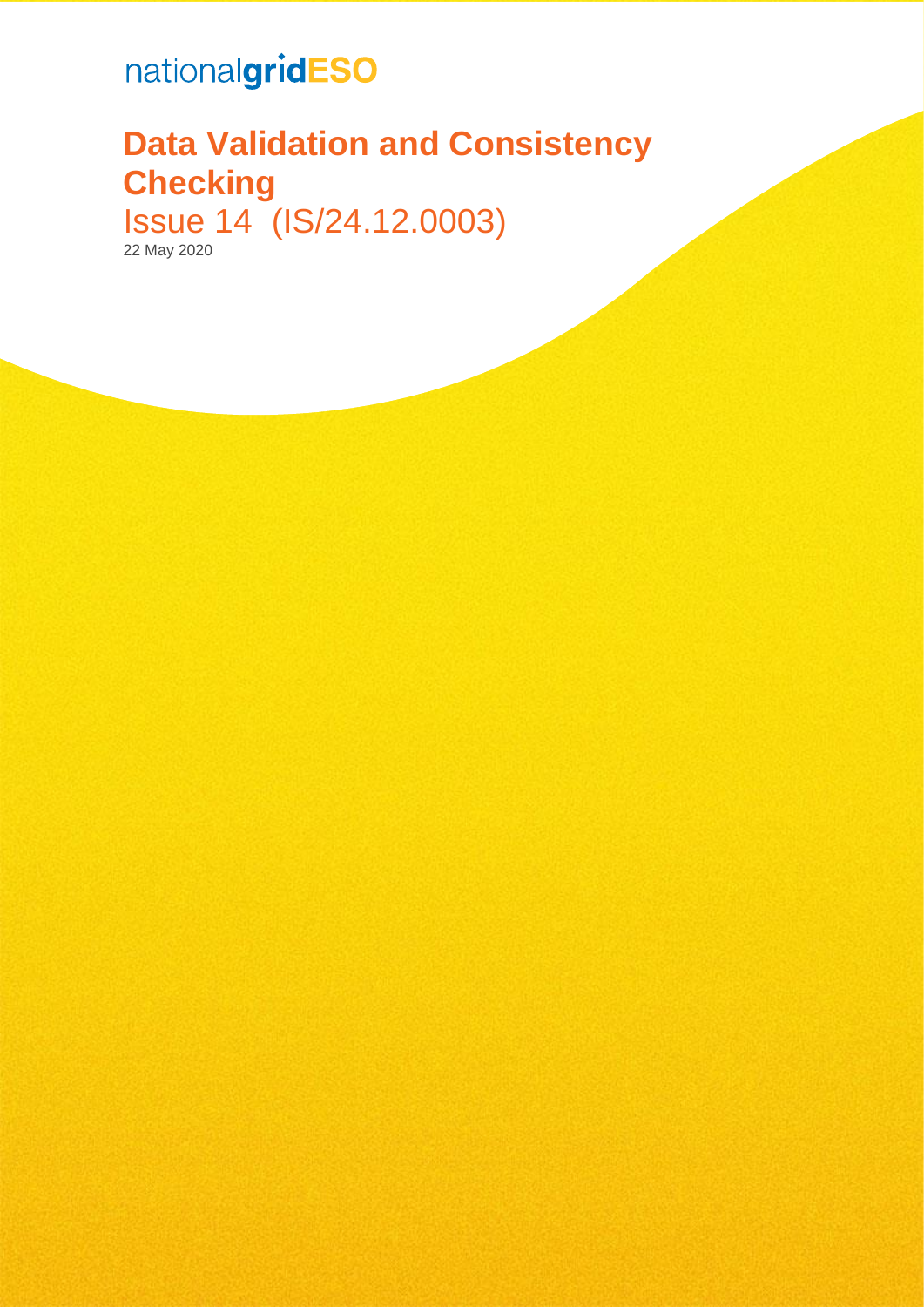# <span id="page-1-0"></span>**Contents**

| $\mathbf{1}$   |                                                         |    |
|----------------|---------------------------------------------------------|----|
| 1.1            |                                                         |    |
| 1.2            |                                                         |    |
| 1.3            |                                                         |    |
| $\overline{2}$ |                                                         |    |
| 3              |                                                         |    |
| 3.1            |                                                         |    |
| 3.2            |                                                         |    |
| 3.3            |                                                         |    |
| 3.4            |                                                         |    |
| 3.5            |                                                         |    |
| 3.6            |                                                         |    |
| 3.7            |                                                         |    |
| 3.8            |                                                         |    |
| 3.9            |                                                         |    |
| 3.10           |                                                         |    |
| 3.11           |                                                         |    |
| 3.12           |                                                         |    |
| 3.13<br>3.14   |                                                         |    |
| 3.15           |                                                         |    |
| 3.16           |                                                         |    |
| 3.17           |                                                         |    |
| 3.18           |                                                         |    |
| 4              |                                                         |    |
| 4.1            |                                                         |    |
| 4.2            |                                                         | 34 |
| 4.3            |                                                         |    |
| 4.4            |                                                         |    |
| 4.5            |                                                         |    |
| 4.6            |                                                         |    |
| 5              |                                                         |    |
| 5.1            |                                                         |    |
| 5.2            |                                                         |    |
| 5.3            |                                                         |    |
| 5.4            |                                                         |    |
| 5.5            |                                                         |    |
| 5.6            |                                                         |    |
| 5.7            |                                                         |    |
| 5.8            | ISMS 102 INFORMATION CLASSIFICATION: Publicly Available |    |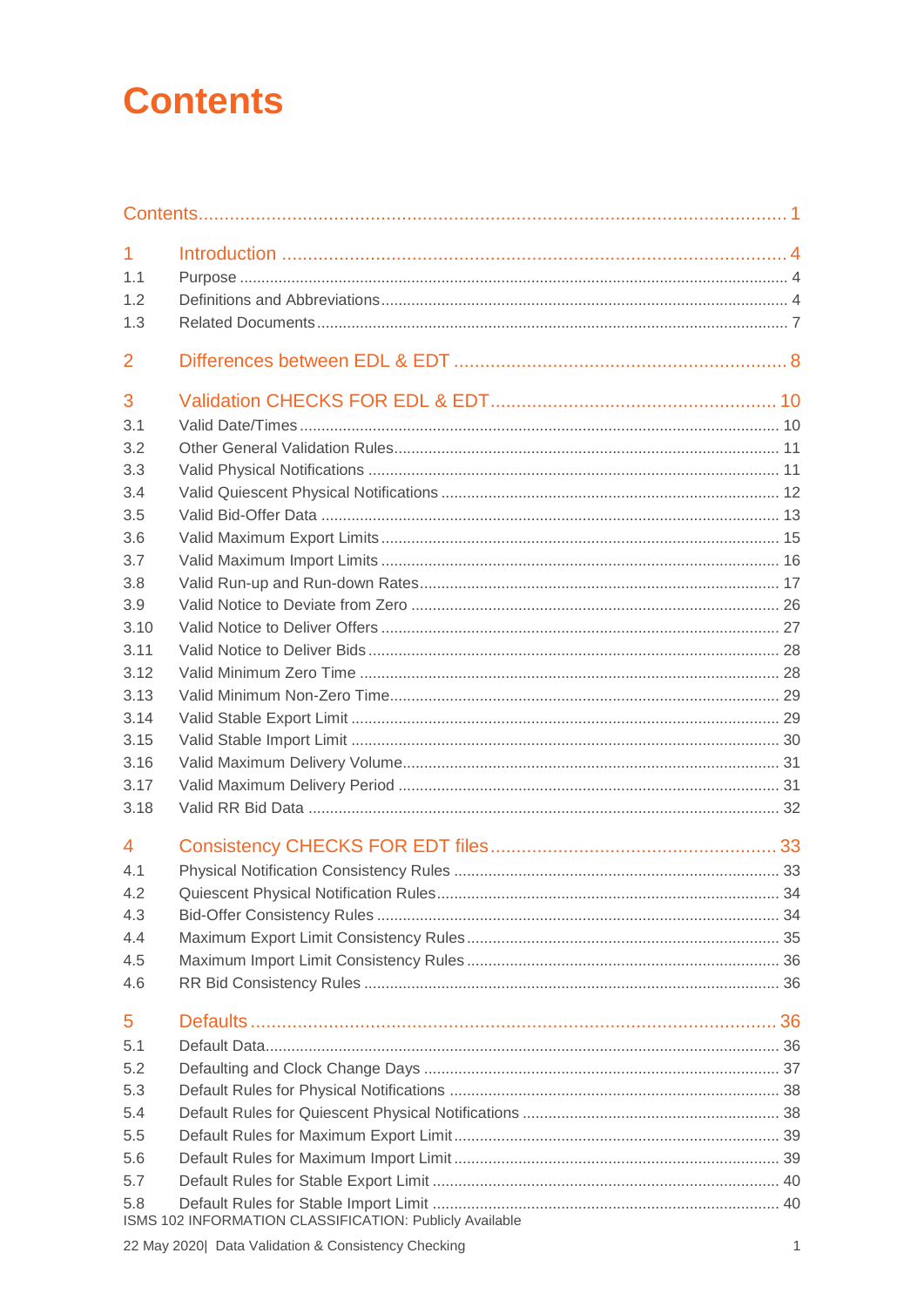| 5.9 |  |  |
|-----|--|--|
|     |  |  |
|     |  |  |
|     |  |  |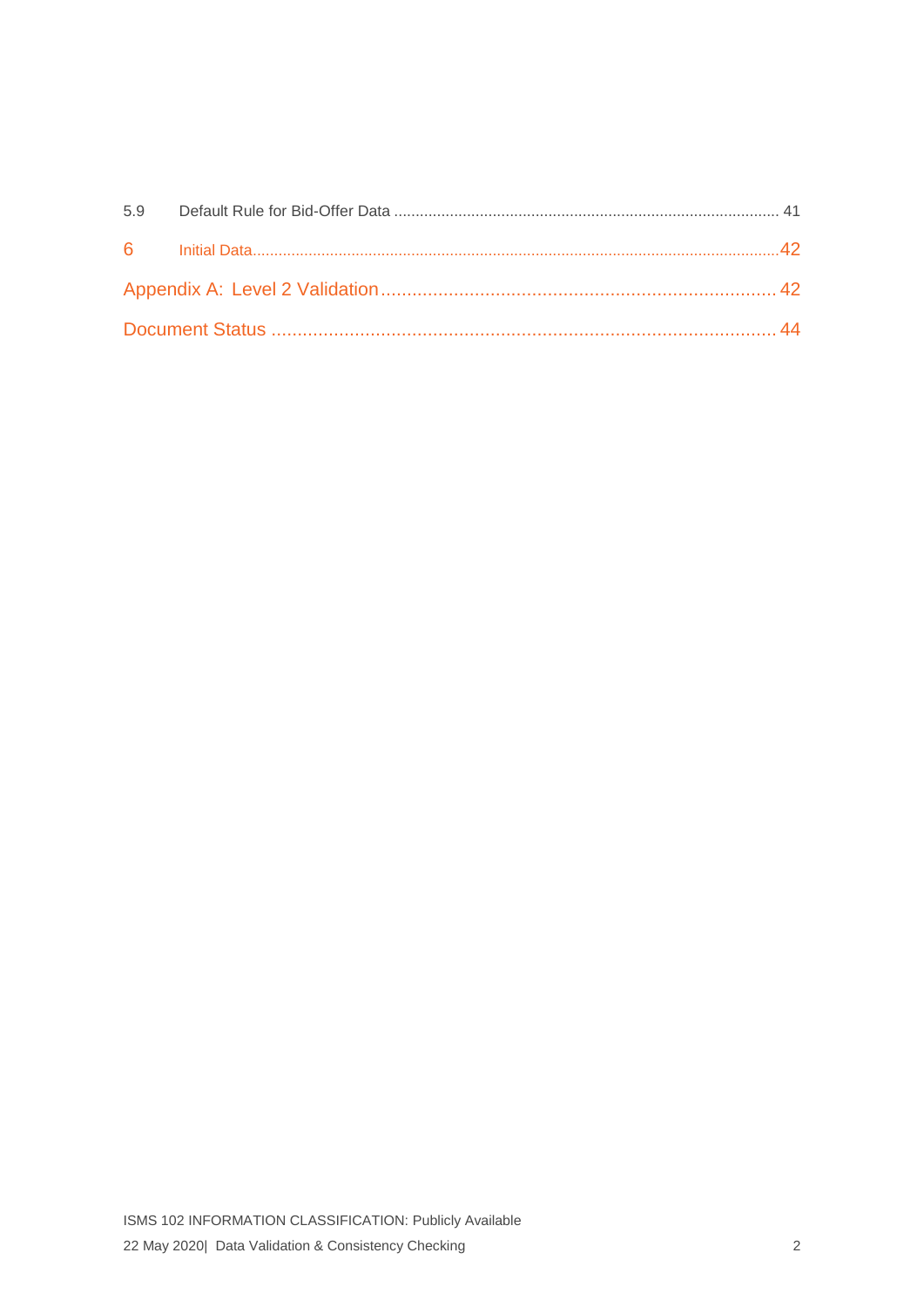# **Data Validation & Consistency Checking**

IK

**Wilm** 

 $\mathbb{R}^N$  ,  $\mathbb{R}^N$ 

 $\blacksquare$ 

 $\blacksquare$ 

II

II

 $-10$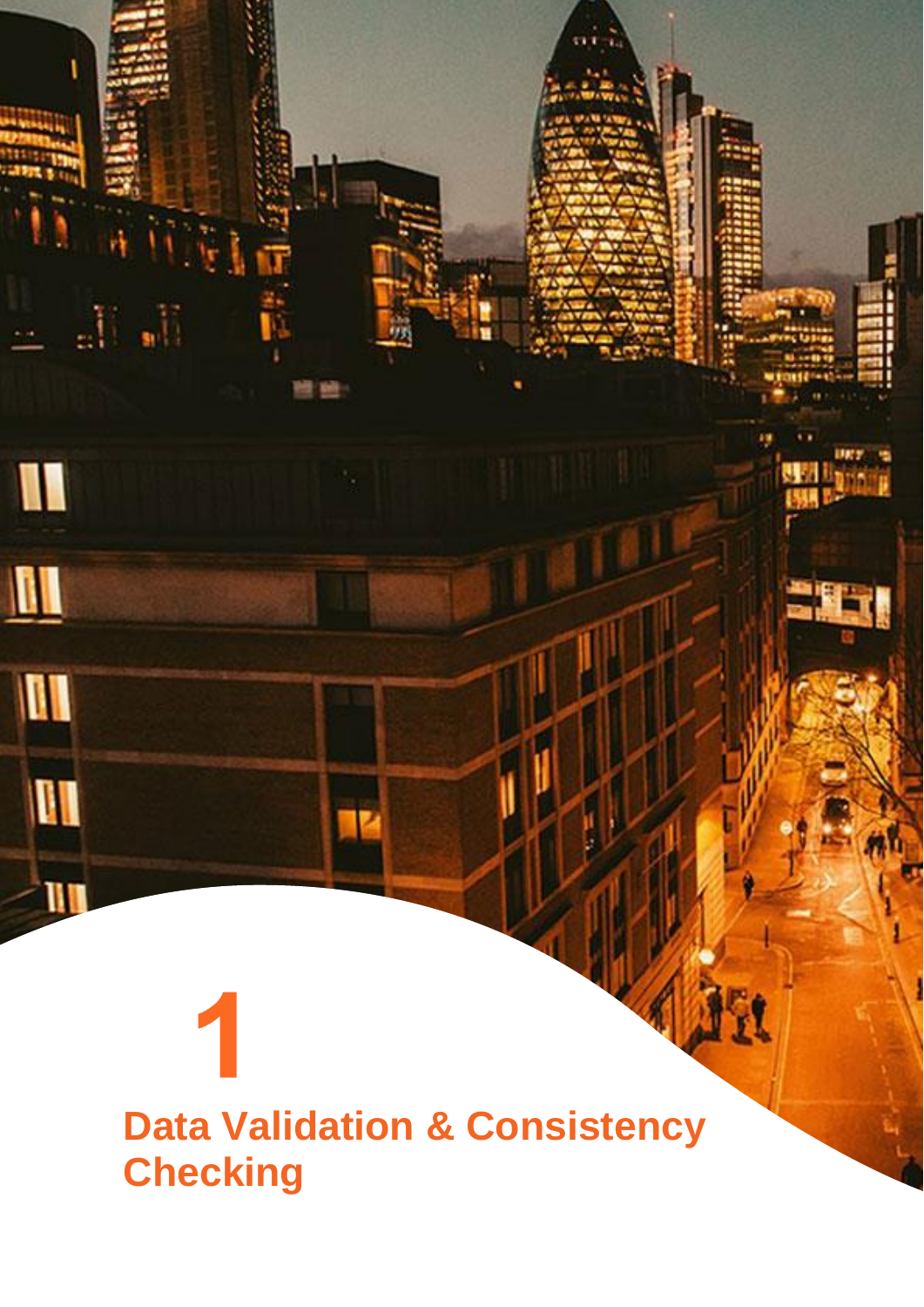# **1 Introduction**

# 1.1 Purpose

This document defines the rules for data validation and consistency checking which are applied to Balancing Mechanism data received from Trading Points and Control Points under the terms of the Grid Code [2]. It also covers defaulting rules to be applied in the absence of expected data. This document forms one of the Grid Code's "associated documents" and is referenced from the Grid Code [\[2\]](#page-7-1).

The mechanisms used for data transfer are EDT (for Trading Points, see [\[3\]](#page-7-2)) and EDL (for Control Points, see [\[4\]](#page-7-3)). The Grid Code refers to the EDT and the data submission part of EDL as Electronic Data Communication Facilities (EDL & EDT). It should be noted that with respect to EDL, only submission messages to National Grid will be covered in this document; no information is given concerning Bid-Offer Acceptances and Ancillary Service instructions sent to Control Points by National Grid.

#### Scope

The normal definition of terms still applies. That is, data validation is concerned with checking that data is in the correct format and within the correct limits, e.g. is it an integer, is it between given limits etc.

Data consistency concerns itself with checking if a particular data record is consistent with other data records and defaulting rules are applied in cases of missing data which should have been submitted.

<span id="page-4-0"></span>Failure to comply with the validation or consistency rules will result in rejection of the submission for the BM Unit affected. Section 3 of this document details the validation checks for data submissions by EDL and EDT and section 4 the consistency checks for data submitted by these means. Section 5 details the default rules that apply where data submissions are incomplete and which are independent of the data submission method.

<span id="page-4-1"></span>This document does not cover physical data formats for EDT or EDL. These issues are covered in references [\[3,](#page-7-2)5].

#### 1.2 Definitions and Abbreviations

Automatic Logging Device As defined in the Grid Code. It is instruction-receiving part of EDL.

<span id="page-4-2"></span>BM Unit **Balancing Mechanism Unit**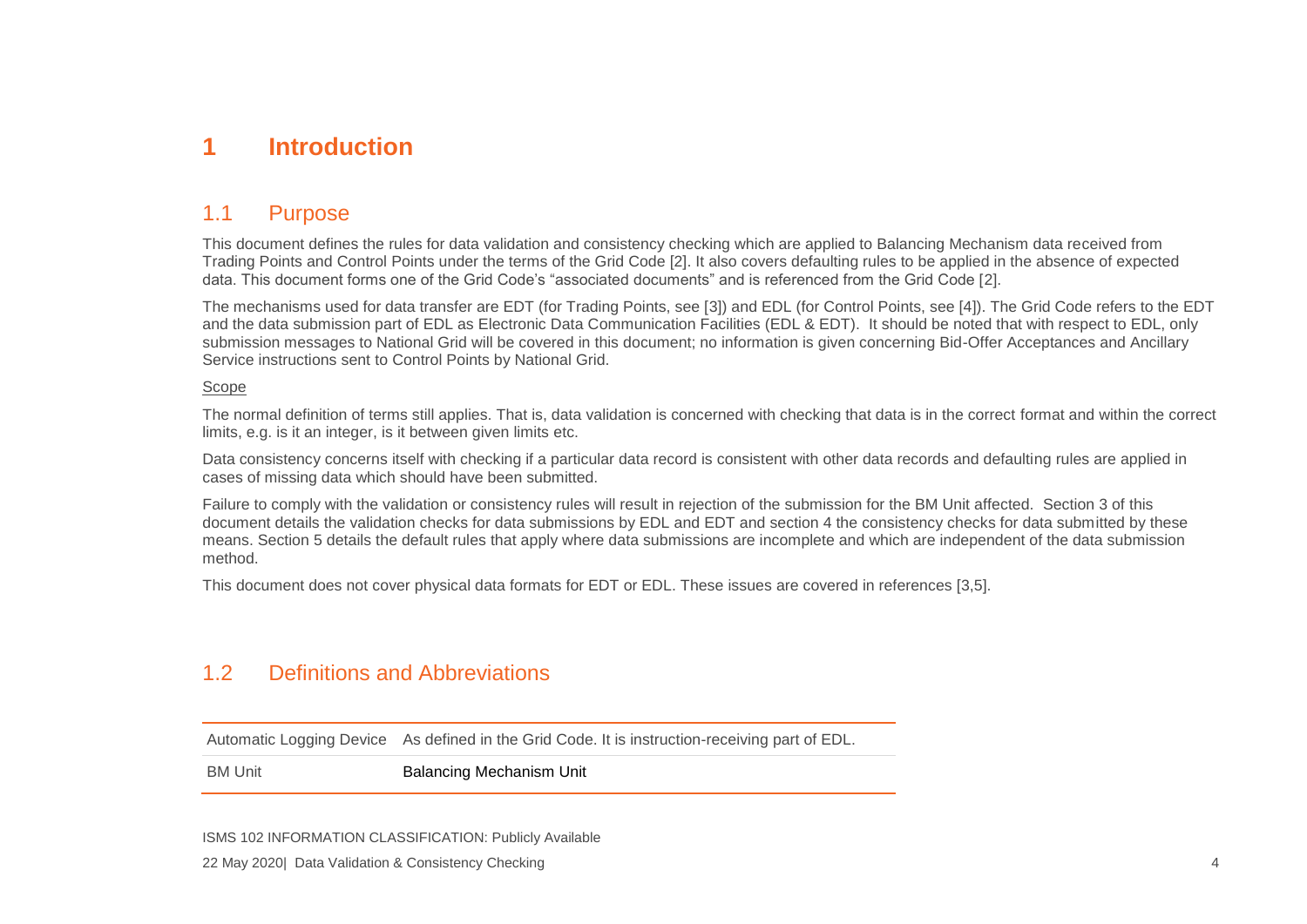| <b>BST</b>   | British Summer Time - time set one hour ahead of Greenwich Mean<br>Time (GMT)                                                                                                                                                                                                                                                                                                                                                                      |
|--------------|----------------------------------------------------------------------------------------------------------------------------------------------------------------------------------------------------------------------------------------------------------------------------------------------------------------------------------------------------------------------------------------------------------------------------------------------------|
| <b>CEC</b>   | Connection Entry Capacity, as defined in the CUSC                                                                                                                                                                                                                                                                                                                                                                                                  |
| <b>EDL</b>   | Electronic Dispatch Logging - a bi-directional message transfer<br>mechanism. National Grid uses it to send instructions to Control Points<br>and they use it to send BM Unit Data to National Grid. The instruction -<br>issue/receiving part of EDL is referred to as an Automatic Logging<br>Device (EDL) in the Grid Code, while the data submission part of EDL<br>is referred to as Electronic Data Communication Facilities (EDL &<br>EDT). |
| <b>EDT</b>   | Electronic Data Transfer – Flat file transfer of submissions from the BM<br>Participant to National Grid. This is referred to as Electronic Data<br>Communication Facilities (EDL & EDT) in the Grid Code.                                                                                                                                                                                                                                         |
| Gate Closure | Means, in relation to a Settlement Period, the spot time 1 hour before<br>the spot time at the start of that Settlement Period.                                                                                                                                                                                                                                                                                                                    |
| <b>GMT</b>   | Greenwich Mean Time - mean solar time on the 0° meridian passing<br>through Greenwich, England, measured from midnight.                                                                                                                                                                                                                                                                                                                            |
| <b>LTCS</b>  | Last Time to Cancel Synchronisation                                                                                                                                                                                                                                                                                                                                                                                                                |
| M            | A parameter used for some of the following validation rules – initially<br>set to 239                                                                                                                                                                                                                                                                                                                                                              |
| MEL          | Maximum Export Limit                                                                                                                                                                                                                                                                                                                                                                                                                               |
| <b>MDP</b>   | Maximum Delivery Period                                                                                                                                                                                                                                                                                                                                                                                                                            |
| <b>MDV</b>   | Maximum Delivery Volume                                                                                                                                                                                                                                                                                                                                                                                                                            |
| <b>MIL</b>   | Maximum Import Limit                                                                                                                                                                                                                                                                                                                                                                                                                               |
| <b>MNZT</b>  | Minimum Non-Zero Time                                                                                                                                                                                                                                                                                                                                                                                                                              |
| <b>MZT</b>   | Minimum Zero Time                                                                                                                                                                                                                                                                                                                                                                                                                                  |

ISMS 102 INFORMATION CLASSIFICATION: Publicly Available 22 May 2020| Data Validation & Consistency Checking 5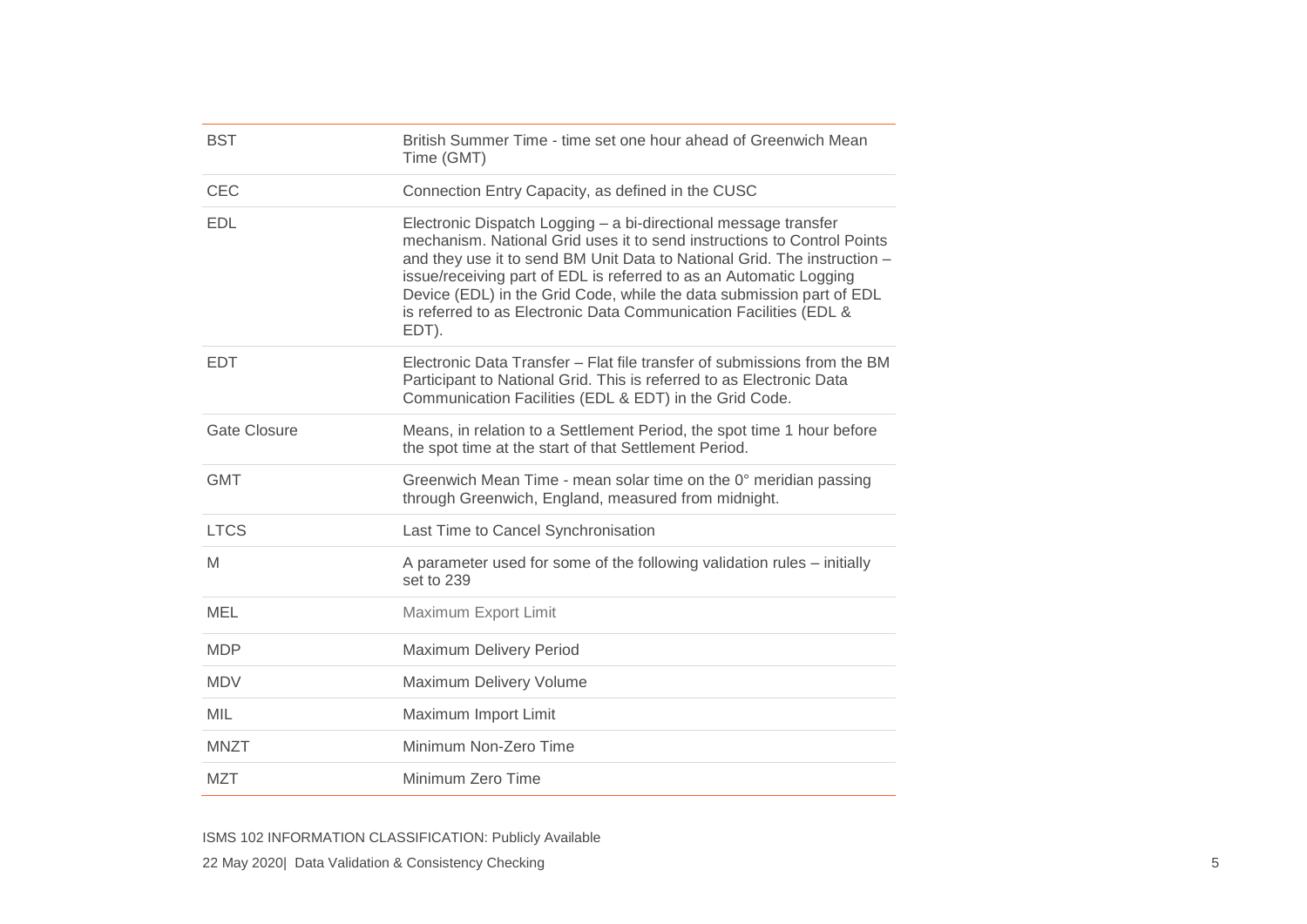| N                                 | A parameter used for some of the following validation rules - set to 59                                                                                                                                               |
|-----------------------------------|-----------------------------------------------------------------------------------------------------------------------------------------------------------------------------------------------------------------------|
| <b>National Grid</b>              | In the context of this document means National Grid Electricity<br>Transmission plc                                                                                                                                   |
| <b>NDZ</b>                        | Notice to Deviate from Zero                                                                                                                                                                                           |
| <b>NETA</b>                       | <b>New Electricity Trading Arrangements</b>                                                                                                                                                                           |
| <b>Notification Time</b>          | The time at which the transfer of a submission to the National Grid<br>System is completed.                                                                                                                           |
| <b>NTB</b>                        | Notice to Deliver Bids                                                                                                                                                                                                |
| <b>NTO</b>                        | Notice to Deliver Offers                                                                                                                                                                                              |
| <b>Operational Day</b>            | Runs from 05:00 to 05:00 local time                                                                                                                                                                                   |
| <b>RR</b>                         | <b>Replacement Reserve</b>                                                                                                                                                                                            |
| <b>Submission Maximum</b><br>Date | A maximum limit will be placed on the date/times allowed in a given<br>submission. The Submission Maximum Date is equal to the end of the<br>current Operational Day + 5 days.                                        |
| <b>PN</b>                         | The Physical Notification (PN) for a BM Unit is the expected level of<br>export or import for that BM Unit in the absence of any Balancing<br>Mechanism Bid-Offer Acceptances from National Grid.                     |
| QPN                               | A Quiescent Physical Notification is a MW value expressing the level of<br>demand expected to be consumed by an underlying process that forms<br>part of the operation of a particular BM Unit at any particular time |
| <b>RDRE</b>                       | Run-down Rates for an Exporting BM Unit                                                                                                                                                                               |
| <b>RDRI</b>                       | Run-down Rates for an Importing BM Unit                                                                                                                                                                               |
| <b>RURE</b>                       | Run-up Rates for an Exporting BM Unit                                                                                                                                                                                 |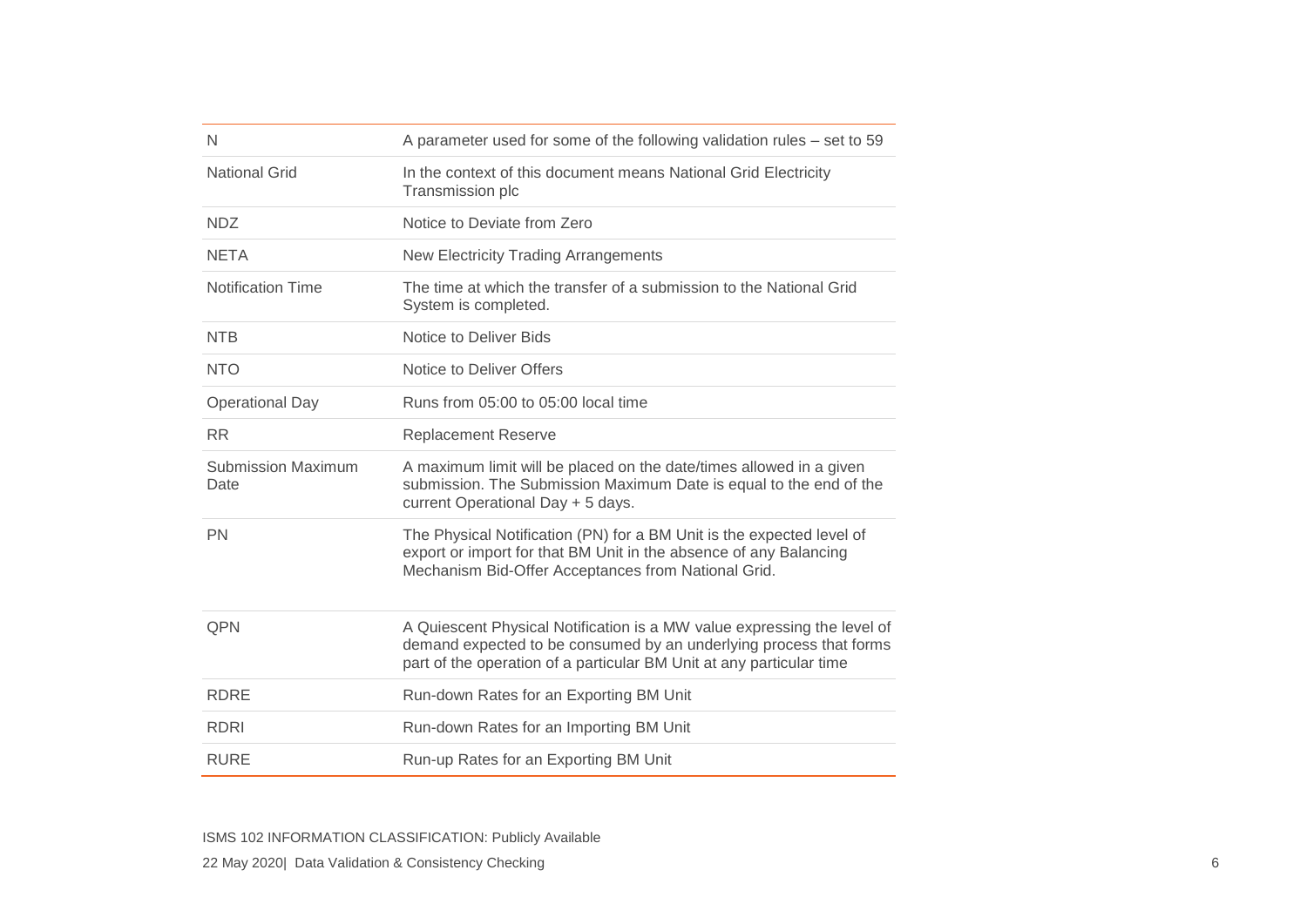| <b>RURI</b> | Run-up Rates for an Importing BM Unit                                                    |
|-------------|------------------------------------------------------------------------------------------|
| <b>SEL</b>  | Stable Export Limit                                                                      |
| SIL         | Stable Import Limit                                                                      |
|             | A parameter used for some of the following validation rules – initially<br>set to -99999 |
| V           | A parameter used for some of the following validation rules – initially<br>set to 99999  |

*Table 1 - Definitions and Abbreviations*

The majority of the terms used here are as defined in references 1 and 2.

#### <span id="page-7-1"></span>1.3 Related Documents

- 1. Balancing and Settlement Code, [www.elexon.co.uk](http://www.elexon.co.uk/)
- 2. The Grid Code, [www.nationalgrid.com/uk/Electricity/Codes/gridcode](http://www.nationalgrid.com/uk/Electricity/Codes/gridcode)
- 3. EDT Interface Specification
- 4. EDL Message Specification

<span id="page-7-3"></span><span id="page-7-2"></span><span id="page-7-0"></span>References 3, 4, and in due course 5, are available on the Grid Code, Governance of Electrical Standards web-page: <http://www2.nationalgrid.com/UK/Industry-information/Electricity-codes/Grid-code/Electrical-Standards-Documents/>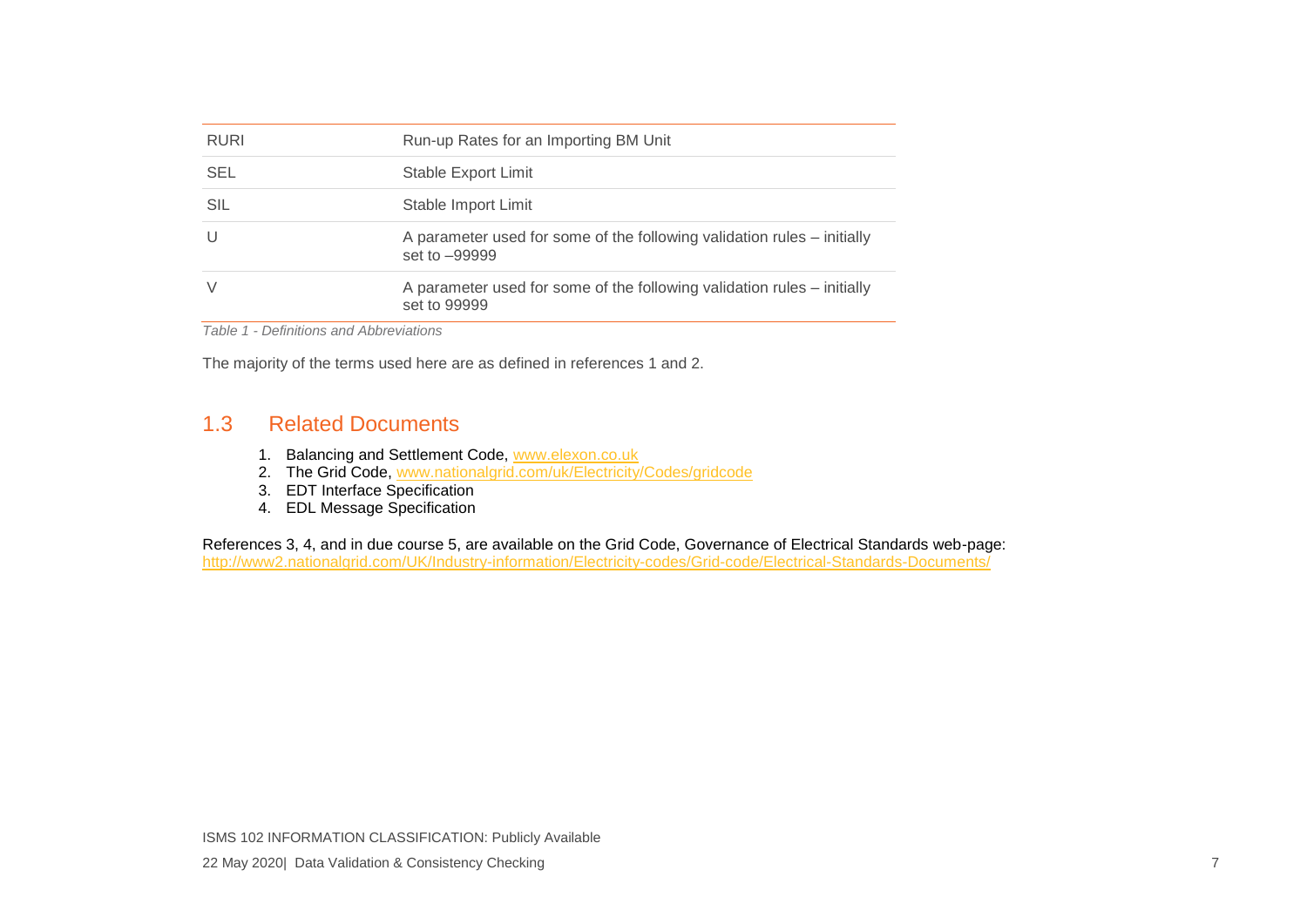# **2 Differences between EDL & EDT**

The physical data formats for EDL and EDT are covered in references [\[3](#page-7-2)[,4\]](#page-7-3). EDL is the primary mechanism by which Control Points inform National Grid of changes to their operating conditions while EDT is used by Trading Points to inform National Grid of changes to other data. As a result the two mechanisms can have different validation and consistency rules applied to the data submitted.

The following table summarises these differences:

<span id="page-8-0"></span>

| Data Item                                                                                                           | <b>EDL</b>                                                                                | <b>EDT</b>                                                                                                                                                                                                                                                                                                             |
|---------------------------------------------------------------------------------------------------------------------|-------------------------------------------------------------------------------------------|------------------------------------------------------------------------------------------------------------------------------------------------------------------------------------------------------------------------------------------------------------------------------------------------------------------------|
| Physical<br><b>Notifications</b>                                                                                    | Not submitted by<br>EDL                                                                   | Can be submitted by EDT but only for certain<br>date/times enforced by the rules contained in this<br>document                                                                                                                                                                                                         |
| Quiescent Physical<br><b>Notifications</b>                                                                          | Not submitted by<br>EDL                                                                   | Can be submitted by EDT but only for certain<br>date/times enforced by the rules contained in this<br>document                                                                                                                                                                                                         |
| <b>Bid-Offer Data</b>                                                                                               | Not submitted by<br><b>EDL</b>                                                            | Can be submitted by EDT but only for certain<br>date/times enforced by the rules contained in this<br>document                                                                                                                                                                                                         |
| Maximum Export<br>Limits & Maximum<br><b>Import Limits</b>                                                          | Can be submitted by<br>EDL.                                                               | Can be submitted by EDT but only for certain<br>date/times enforced by the rules contained in this<br>document                                                                                                                                                                                                         |
| <b>Existing Dynamic</b><br>Parameters that are<br>not changing, NDZ,<br>NTO, NTB, MZT,<br>MNZT, MDV &<br><b>MDP</b> | Can be submitted by<br>EDL and will be<br>applicable from the<br><b>Notification Time</b> | Only Day Ahead Dynamic Parameters can be<br>submitted by EDT, but they have been removed from<br>the Grid Code and are not used by National Grid.<br>Market participants' EDT clients may continue to<br>send this data to National Grid if it is not possible to<br>stop sending it. Any Day Ahead Dynamic Parameters |
| Dynamic                                                                                                             | Existing versions of Can be submitted by<br>EDL and will be                               | submitted to National Grid via EDT will be accepted<br>by National Grid without any data validation or<br>consistency checks.                                                                                                                                                                                          |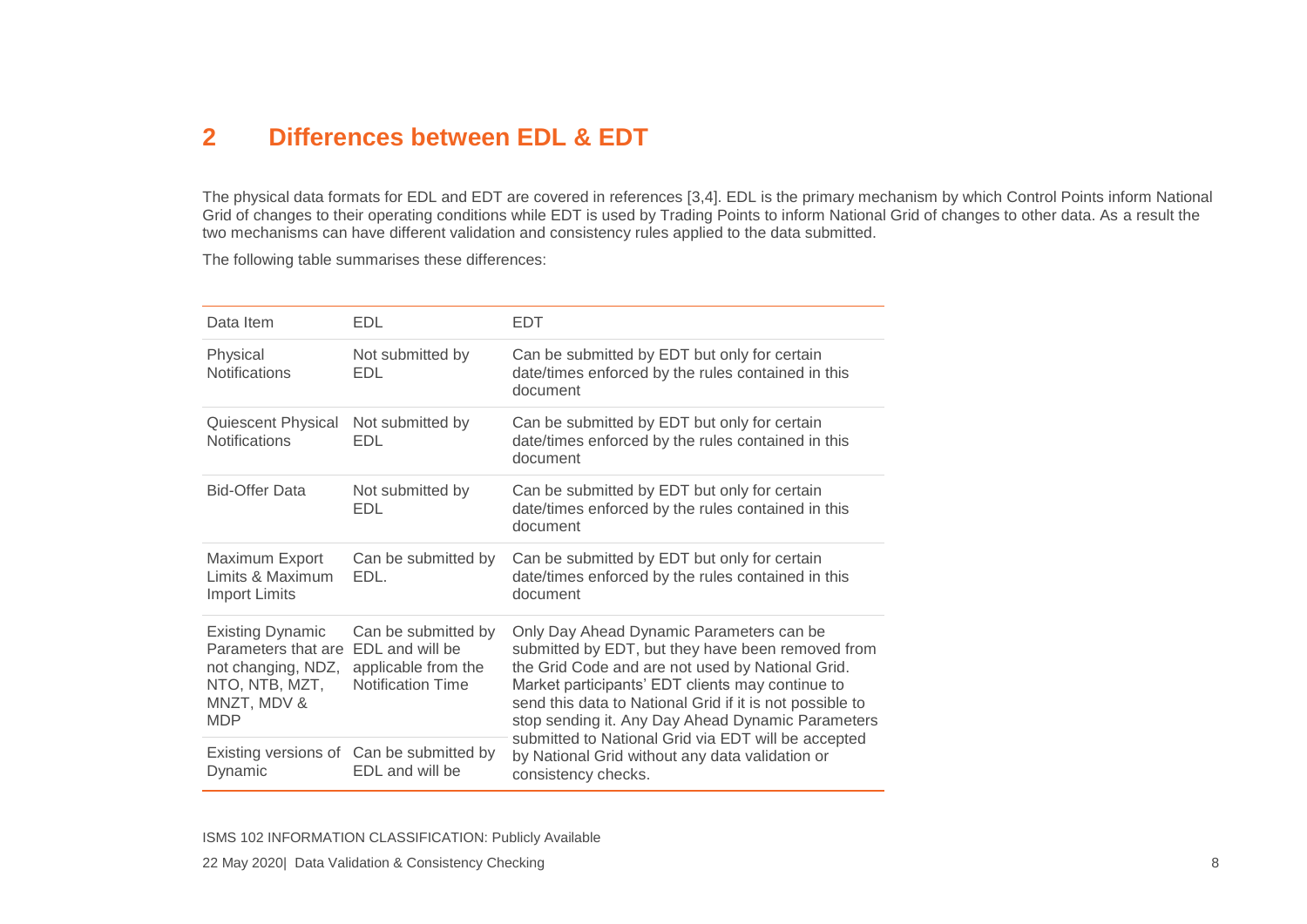Parameters that are applicable from the changing: SEL<sub>[static],</sub> SIL<sub>[static]</sub>, RURE<sub>[3</sub> rates], RDRE[3 rates], RURI[3 rates] & RDRI[3 rates] Notification Time

*Table 2 - Differences between EDL and EDT*

It is also worth noting that EDL is a message based system while EDT is a file based system. As a result data records sent via EDL are processed separately and will have distinct notification times. However, data records sent via EDT are part of a single file and so will have the same notification time. The notification time is important because it determines the precedence of different submissions.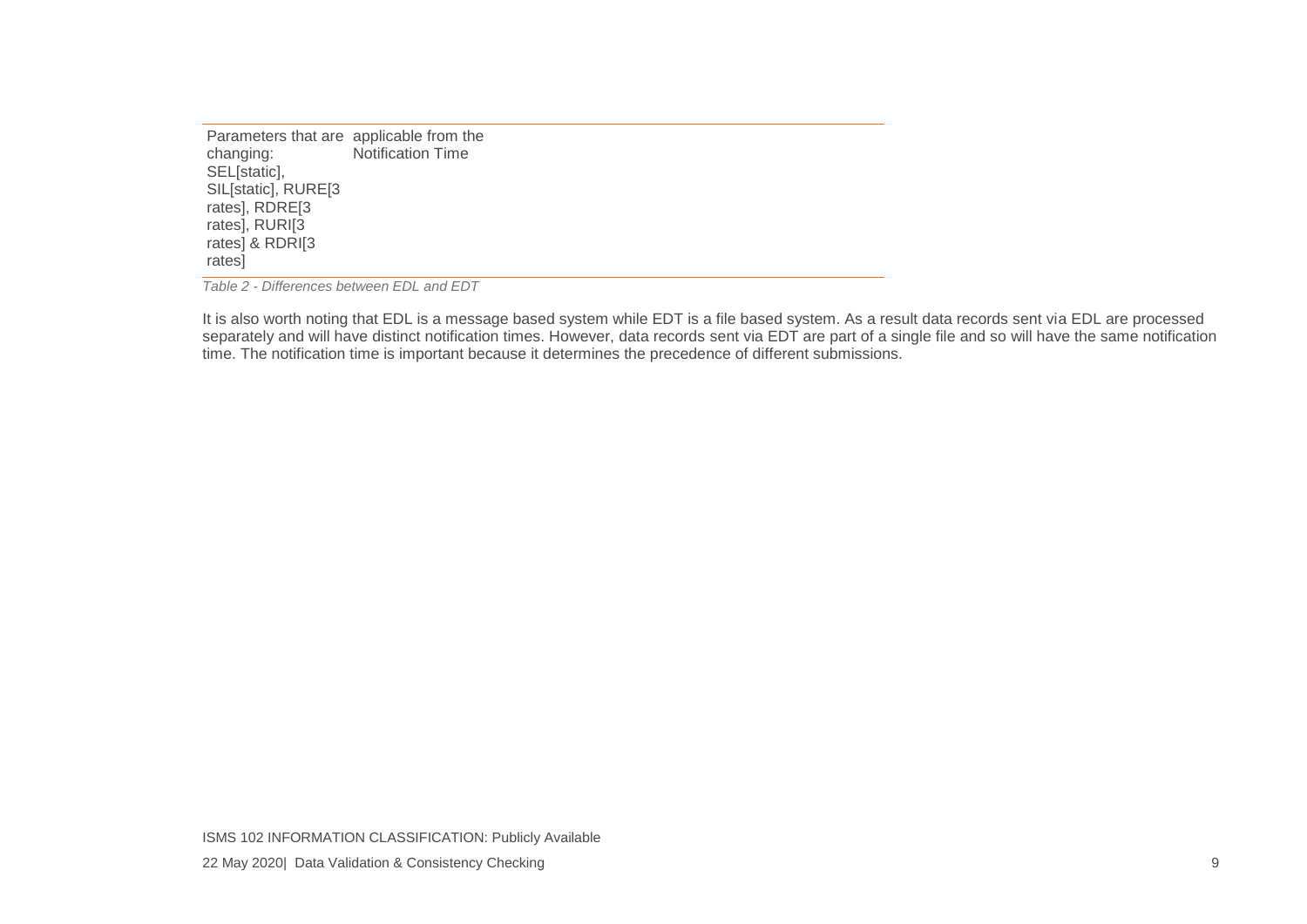# **3 Validation CHECKS FOR EDL & EDT**

#### 3.1 Valid Date/Times

#### 3.1.1 EDT Date/Time Formats

EDT date/time formats follow the convention

YYYY-MM-DD HH:MI

Where the following definitions apply:

| YYYY      | A 4 digit integer                     |
|-----------|---------------------------------------|
| <b>MM</b> | A 2 digit integer from the set {0112} |
| DD        | A 2 digit integer from the set {0131} |
| HН        | A 2 digit number from the set {0023}  |
| MI        | A 2 digit number from the set {0059}  |

<span id="page-10-0"></span>*Table 3 - EDT Date / Time Formats*

#### <span id="page-10-1"></span>3.1.2 EDL Date/Time Formats

EDL date formats follow the convention

DD-MON-YYYY HH:MI

Where the following definitions apply:

| - DD       | A 2 digit integer from the set {0131}                                        |
|------------|------------------------------------------------------------------------------|
| <b>MON</b> | From the set {JAN, FEB, MAR, APR, MAY, JUN, JUL, AUG, SEP,<br>OCT, NOV, DEC} |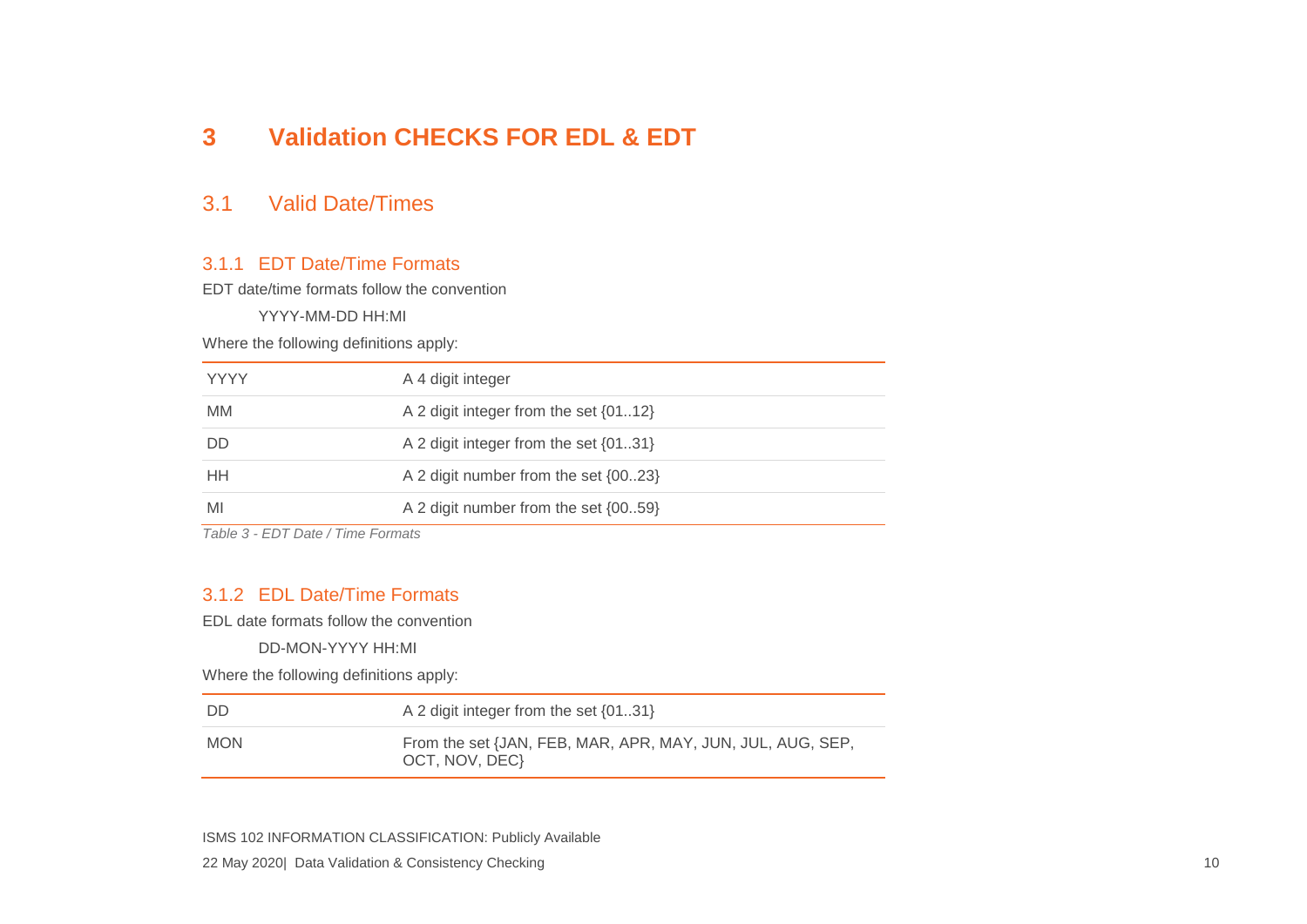| <b>YYYY</b> | A 4 digit integer                    |
|-------------|--------------------------------------|
| <b>HH</b>   | A 2 digit number from the set {0023} |
| MI          | A 2 digit number from the set {0059} |

*Table 4 - EDL Date / Time Formats*

# 3.2 Other General Validation Rules

The following rules enforce checks on the BM Unit names and the relationship between the BM Unit and Control Point or trading Point. Also there could be general format problems with the submitted data, meaning that validation and consistency rules cannot be applied.

| <b>Rule Number</b> | Description                                                                                                                                                                                                                    |
|--------------------|--------------------------------------------------------------------------------------------------------------------------------------------------------------------------------------------------------------------------------|
| V GEN 3            | Submissions will be checked to ensure that the submitter has the right to send data for a given BM Unit                                                                                                                        |
| V GEN 4            | The BM Unit must have a valid name and be active between specified dates                                                                                                                                                       |
| V GEN 5            | Validation rule to prevent RR and BM data submissions being mixed in the same file.                                                                                                                                            |
| V GEN 5            | Any submitted date/times must be valid calendar date/times and must obey the format given below. It must be possible to<br>process a submission in order to check its validity or consistency.                                 |
|                    | The rule covers cases where the data submission does not follow basic EDT or EDL formats and therefore cannot be checked.<br>For example an EDT file could be so corrupted that individual data items may not be identifiable. |

*Table 5 - Other general validation rules*

Fields designated as date/times must be in GMT and must be to a resolution of one minute.

<span id="page-11-0"></span>Rule V\_GEN\_5 ensures that a date such as 2020-02-31 will be rejected.

#### 3.3 Valid Physical Notifications

Physical Notifications (PN) can only be submitted via EDT, i.e. EDL does not have the capability to handle this information.

A Physical Notification record consists of the following fields.

<span id="page-11-1"></span>• A date/time from.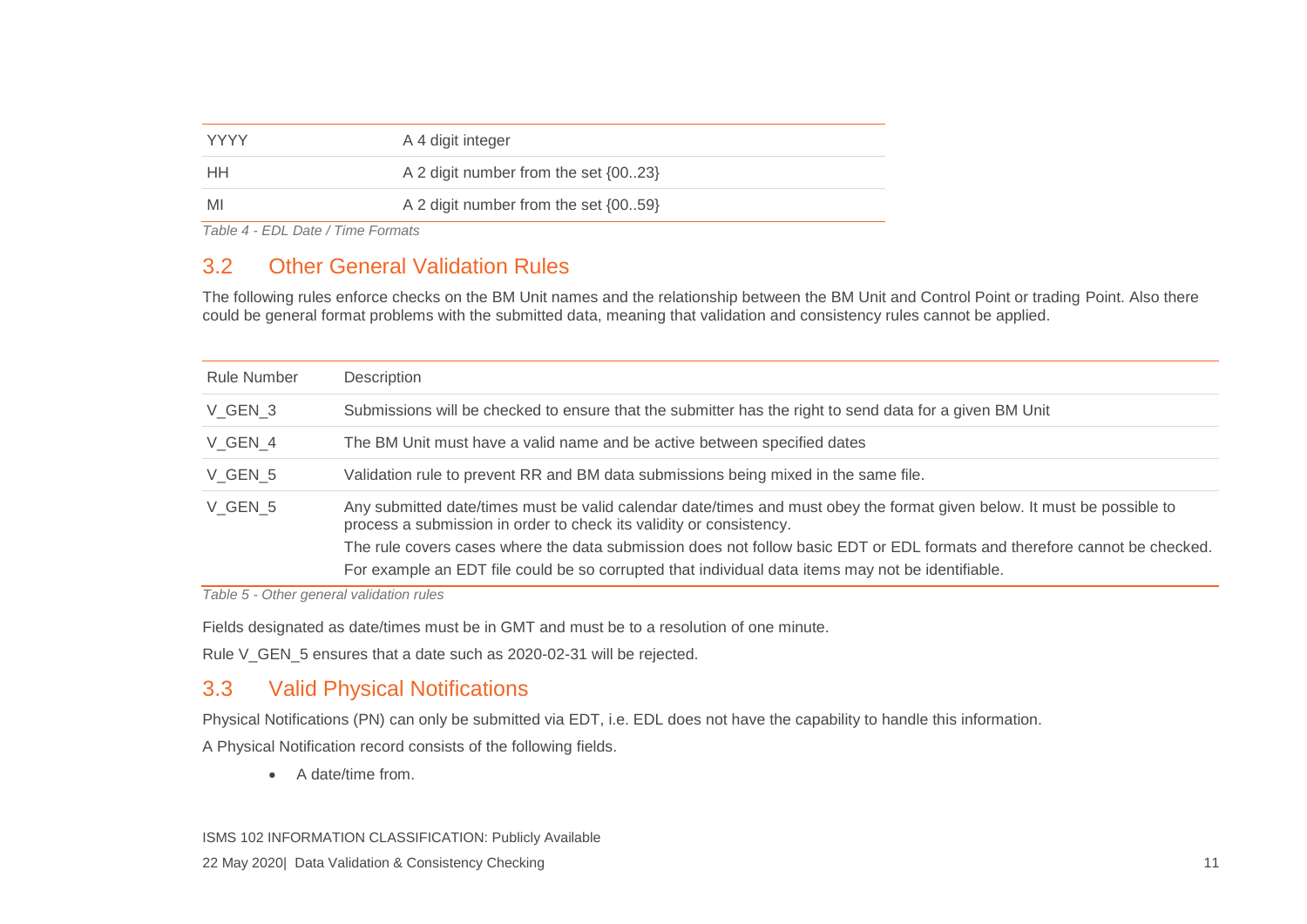- A PN level from (units of MW).
- A date/time to.
- A PN level to (units of MW).

| <b>Rule Number</b> | Description                                                                                                                                                                                                                                                                                                                                                                                    |
|--------------------|------------------------------------------------------------------------------------------------------------------------------------------------------------------------------------------------------------------------------------------------------------------------------------------------------------------------------------------------------------------------------------------------|
| <b>V PN 1</b>      | A PN level must be an integer greater than or equal to -9999MW<br>and less than or equal to the Connection Entry Capacity (CEC) of<br>the BM Unit where such a value exists or an alternative value<br>agreed with the Lead Party where such a value does not exist. In<br>either case, the Lead Party may from time to time choose to<br>submit alternative lower values to validate against. |
| V PN 2             | Null fields are not allowed                                                                                                                                                                                                                                                                                                                                                                    |
| V PN 3             | A Physical Notification "date/time from" must be earlier than its<br>"date/time to"                                                                                                                                                                                                                                                                                                            |
| V PN 4             | The Physical Notification "date/time from" field must be later than<br>or equal to the end of the Balancing Mechanism Window Period.                                                                                                                                                                                                                                                           |
| V PN 5             | The Physical Notification "date/time to" field must be earlier than<br>or equal to the Submission Maximum Date                                                                                                                                                                                                                                                                                 |

*Table 6 - Valid Physical Notifications*

MW levels for exporters of power would be expected to be positive. MW levels for importers of power would be expected to be negative.

#### 3.4 Valid Quiescent Physical Notifications

Quiescent Physical Notifications (QPN) can only be submitted via EDT, i.e. EDL does not have the capability to handle this information. A quiescent physical notification record consists of the following fields.

<span id="page-12-0"></span>• A date/time from.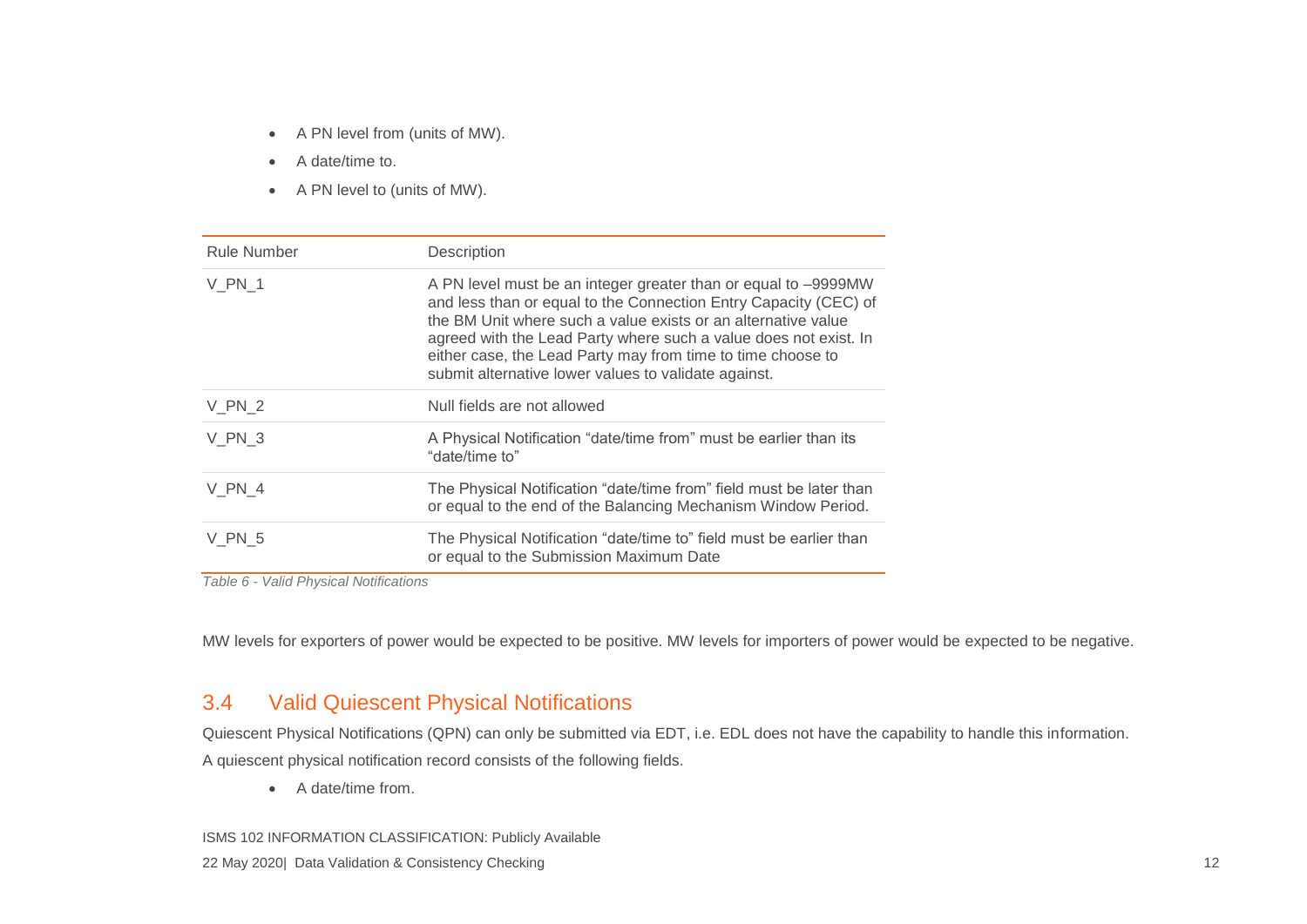- A QPN level from (units of MW).
- A date/time to.
- A QPN level to (units of MW).

| <b>Rule Number</b> | Description                                                                                                                                       |
|--------------------|---------------------------------------------------------------------------------------------------------------------------------------------------|
| V QPN 1            | A QPN level must be an integer greater than or equal to –<br>9999MW and less than or equal to 0MW                                                 |
| V QPN 2            | Null fields are not allowed                                                                                                                       |
| V QPN 3            | A Quiescent Physical Notification "date/time from" must be earlier<br>than its "date/time to"                                                     |
| V QPN 4            | The Quiescent Physical Notification "date/time from" field must be<br>later than or equal to the end of the Balancing Mechanism<br>Window Period. |
| V QPN 5            | The Quiescent Physical Notification "date/time to" field must be<br>earlier than or equal to the Submission Maximum Date                          |

*Table 7 - Valid Quiescent Physical Notifications*

From the ranges allowed for QPN levels it can be deduced that only importers of power are expected to submit non-zero values for Quiescent Physical Notifications.

#### 3.5 Valid Bid-Offer Data

Bid-offer data can only be submitted via EDT, i.e. EDL does not have the capability to handle this information.

A bid-offer record consists of the following fields.

- A date/time from.
- <span id="page-13-0"></span>• A date/time to.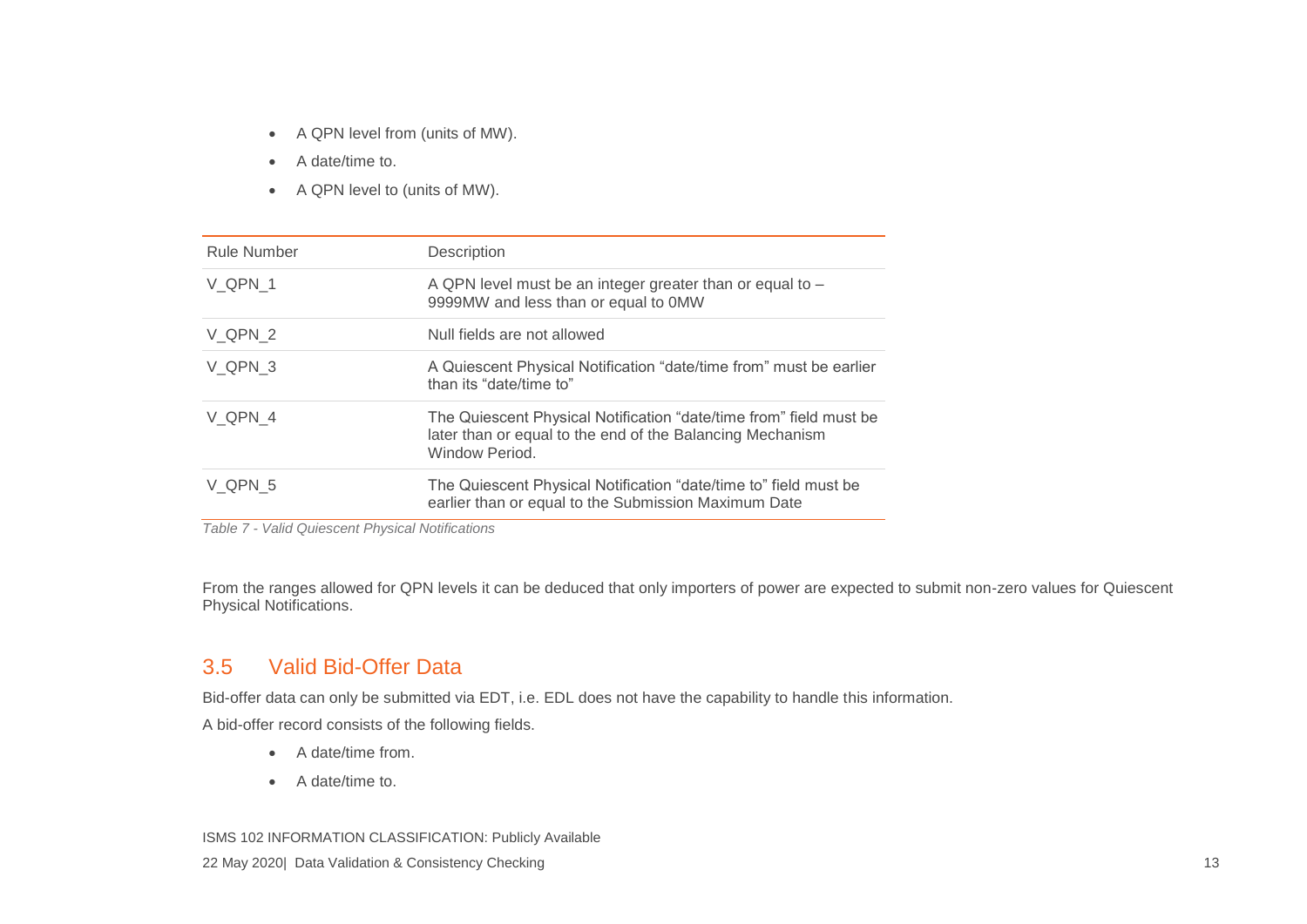- A bid-offer pair number.
- A bid-offer level from (units of MW).
- A bid-offer level to (units of MW).
- An offer price (units of £/MWh).
- A bid price (units of £/MWh).

| Rule Number | Description                                                                                                                                                                                                                                                                                                                    |
|-------------|--------------------------------------------------------------------------------------------------------------------------------------------------------------------------------------------------------------------------------------------------------------------------------------------------------------------------------|
| V BOD 1     | The fields "date/time from" and "date/time to" must correspond to<br>settlement half hour period boundaries                                                                                                                                                                                                                    |
| $V_BOD_2$   | The field "date/time from" must be earlier than the field "date/time"<br>to"                                                                                                                                                                                                                                                   |
| V BOD 3     | The "bid-offer pair number" must be an integer greater than or<br>equal to -5 and less than or equal to 5 BUT must not have the<br>value 0                                                                                                                                                                                     |
| V BOD 4     | The fields "bid-offer level from" and "bid-offer level to" must be an<br>integer greater than or equal to -9999MW and less than or equal<br>to 9999MW                                                                                                                                                                          |
| $V_BOD_5$   | The fields "bid-offer level from" and "bid-offer level to" must be<br>equal                                                                                                                                                                                                                                                    |
| $V_BOD_6$   | If the "bid-offer pair number" is positive then the values of the<br>fields "bid-offer level from" and "bid-offer level to" must also be<br>positive or zero.<br>If the "bid-offer pair number" is negative then the values of the<br>fields "bid-offer level from" and "bid-offer level to" must also be<br>negative or zero. |
| V BOD 7     | Null fields are not allowed                                                                                                                                                                                                                                                                                                    |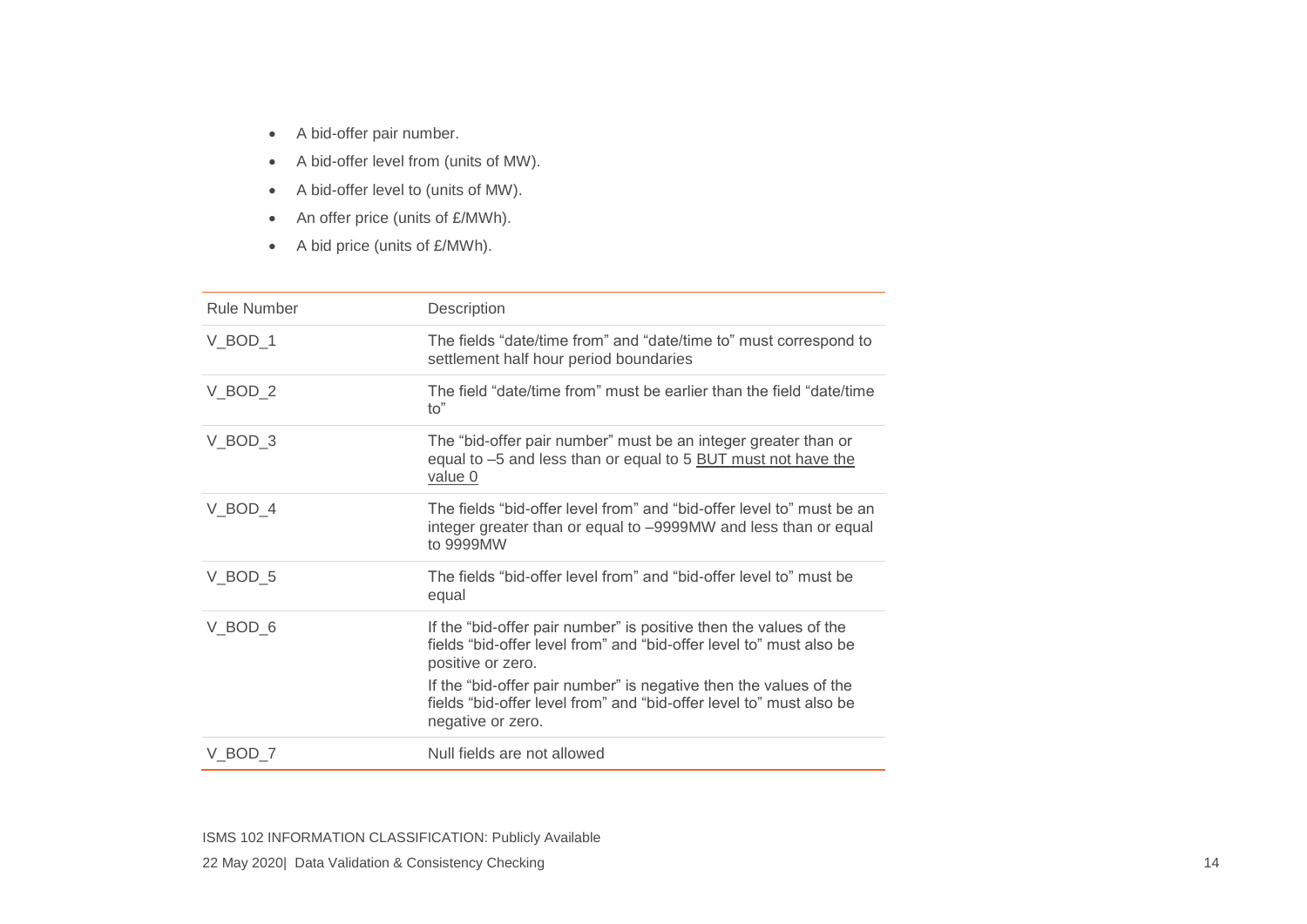| V BOD 8  | All "offer prices" and "bid prices" must be a real number, accurate<br>to 2 decimal places, which must be greater than or equal to -<br>99999.00 £/MWh and less than or equal to 99999.00 £/MWh |
|----------|-------------------------------------------------------------------------------------------------------------------------------------------------------------------------------------------------|
| V BOD 9  | The bid-offer "date/time from" field must be later than or equal to<br>the end of the Balancing Mechanism Window Period.                                                                        |
| V BOD 10 | The bid-offer "date/time to" field must be earlier than or equal to<br>the Submission Maximum Date                                                                                              |
| V BOD 11 | In order to submit Bid-Offer Data, a BM Unit must have an<br>Automatic Logging Device associated with it.                                                                                       |

*Table 8 - Valid Bid-Offer Data*

## 3.6 Valid Maximum Export Limits

A Maximum Export Limit (MEL) record consists of the following fields.

- A date/time from.
- A MEL level from (units of MW).
- A date/time to.
- A MEL level to (units of MW).

<span id="page-15-0"></span>

| <b>Rule Number</b> | Description                                                                                                                      |
|--------------------|----------------------------------------------------------------------------------------------------------------------------------|
| V MEL 1            | The fields "MEL level from" and "MEL level to" must be integers<br>greater than or equal to 0MW and less than or equal to 9999MW |
| V MEL 2            | Null fields are not allowed                                                                                                      |
| V MEL 3            | The field "date/time from" must be earlier than the field "date/time"<br>to"                                                     |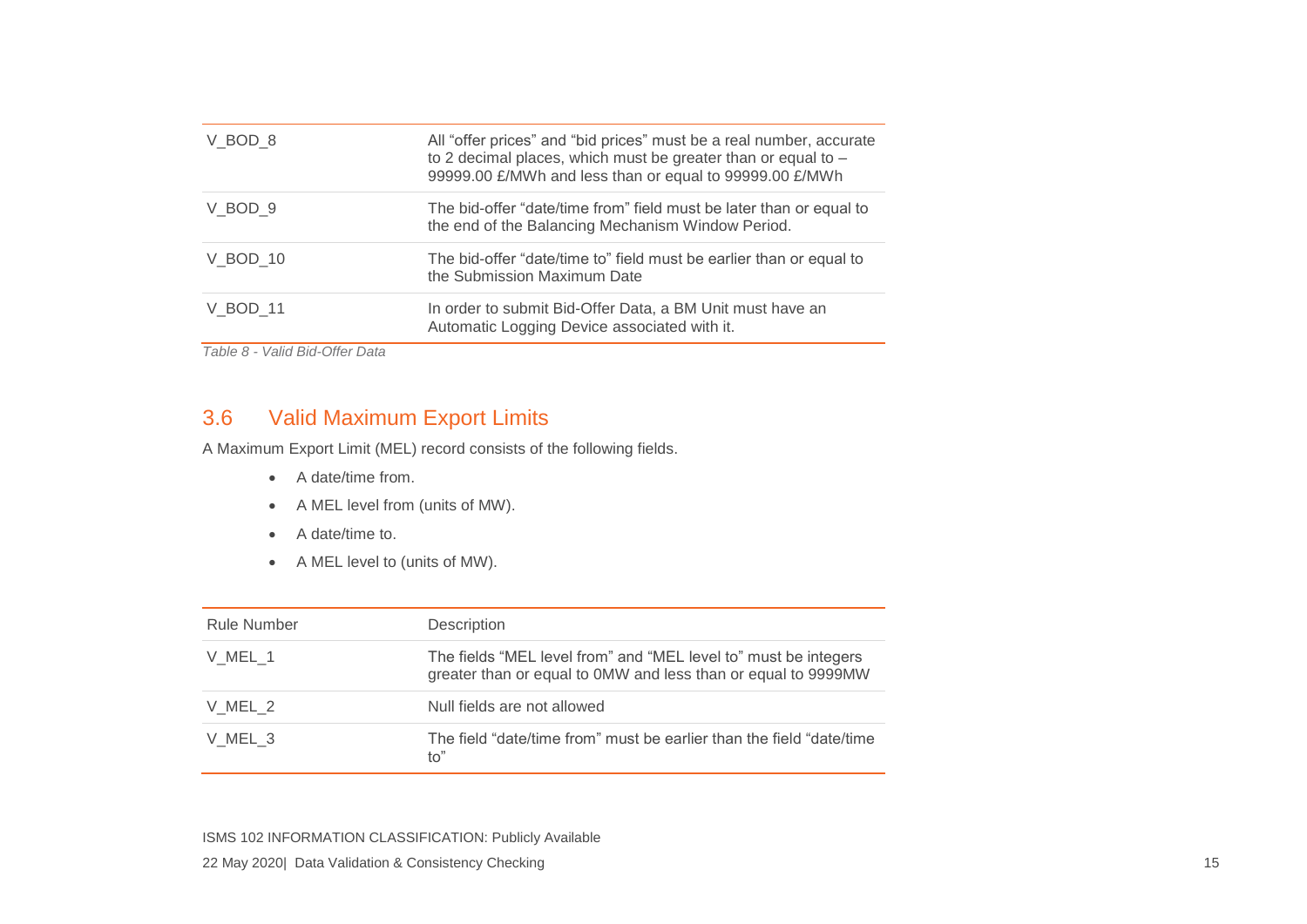| V MEL 4 | If the submission has been received via EDT then the MEL<br>"date/time from" field must be later than or equal to the end of<br>Balancing Mechanism Window Period. |
|---------|--------------------------------------------------------------------------------------------------------------------------------------------------------------------|
| V MEL 5 | The MEL "date/time to" field must be earlier than or equal to the<br><b>Submission Maximum Date</b>                                                                |
| V MEL 6 | The MEL "date/time from" field must be later than or equal to the<br>Notification Time.                                                                            |

*Table 9 - Valid Maximum Export Limits*

## 3.7 Valid Maximum Import Limits

A Maximum Import Limit (MIL) record consists of the following fields.

- A date/time from.
- A MIL level from (units of MW).
- A date/time to.
- A MIL level to (units of MW).

<span id="page-16-0"></span>

| <b>Rule Number</b> | Description                                                                                                                                                            |
|--------------------|------------------------------------------------------------------------------------------------------------------------------------------------------------------------|
| V MIL 1            | The fields "MIL level from" and "MIL level to" must be integers<br>greater than or equal to -9999MW and less than or equal to 0MW                                      |
| V MIL 2            | Null fields are not allowed                                                                                                                                            |
| V MIL 3            | The field "date/time from" must be earlier than the field "date/time"<br>to"                                                                                           |
| $V$ MIL 4          | If the submission has been received via EDT then the MIL<br>"date/time from" field must be later than or equal to the end of the<br>Balancing Mechanism Window Period. |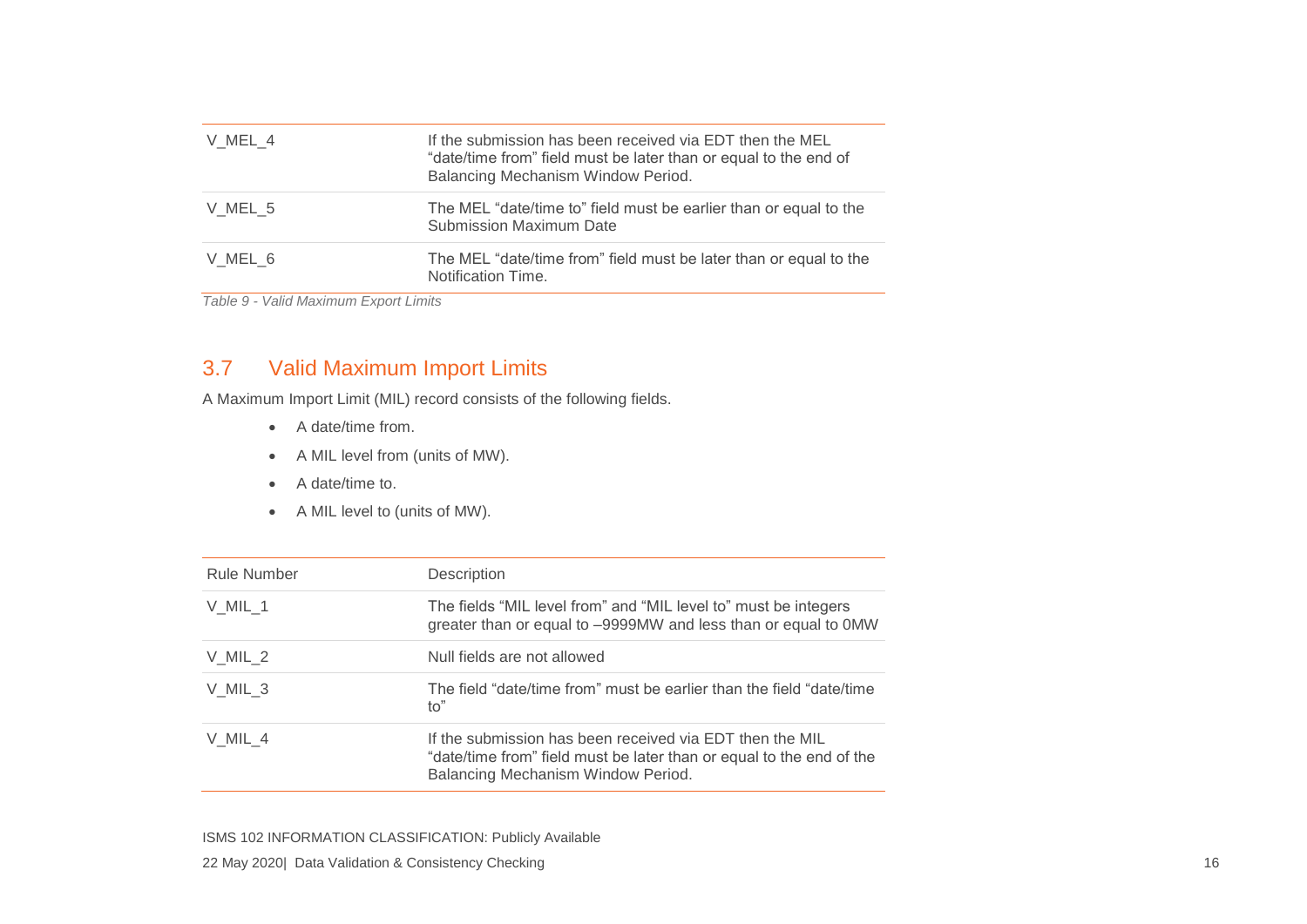| V MIL 5 | The MIL "date/time to" field must be earlier than or equal to the<br>Submission Maximum Date. |
|---------|-----------------------------------------------------------------------------------------------|
| V MIL 6 | The MIL "date/time from" field must be later than or equal to the<br>Notification Time.       |

*Table 10 - Valid Maximum Import Limits*

# 3.8 Valid Run-up and Run-down Rates

Submissions can be made for run-up and run-down rates which correspond to changes in the production and consumption of power. Hence a given BM Unit can have four sets of rates and breakpoints in the following way:

- A set of parameters describing run-up rates when exporting.
- A set of parameters describing run-down rates when exporting.
- A set of parameters describing run-up rates when importing.
- A set of parameters describing run-down rates when importing.

This section 3.8 only applies to the current immediately-applicable versions of Run-Up and Run-Down Rates submitted by EDL, as day-ahead Dynamic Parameters have been removed from the Grid Code and are not used by National Grid. For the purposes of backwards compatibility, Trading Agents may still submit day ahead Dynamic Parameters by EDT in accordance with reference [3] and these will be accepted by National Grid without any validation or consistency checks.

Reference 1 uses the abbreviation <sup>g</sup>RUR and <sup>g</sup>RUE for the run-up rates and the elbow points for a given BM Unit. The g superscripts for the run-up dynamics of an exporting BM Unit are described in detail but the use of this superscript for an importing BM Unit is less well defined (there is a simple statement that in this case g will be less than zero). Similar abbreviations are proposed for run-down dynamics.

<span id="page-17-0"></span>It has proved very difficult to use the proposed negative g superscripts in a logical way and as a result this document deviates from the proposal in reference 1 and will instead use the abbreviations given overleaf.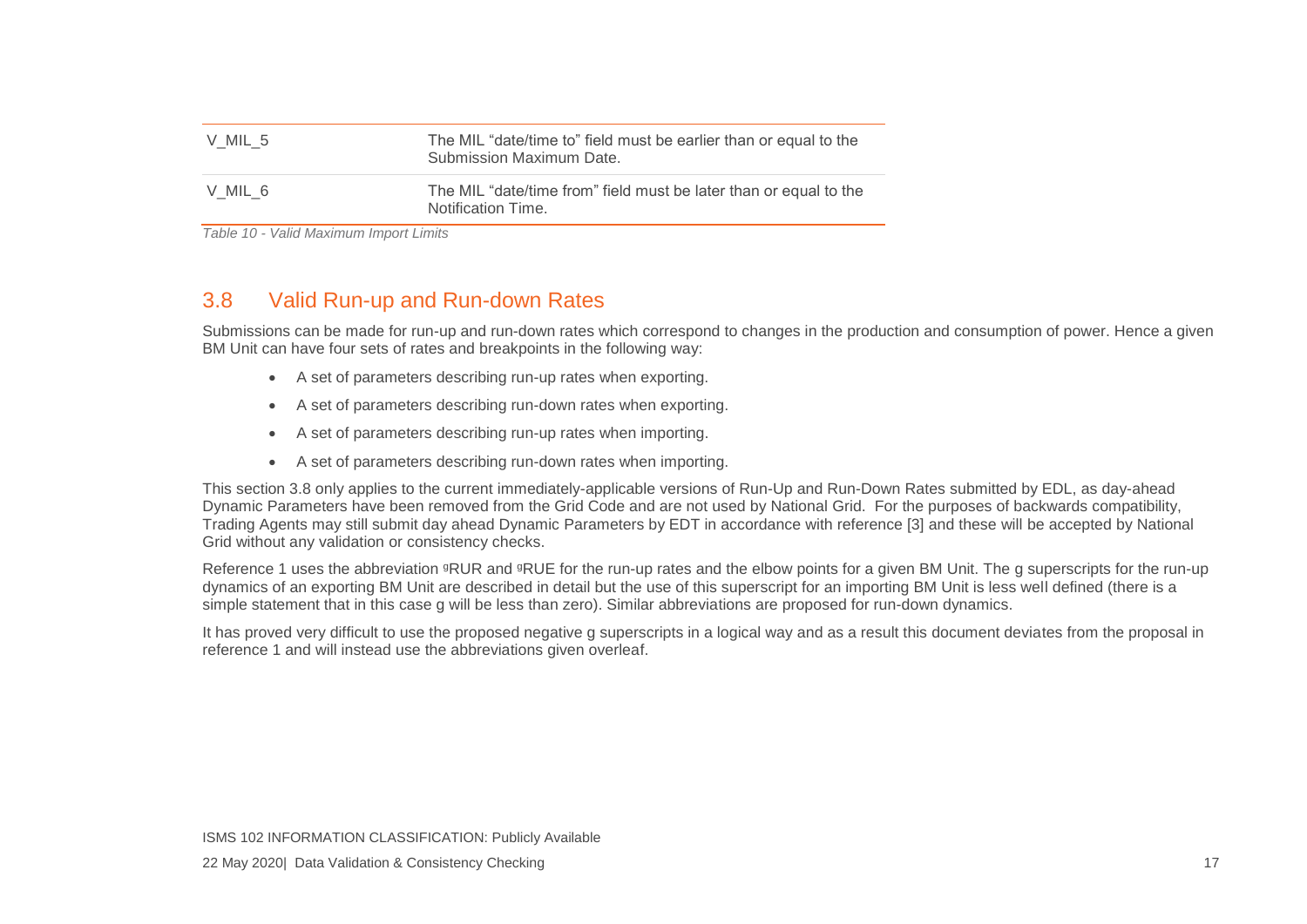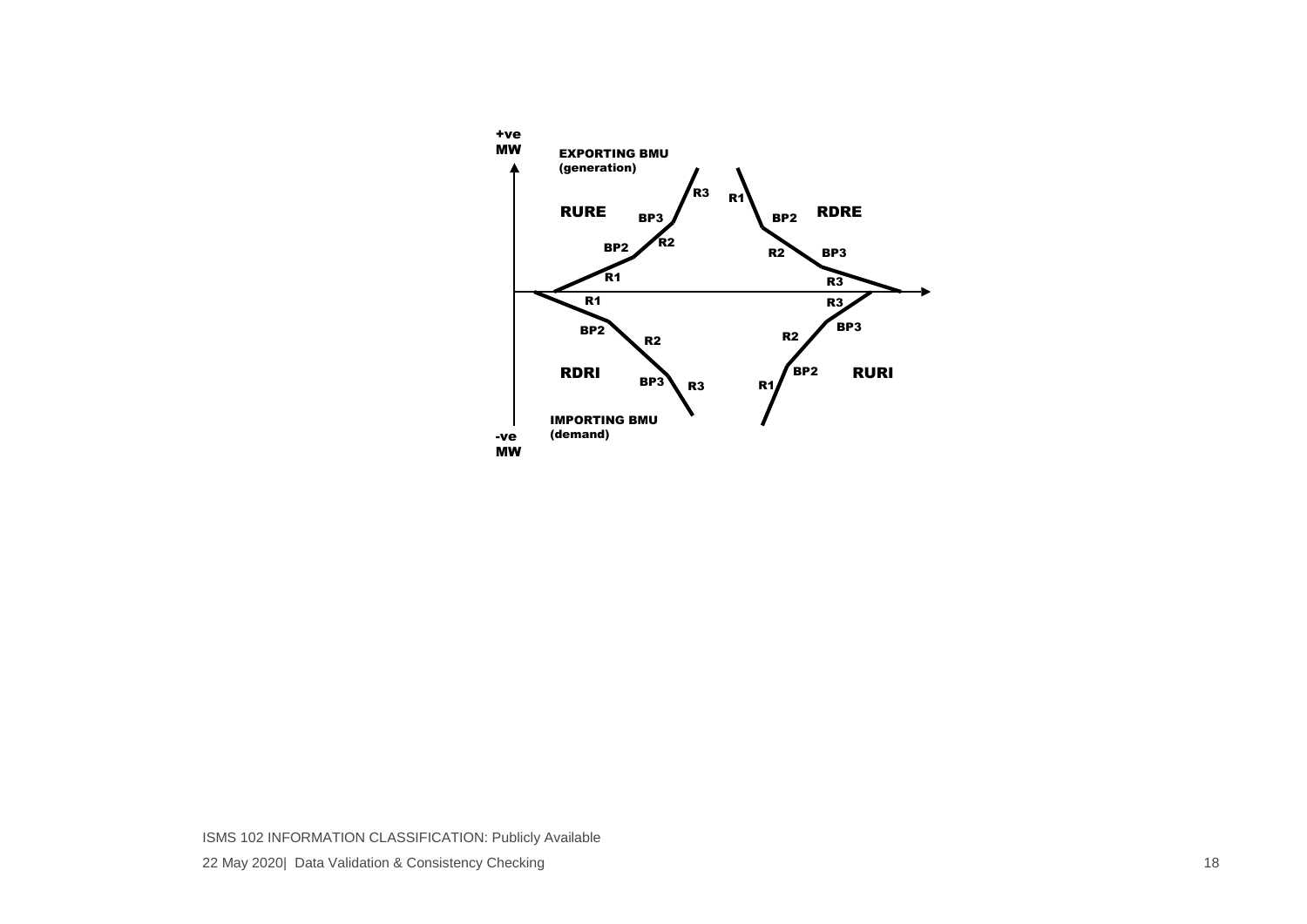#### 3.8.1 Valid Run-up Rates for an Exporting BM Unit

A record for the Run-up Rates of an Exporting BM Unit (RURE) consists of the following fields.

- First Run-up Rate (abbreviation RURE\_R1, units MW/minute).
- Second Run-up Rate Breakpoint (abbreviation RURE BP2, units MW).
- Second Run-up Rate (abbreviation RURE\_R2, units MW/minute).
- Third Run-up Rate Breakpoint (abbreviation RURE\_BP3, units MW).
- Third Run-up Rate (abbreviation RURE\_R3, units MW/minute).

| <b>Rule Number</b> | Description                                                                             |
|--------------------|-----------------------------------------------------------------------------------------|
| V_RURE_2           | The following are the only valid combinations of rates and<br>breakpoint fields allowed |
|                    | 1 <sup>st</sup> valid combination                                                       |
|                    | $RURE_R1 = NOT NULL$                                                                    |
|                    | $RURE_BP2 = NULL$                                                                       |
|                    | $RURE_R2 = NULL$                                                                        |
|                    | $RURE_BP3 = NULL$                                                                       |
|                    | $RURE_R3 = NULL$                                                                        |
|                    | 2 <sup>nd</sup> valid combination                                                       |
|                    | $RURE_R1 = NOT NULL$                                                                    |
|                    | RURE_BP2 = NOT NULL                                                                     |
|                    | RURE $R2 = NOT NULL$                                                                    |
|                    | $RURE_BP3 = NULL$                                                                       |
|                    | $RURE_R3 = NULL$                                                                        |
|                    | 3rd valid combination                                                                   |
|                    | $RURE_R1 = NOT NULL$                                                                    |
|                    | $RURE_BP2 = NOT NULL$                                                                   |
|                    | RURE $R2 = NOT NULL$                                                                    |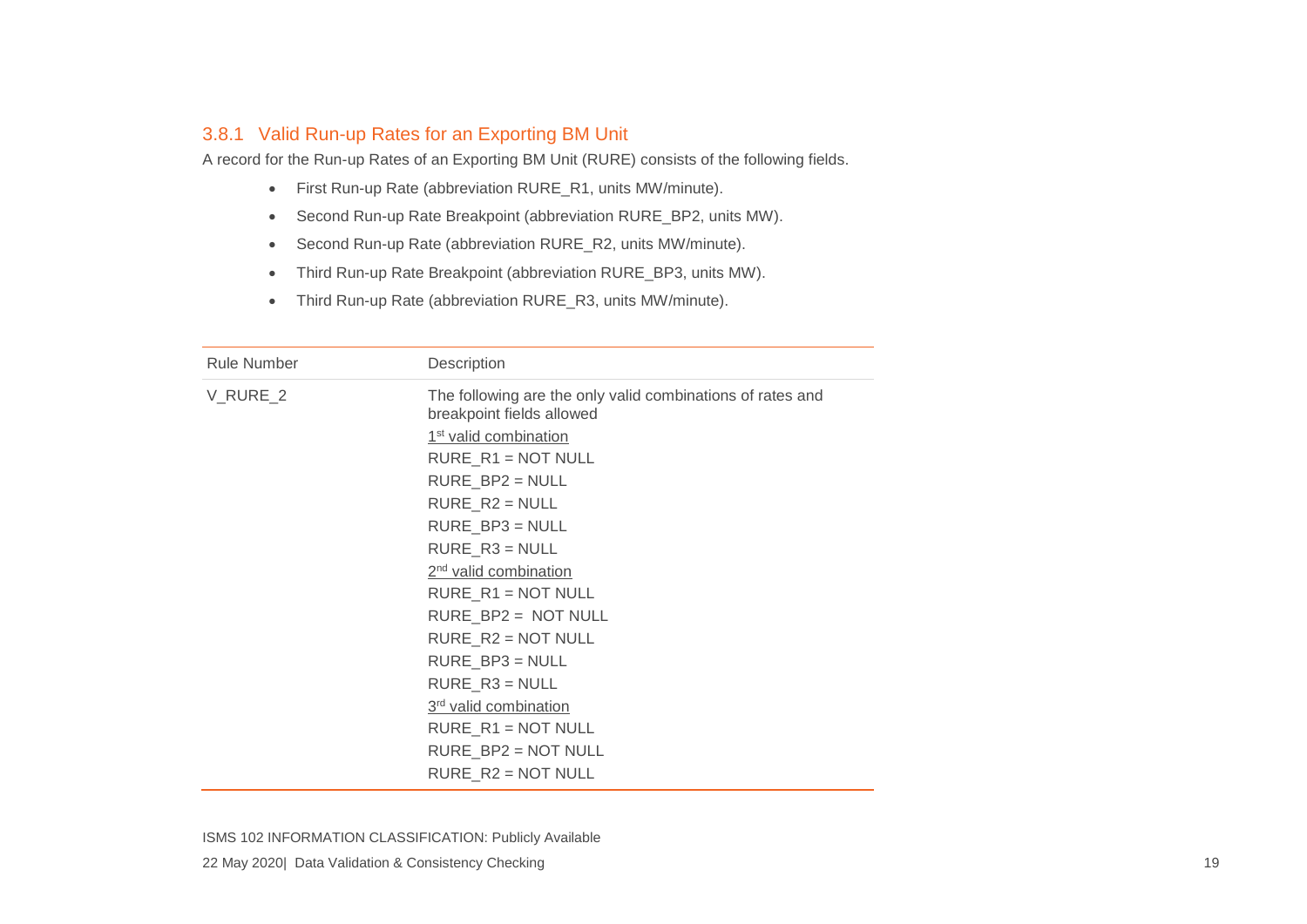|          | RURE_BP3 = NOT NULL                                                                                                                                                             |
|----------|---------------------------------------------------------------------------------------------------------------------------------------------------------------------------------|
|          | RURE $R3 = NOT NULL$                                                                                                                                                            |
| V RURE 3 | If a run-up rate field is not null it must be a real number,<br>accurate to 1 decimal place, greater than or equal to<br>0.2MW/minute and less than or equal to 999.0MW/minute. |
| V RURE 4 | If a run-up rate breakpoint field is not null it must be an integer<br>greater than or equal to 1MW and less than or equal to<br>9999MW                                         |
| V RURE 5 | If both run-up rate breakpoints are not null then the field<br>"Second Run-up Rate Breakpoint" must be less than the field<br>"Third Run-up Rate Breakpoint"                    |
| $   -$   |                                                                                                                                                                                 |

*Table 11 - Run-up Rates for an Exporting BM Unit*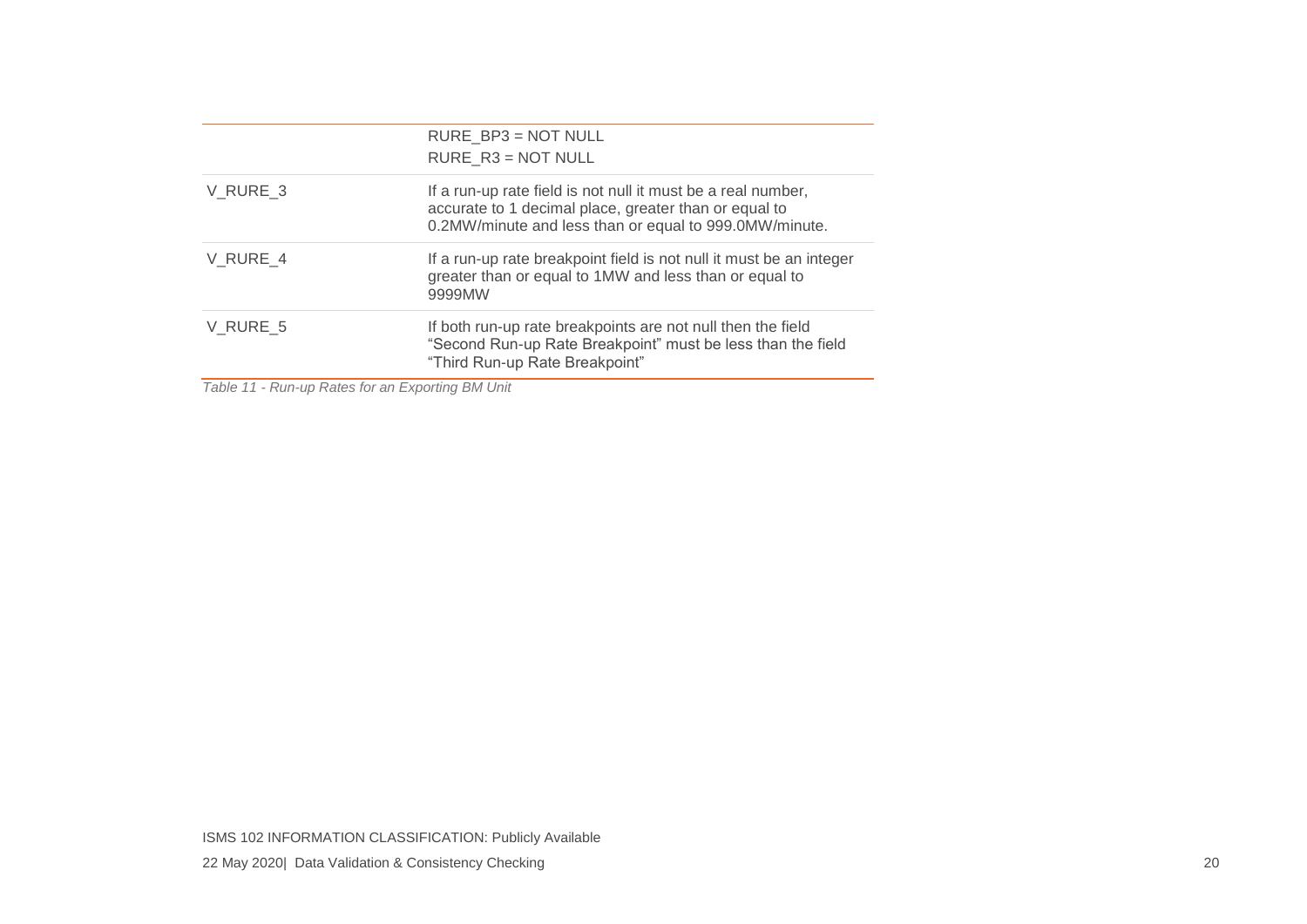#### 3.8.2 Valid Run-down Rates for an Exporting BM Unit

A record for the Run-down Rates of an Exporting BM Unit (RDRE) consists of the following fields.

- First Run-down Rate (abbreviation RDRE\_R1, units MW/minute).
- Second Run-down Rate Breakpoint (abbreviation RDRE\_BP2, units MW).
- Second Run-down Rate (abbreviation RDRE\_R2, units MW/minute).
- Third Run-down Rate Breakpoint (abbreviation RDRE\_BP3, units MW).
- Third Run-down Rate (abbreviation RDRE\_R3, units MW/minute).

| <b>Rule Number</b> | Description                                                                                                                                          |
|--------------------|------------------------------------------------------------------------------------------------------------------------------------------------------|
| V_RDRE_2           | The following are the only valid combinations of rates and<br>breakpoint fields allowed<br>1 <sup>st</sup> valid combination<br>$RDRE_R1 = NOT NULL$ |
|                    | $RDRE_BP2 = NULL$                                                                                                                                    |
|                    | $RDRE_R2 = NULL$                                                                                                                                     |
|                    | $RDRE_BP3 = NULL$<br>$RDRE_R3 = NULL$                                                                                                                |
|                    | 2 <sup>nd</sup> valid combination                                                                                                                    |
|                    | $RDRE_R1 = NOT NULL$                                                                                                                                 |
|                    | RDRE_BP2 = NOT NULL                                                                                                                                  |
|                    | RDRE $R2 = NOT NULL$                                                                                                                                 |
|                    | $RDRE_BP3 = NULL$                                                                                                                                    |
|                    | $RDRE_R3 = NULL$                                                                                                                                     |
|                    | 3rd valid combination                                                                                                                                |
|                    | $RDRE_R1 = NOT NULL$                                                                                                                                 |
|                    | $RDRE_BP2 = NOT NULL$                                                                                                                                |
|                    | RDRE $R2 = NOT NULL$                                                                                                                                 |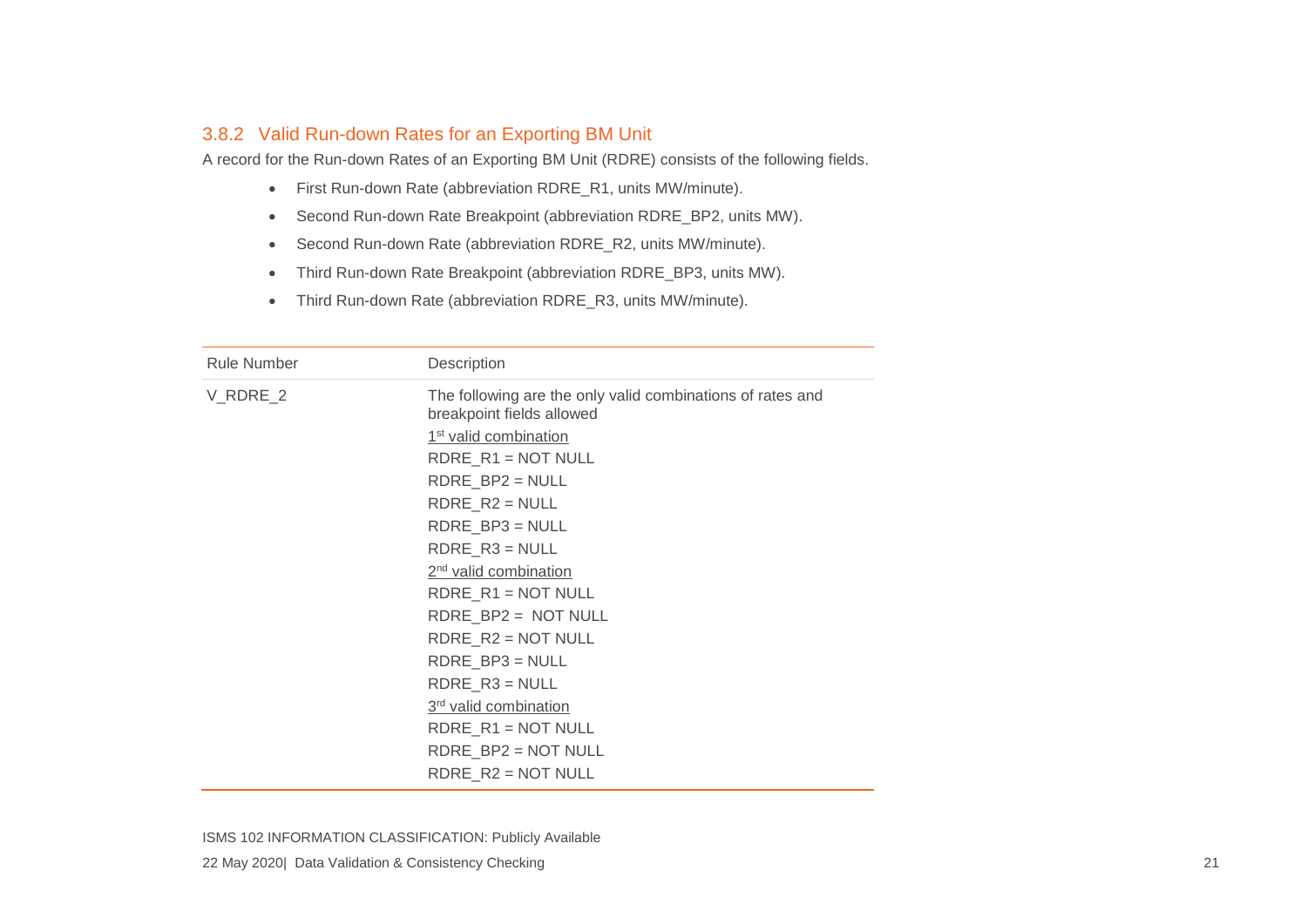|          | RDRE BP3 = NOT NULL                                                                                                                                                        |
|----------|----------------------------------------------------------------------------------------------------------------------------------------------------------------------------|
|          | RDRE $R3 = NOT NULL$                                                                                                                                                       |
| V RDRE 3 | If a run-down rate field is not null it must be a real, accurate to 1<br>decimal place, greater than or equal to 0.2MW/minute and less<br>than or equal to 999.0MW/minute. |
| V RDRE 4 | If a run-down rate breakpoint field is not null it must be an<br>integer greater than or equal to 1MW and less than or equal to<br>9999MW                                  |
| V RDRE 5 | If both run-down rate breakpoints are not null then the field<br>"Second Run-down Rate Breakpoint" must be greater than the<br>field "Third Run-down Rate Breakpoint"      |
|          |                                                                                                                                                                            |

*Table 12 – Run-down Rates for an Exporting BM Unit*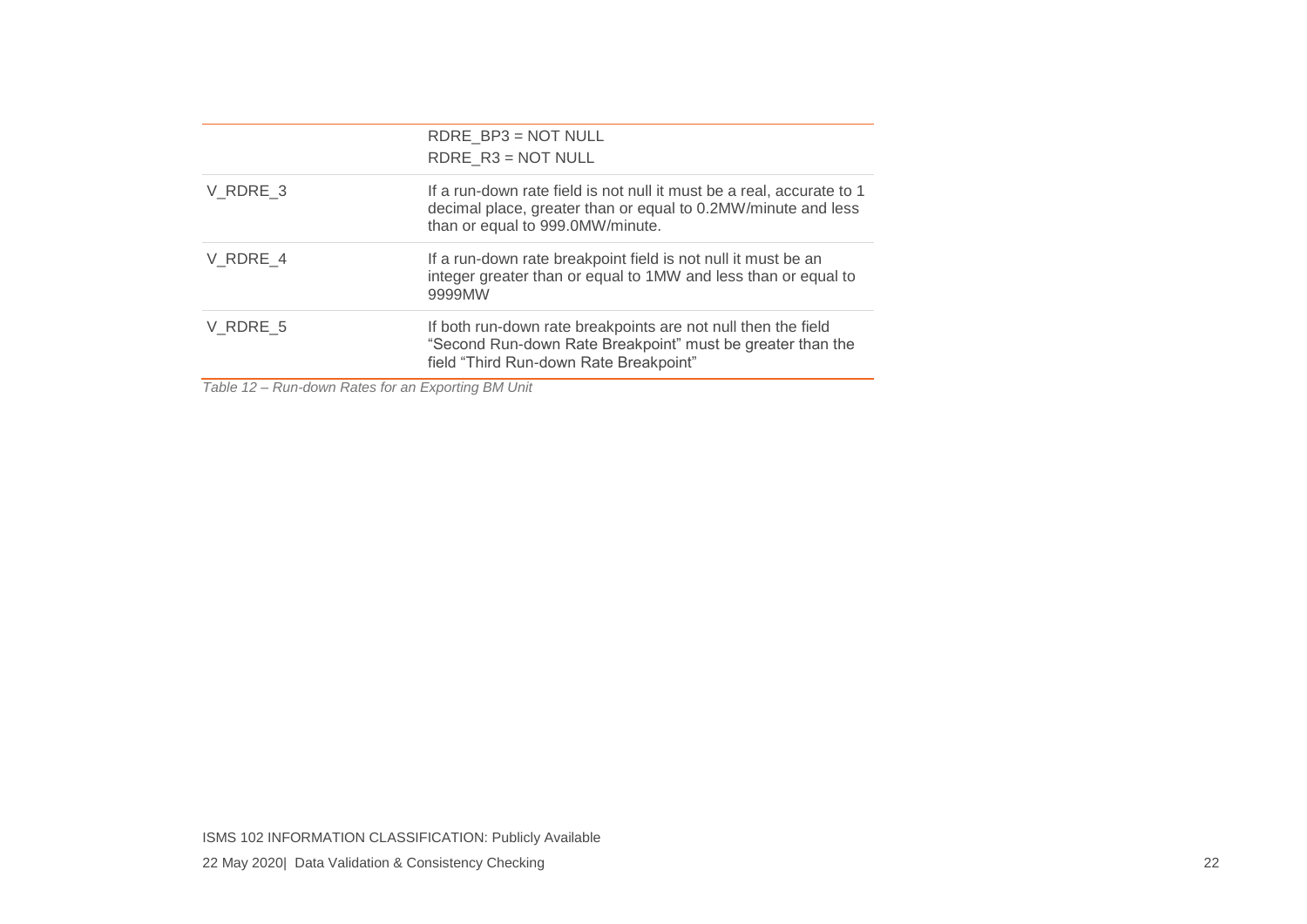#### 3.8.3 Valid Run-up Rates for an Importing BM Unit

A record for the Run-up Rates of an Importing BM Unit (RURI) consists of the following fields.

- First Run-up Rate (abbreviation RURI\_R1, units MW/minute).
- Second Run-up Rate Breakpoint (abbreviation RURI\_BP2, units MW).
- Second Run-up Rate (abbreviation RURI\_R2, units MW/minute).
- Third Run-up Rate Breakpoint (abbreviation RURI\_BP3, units MW).
- Third Run-up Rate (abbreviation RURI\_R3, units MW/minute).

| <b>Rule Number</b> | Description                                                                             |
|--------------------|-----------------------------------------------------------------------------------------|
| V_RURI_2           | The following are the only valid combinations of rates and<br>breakpoint fields allowed |
|                    | 1 <sup>st</sup> valid combination                                                       |
|                    | $RURI_R1 = NOT NULL$                                                                    |
|                    | $RURI_BP2 = NULL$                                                                       |
|                    | $RURI_R2 = NULL$                                                                        |
|                    | $RURI_BP3 = NULL$                                                                       |
|                    | $RURI_R3 = NULL$                                                                        |
|                    | 2 <sup>nd</sup> valid combination                                                       |
|                    | $RURI_R1 = NOT NULL$                                                                    |
|                    | RURI_BP2 = NOT NULL                                                                     |
|                    | $RURI_R2 = NOT NULL$                                                                    |
|                    | $RURI_BP3 = NULL$                                                                       |
|                    | $RURI_R3 = NULL$                                                                        |
|                    | 3rd valid combination                                                                   |
|                    | $RURI_R1 = NOT NULL$                                                                    |
|                    | RURI_BP2 = NOT NULL                                                                     |
|                    | $RURI R2 = NOT NULL$                                                                    |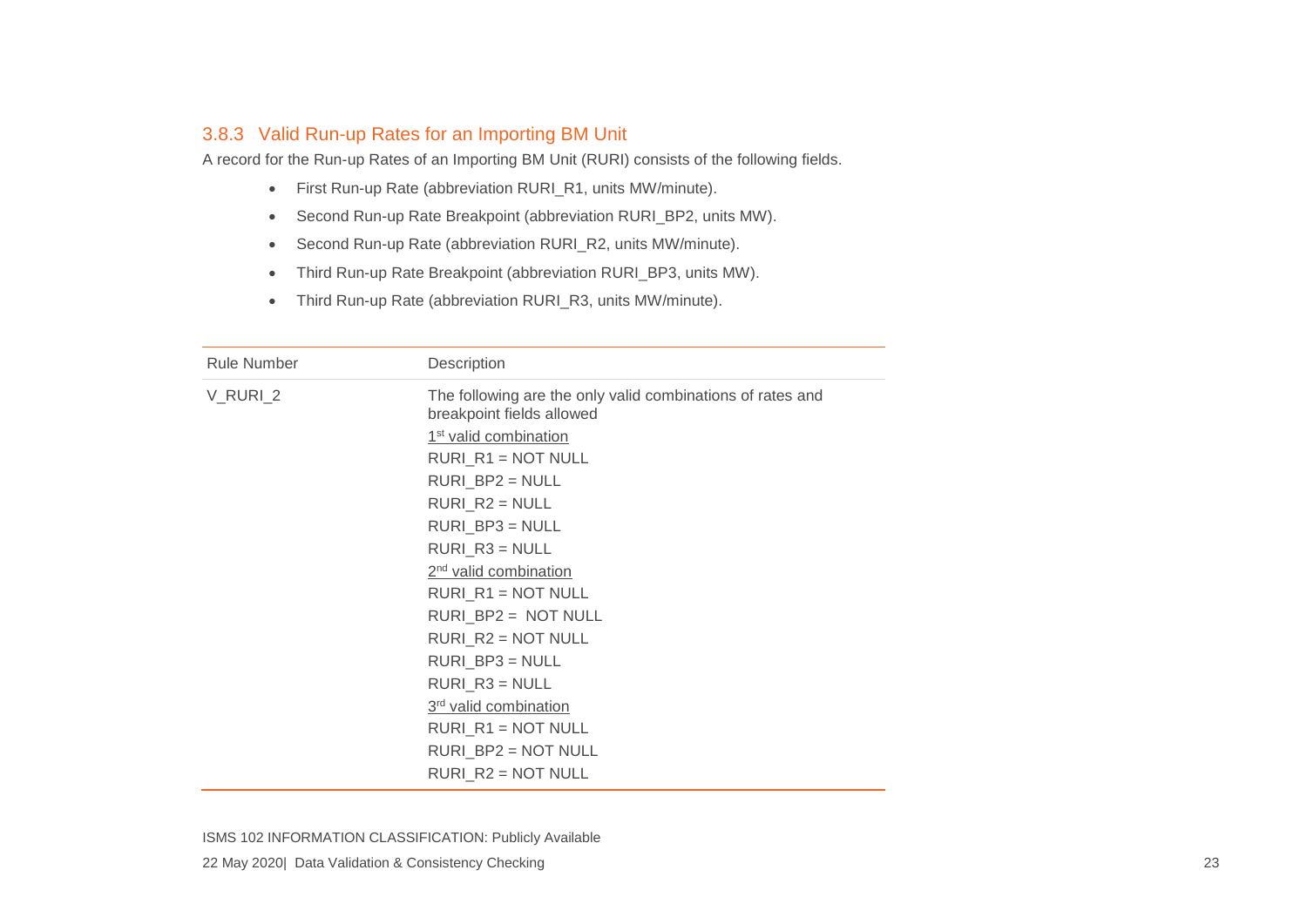|          | RURI BP3 = NOT NULL<br>$RURI$ $R3 = NOT NULL$                                                                                                                                   |
|----------|---------------------------------------------------------------------------------------------------------------------------------------------------------------------------------|
| V RURI 3 | If a run-up rate field is not null it must be a real number, accurate<br>to 1 decimal place, greater than or equal to 0.2MW/minute and<br>less than or equal to 999.0MW/minute. |
| V RURI 4 | If a run-up rate breakpoint field is not null it must be an integer<br>greater than or equal to -9999MW and less than or equal to<br>$-1$ MW                                    |
| V RURI 5 | If both run-up rate breakpoints are not null then the field "Second"<br>Run-up Rate Breakpoint" must be less than the field "Third Run-<br>up Rate Breakpoint"                  |

*Table 13 – Run-up Rates for Importing BM Unit*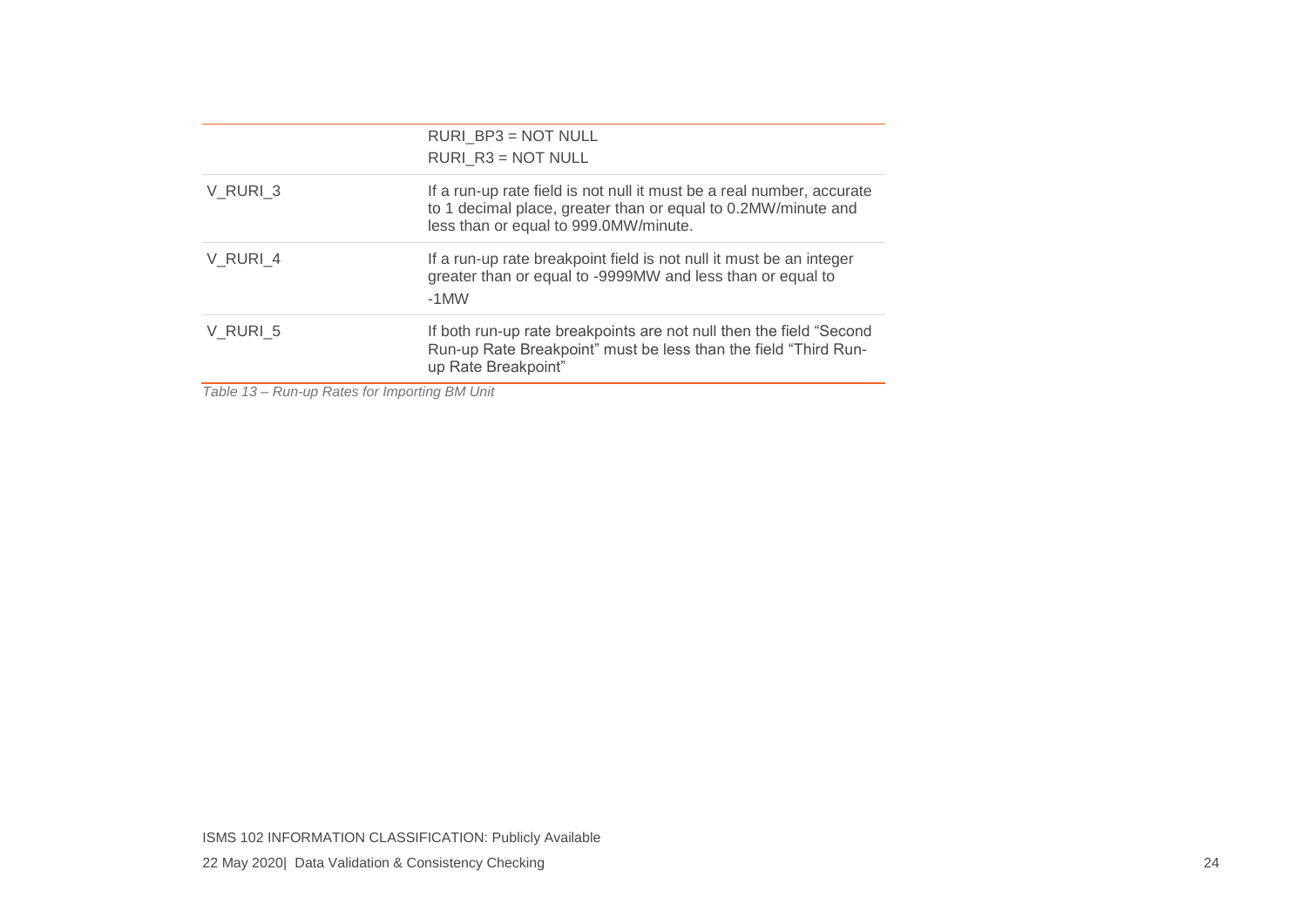#### 3.8.4 Valid Run-down Rates for an Importing BM Unit

A record for the Run-down Rates of an Importing BM Unit (RDRI) consists of the following fields.

- First Run-down Rate (abbreviation RDRI\_R1, units MW/minute).
- Second Run-down Rate Breakpoint (abbreviation RDRI\_BP2, units MW).
- Second Run-down Rate (abbreviation RDRI\_R2, units MW/minute).
- Third Run-down Rate Breakpoint (abbreviation RDRI\_BP3, units MW).
- Third Run-down Rate (abbreviation RDRI\_R3, units MW/minute).

| <b>Rule Number</b> | Description                                                                             |
|--------------------|-----------------------------------------------------------------------------------------|
| V_RDRI_2           | The following are the only valid combinations of rates and<br>breakpoint fields allowed |
|                    | 1 <sup>st</sup> valid combination                                                       |
|                    | $RDRI_R1 = NOT NULL$                                                                    |
|                    | $RDRI_BP2 = NULL$                                                                       |
|                    | $RDRI_R2 = NULL$                                                                        |
|                    | $RDRI_BP3 = NULL$                                                                       |
|                    | $RDRI_R3 = NULL$                                                                        |
|                    | 2 <sup>nd</sup> valid combination                                                       |
|                    | RDRI $R1 = NOT NULL$                                                                    |
|                    | RDRI_BP2 = NOT NULL                                                                     |
|                    | $RDRI_R2 = NOT NULL$                                                                    |
|                    | $RDRI_BP3 = NULL$                                                                       |
|                    | $RDRI_R3 = NULL$                                                                        |
|                    | 3rd valid combination                                                                   |
|                    | $RDRI_R1 = NOT NULL$                                                                    |
|                    | RDRI_BP2 = NOT NULL                                                                     |
|                    | $RDRI_R2 = NOT NULL$                                                                    |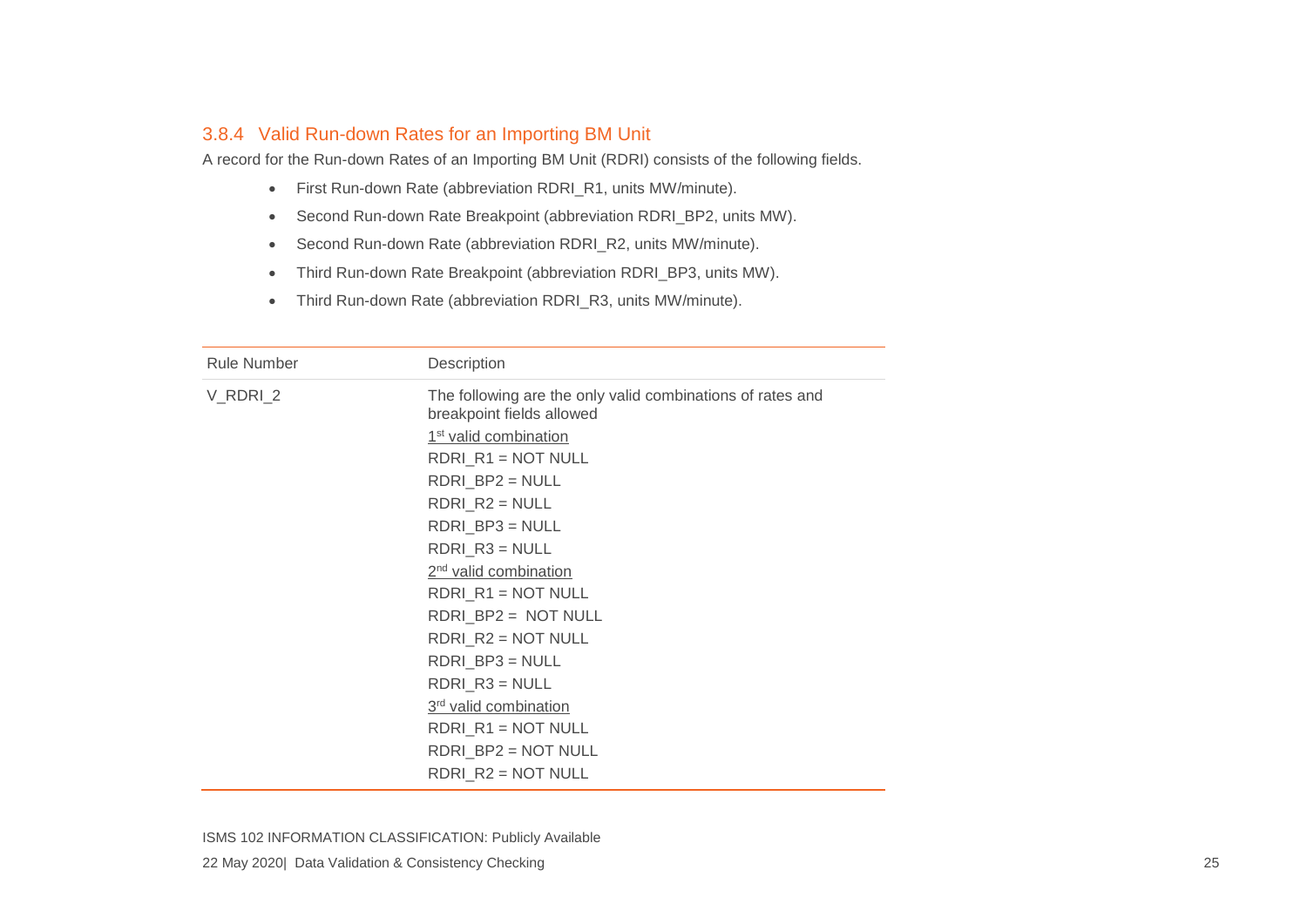|          | RDRI_BP3 = NOT NULL<br>RDRI $R3 = NOT NULL$                                                                                                                                |
|----------|----------------------------------------------------------------------------------------------------------------------------------------------------------------------------|
| V RDRI 3 | If a run-down rate field is not null it must be a real, accurate to 1<br>decimal place, greater than or equal to 0.2MW/minute and less<br>than or equal to 999.0MW/minute. |
| V RDRI 4 | If a run-down rate breakpoint field is not null it must be an integer<br>greater than or equal to -9999MW and less than or equal to -<br>1MW                               |
| V RDRI 5 | If both run-down rate breakpoints are not null then the field<br>"Second Run-up Rate Breakpoint" must be greater than the field<br>"Third Run-up Rate Breakpoint"          |

*Table 14 - Run-down Rates for Importing BM Unit*

#### 3.9 Valid Notice to Deviate from Zero

This section 3.9 only applies to the immediately-applicable version of Notice to Deviate from Zero submitted by EDL, as day-ahead Dynamic Parameters have been removed from the Grid Code and are not used by National Grid. For the purposes of backwards compatibility, Trading Points may still submit day ahead Dynamic Parameters by EDT in accordance with reference [3] and these will be accepted by National Grid without any validation or consistency checks.

A Notice to Deviate from Zero (NDZ) record consists of the following field.

• An NDZ value (units of minutes).

| <b>Rule Number</b> | Description                                                                                                                                |
|--------------------|--------------------------------------------------------------------------------------------------------------------------------------------|
| V NDZ 2            | The field "NDZ value" cannot be null and must be an integer<br>greater than or equal to 0 minutes and less than or equal to 999<br>minutes |

<span id="page-26-0"></span>*Table 15 - Valid Notice to deviate from zero*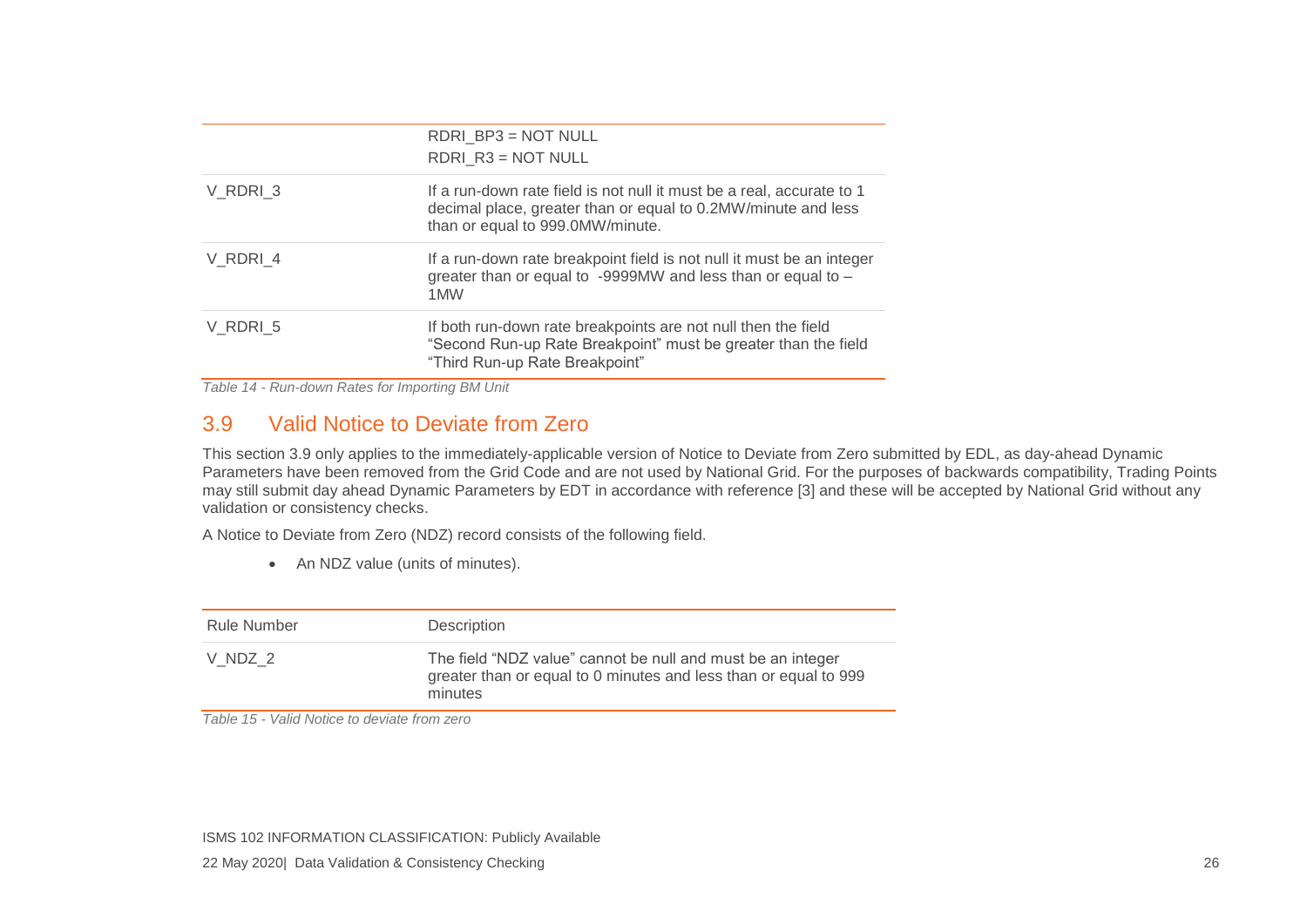#### 3.10 Valid Notice to Deliver Offers

This section 3.10 only applies to the immediately-applicable version of Notice to Deliver Offers submitted by EDL, as day-ahead Dynamic Parameters have been removed from the Grid Code and are not used by National Grid. For the purposes of backwards compatibility, Trading Points may still submit day ahead Dynamic Parameters by EDT in accordance with reference [3] and these will be accepted by National Grid without any validation or consistency checks.

A Notice to Deliver Offers (NTO) record consists of the following field.

• An NTO value (units of minutes).

| Rule Number | Description                                                                                                                              |
|-------------|------------------------------------------------------------------------------------------------------------------------------------------|
| V NTO 2     | The field "NTO value" cannot be null and must be an integer<br>greater than or equal to 0 minutes and less than or equal to N<br>minutes |

<span id="page-27-0"></span>*Table 16 - Valid Notice to deliver offers*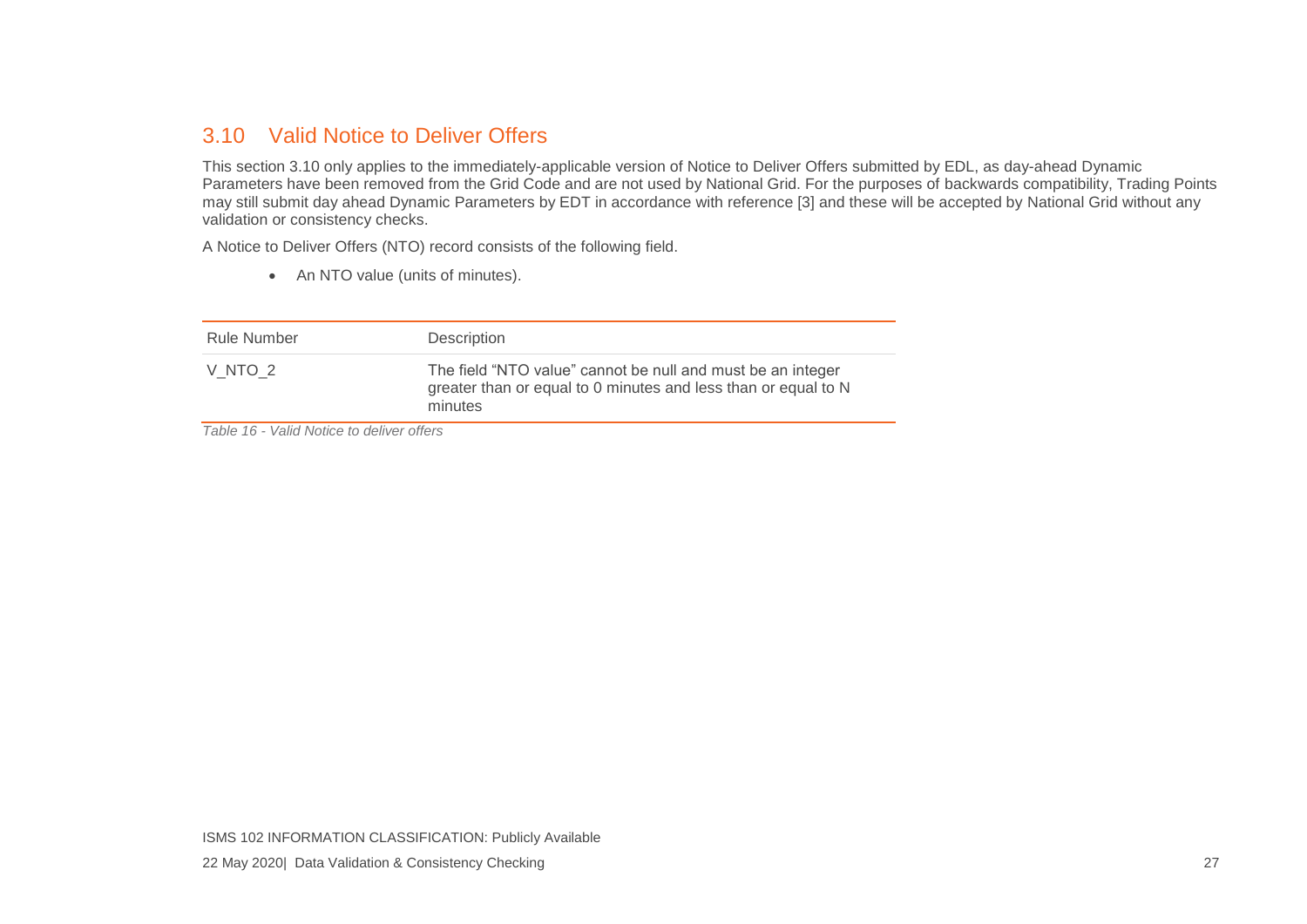#### 3.11 Valid Notice to Deliver Bids

This section 3.11 only applies to the immediately-applicable version of Notice to Deliver Bids submitted by EDL, as day-ahead Dynamic Parameters have been removed from the Grid Code and are not used by National Grid. For the purposes of backwards compatibility, Trading Points may still submit day ahead Dynamic Parameters by EDT in accordance with reference [3] and these will be accepted by National Grid without any validation or consistency checks.

A Notice to Deliver Bids (NTB) record consists of the following field.

• An NTB value (units of minutes).

| Rule Number       | Description                                                                                                                              |
|-------------------|------------------------------------------------------------------------------------------------------------------------------------------|
| VNTB <sub>2</sub> | The field "NTB value" cannot be null and must be an integer<br>greater than or equal to 0 minutes and less than or equal to N<br>minutes |

*Table 17 - Valid Notice to deliver bids*

#### 3.12 Valid Minimum Zero Time

<span id="page-28-0"></span>This section 3.12 only applies to the immediately-applicable version of Minimum Zero Time submitted by EDL, as day-ahead Dynamic Parameters have been removed from the Grid Code and are not used by National Grid. For the purposes of backwards compatibility, Trading Points may still submit day ahead Dynamic Parameters by EDT in accordance with reference [3] and these will be accepted by National Grid without any validation or consistency checks.

A Minimum Zero Time (MZT) record consists of the following field.

• An MZT value (units of minutes).

<span id="page-28-1"></span>

| Rule Number | Description                                                                                                                                |
|-------------|--------------------------------------------------------------------------------------------------------------------------------------------|
| V MZT 2     | The field "MZT value" cannot be null and must be an integer<br>greater than or equal to 0 minutes and less than or equal to 999<br>minutes |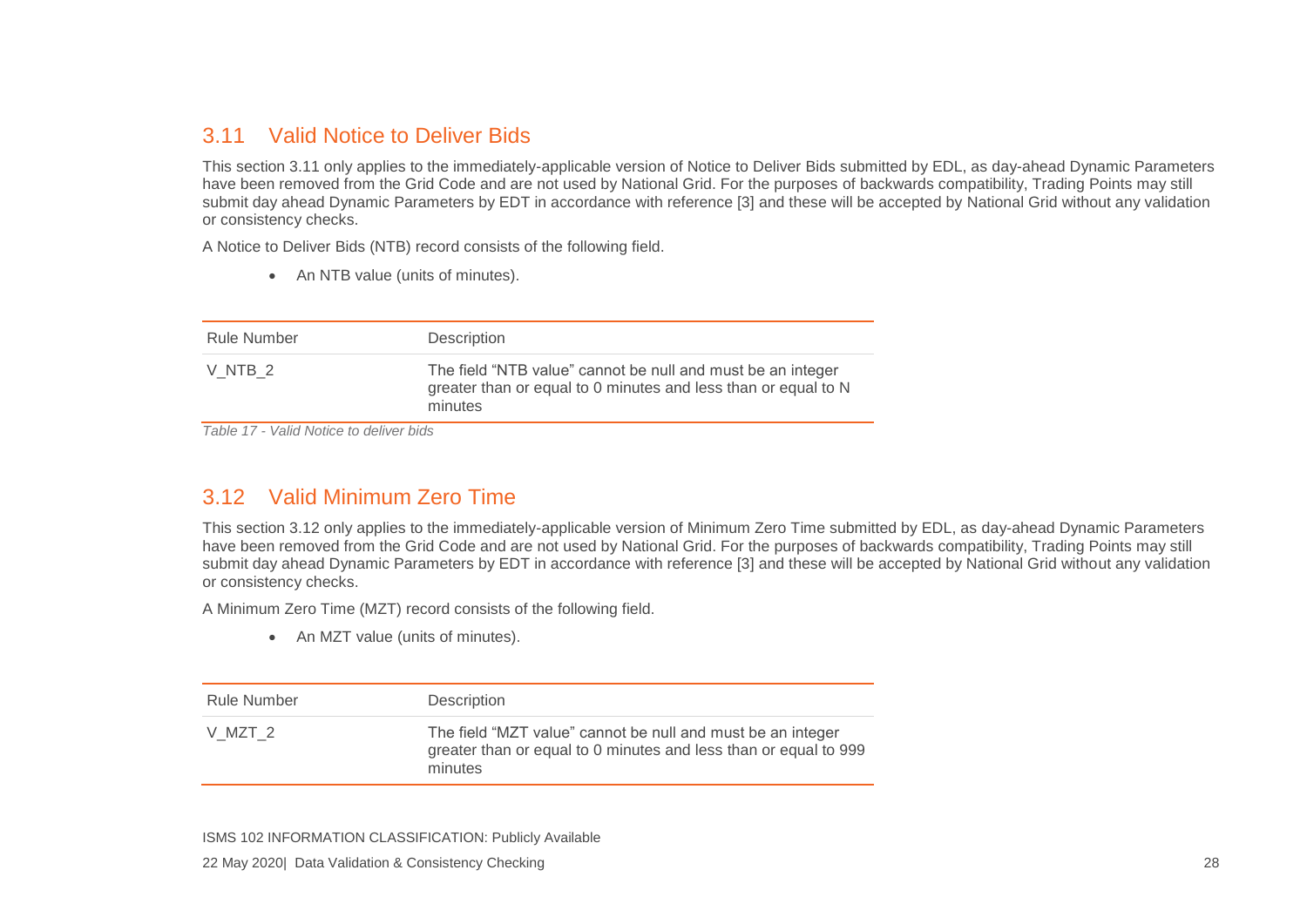*Table 18 - Valid Minimum Zero Time*

#### 3.13 Valid Minimum Non-Zero Time

This section 3.13 only applies to the immediately-applicable version of Minimum Non-Zero Time submitted by EDL, as day-ahead Dynamic Parameters have been removed from the Grid Code and are not used by National Grid. For the purposes of backwards compatibility, Trading Points may still submit day ahead Dynamic Parameters by EDT in accordance with reference [3] and these will be accepted by National Grid without any validation or consistency checks.

A Minimum Non-zero Time (MNZT) record consists of the following field.

• An MNZT value (units of minutes).

| Rule Number | Description                                                                                                                                 |
|-------------|---------------------------------------------------------------------------------------------------------------------------------------------|
| V MNZT 2    | The field "MNZT value" cannot be null and must be an integer<br>greater than or equal to 0 minutes and less than or equal to 999<br>minutes |

*Table 19 - Valid Minimum Non-Zero Time*

#### <span id="page-29-0"></span>3.14 Valid Stable Export Limit

This section 3.14 only applies to the immediately-applicable version of Stable Export Limit submitted by EDL, as day-ahead Dynamic Parameters have been removed from the Grid Code and are not used by National Grid. For the purposes of backwards compatibility, Trading Points may still submit day ahead Dynamic Parameters by EDT in accordance with reference [3] and these will be accepted by National Grid without any validation or consistency checks.

A Stable Export Limit (SEL) record consists of the following field.

• A SEL value (units of MW).

<span id="page-29-1"></span>Rule Number Description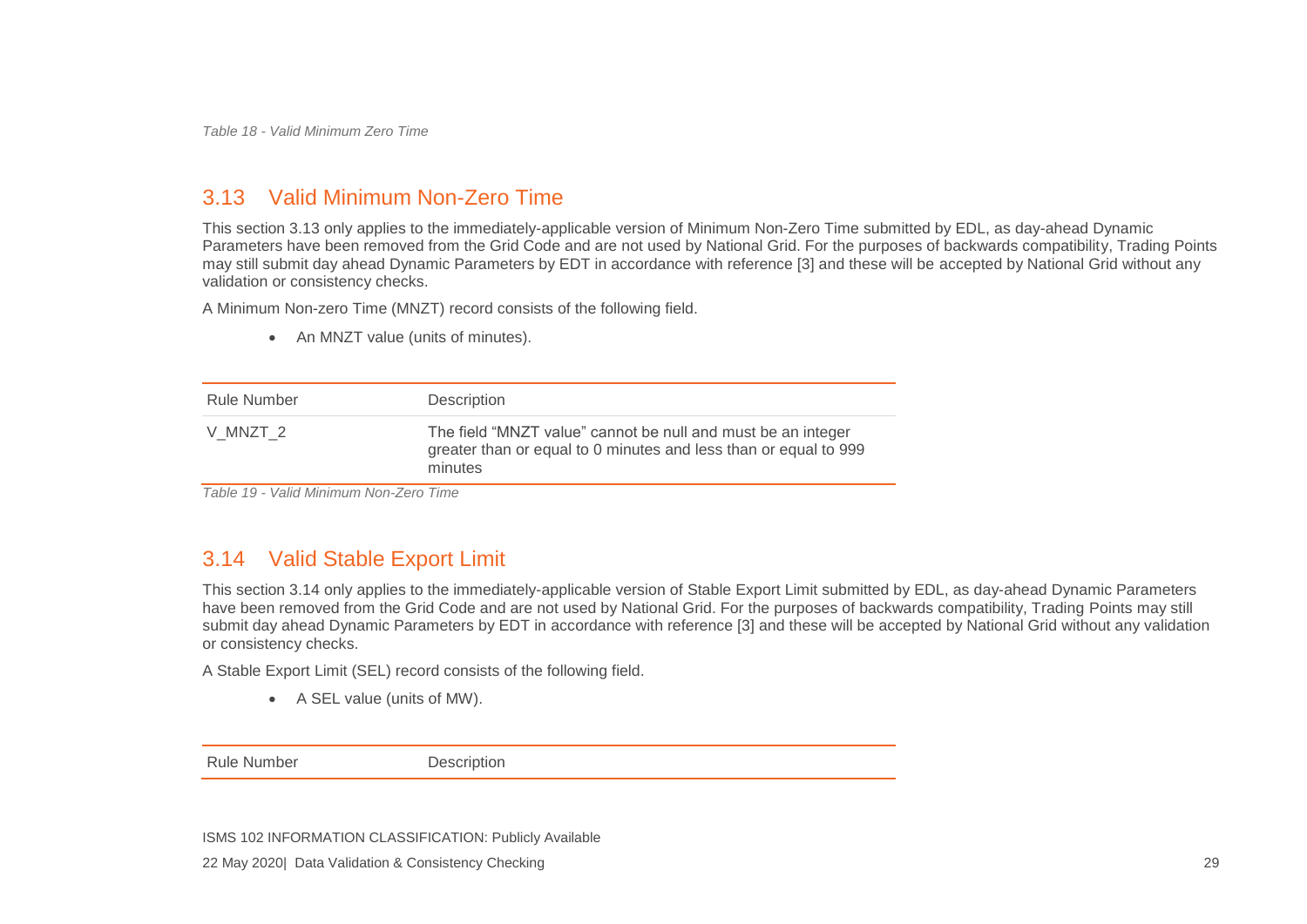V SEL 2 The field "SEL value" cannot be null and must be an integer greater than or equal to 0MW and less than or equal to 9999MW

*Table 20 - Valid Stable Export Limit*

# 3.15 Valid Stable Import Limit

This section 3.15 only applies to the immediately-applicable version of Stable Import Limit submitted by EDL, as day-ahead Dynamic Parameters have been removed from the Grid Code and are not used by National Grid. For the purposes of backwards compatibility, Trading Points may still submit day ahead Dynamic Parameters by EDT in accordance with reference [3] and these will be accepted by National Grid without any validation or consistency checks.

A Stable Import Limit (SIL) record consists of the following fields.

• A SIL value (units of MW).

| Rule Number | Description                                                                                                                      |
|-------------|----------------------------------------------------------------------------------------------------------------------------------|
| V SIL 2     | The field "SIL value" cannot be null and must be an integer greater<br>than or equal to<br>-9999MW and less than or equal to 0MW |

<span id="page-30-0"></span>*Table 21 - Valid Stable Import Limit*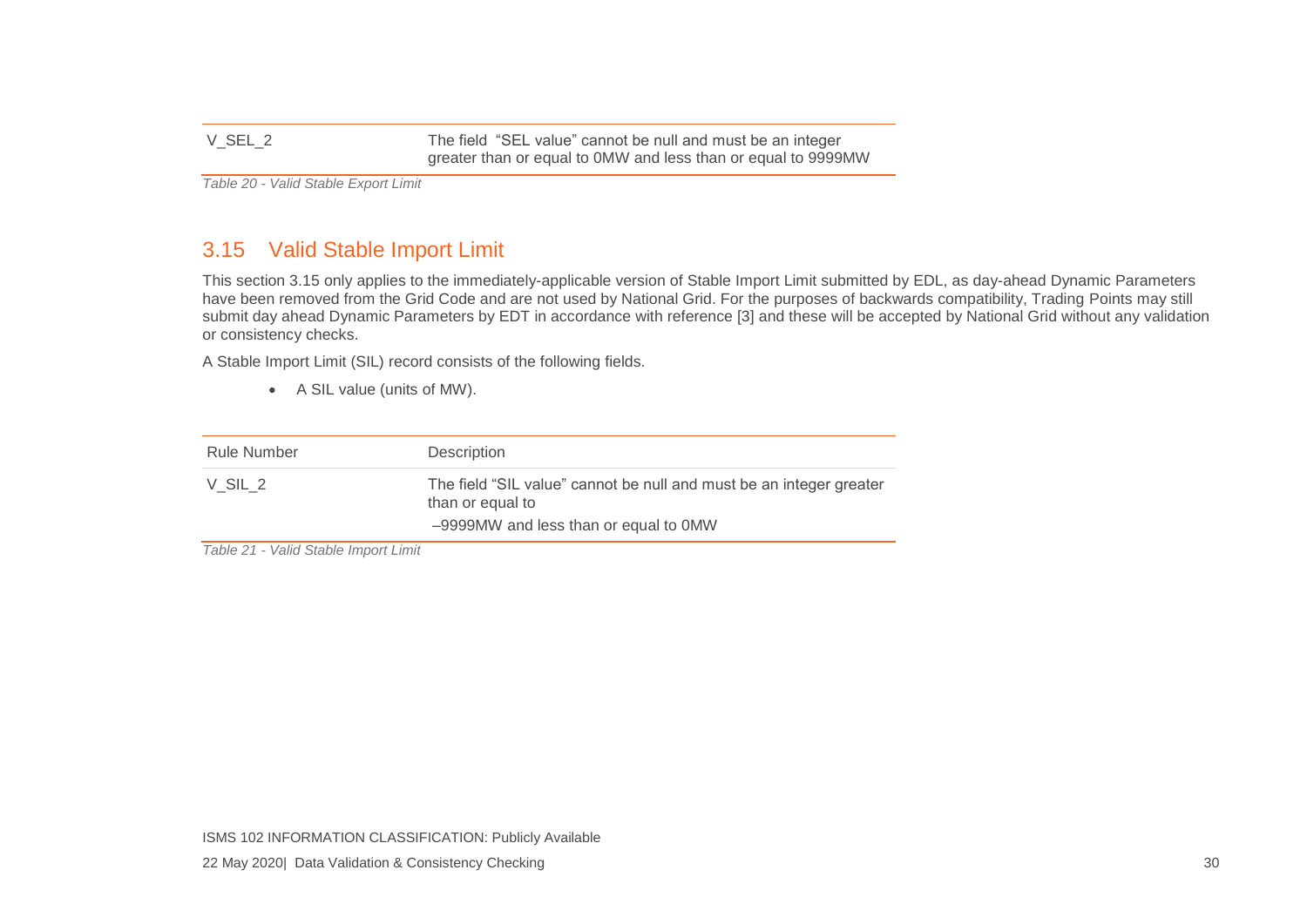## 3.16 Valid Maximum Delivery Volume

This section 3.16 only applies to the immediately-applicable version of Maximum Delivery Volume submitted by EDL, as day-ahead Dynamic Parameters have been removed from the Grid Code and are not used by National Grid. For the purposes of backwards compatibility, Trading Points may still submit day ahead Dynamic Parameters by EDT in accordance with reference [3] and these will be accepted by National Grid without any validation or consistency checks.

A Maximum Delivery Volume (MDV) record consists of the following field.

• An MDV value (units of MWh).

| <b>Rule Number</b> | Description                                                                                                                      |
|--------------------|----------------------------------------------------------------------------------------------------------------------------------|
| V MDV 2            | The field "MDV value" cannot be null and must be an integer<br>greater than or equal to<br>U MWh and less than or equal to V MWh |

*Table 22 - Valid Maximum Delivery Volume*

#### <span id="page-31-0"></span>3.17 Valid Maximum Delivery Period

This section 3.17 only applies to the immediately-applicable version of Maximum Delivery Period submitted by EDL, as day-ahead Dynamic Parameters have been removed from the Grid Code and are not used by National Grid. For the purposes of backwards compatibility, Trading Points may still submit day ahead Dynamic Parameters by EDT in accordance with reference [3] and these will be accepted by National Grid without any validation or consistency checks.

A Maximum Delivery Period (MDP) record consists of the following field.

• An MDP value (units of minutes).

<span id="page-31-1"></span>

| Rule Number | Description                                                                                                                             |
|-------------|-----------------------------------------------------------------------------------------------------------------------------------------|
| V MDP 2     | The field "MDP value" cannot be null and must be an integer<br>greater than or equal to 1 minute and less than or equal to M<br>minutes |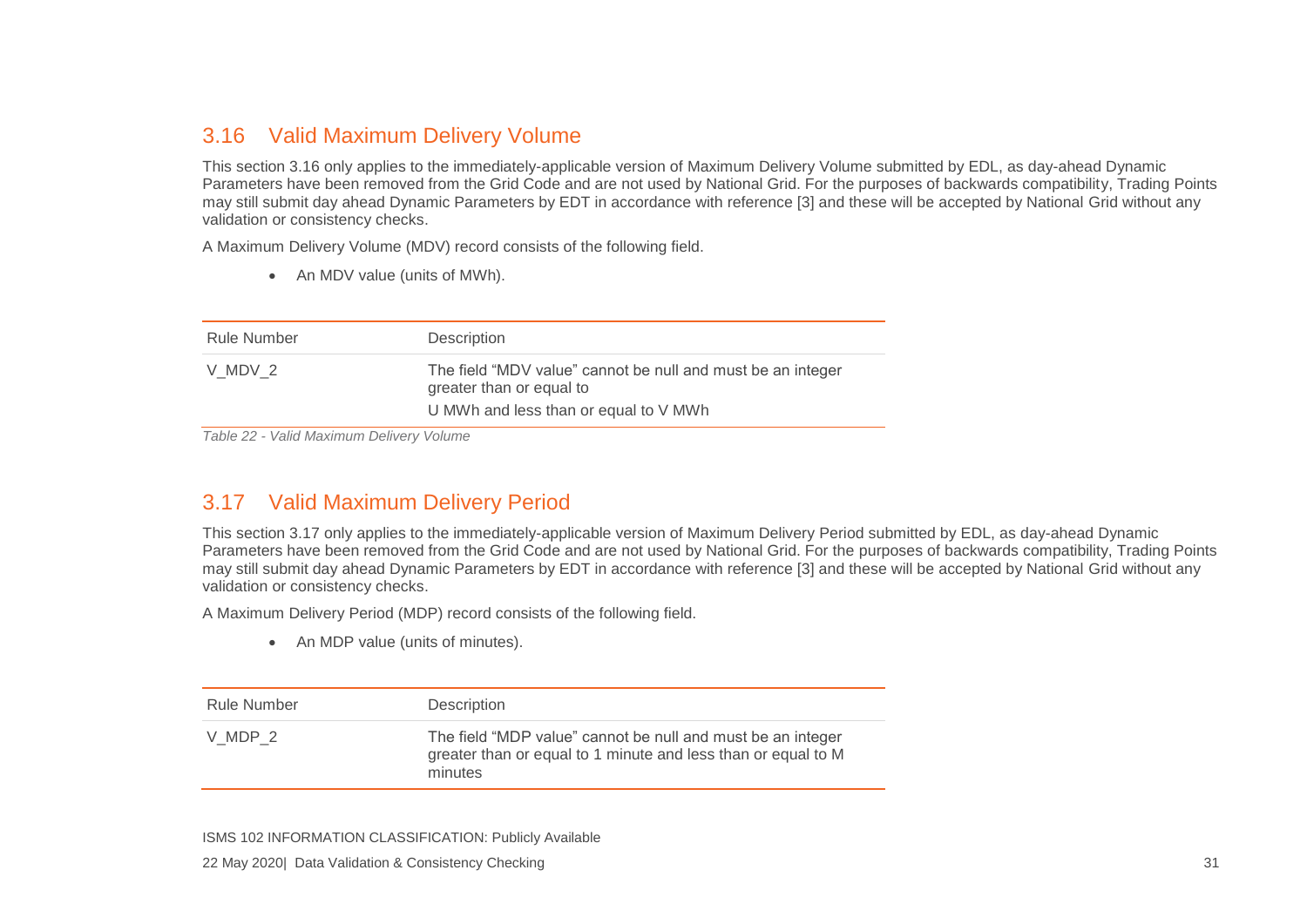*Table 23 - Valid Maximum Delivery Period*

# 3.18 Valid RR Bid Data

RR Bid data can be submitted via EDT. Virtual Lead Parties and Secondary BM Units can submit data using the Wider Access API.

#### **RR Bid data must be submitted in its own file and not mixed with BM data.**

Refer EDT Message Interface Specification document for RR Bid fields and example.

Level 1 Validation:

| Rule Number     | Description                                                                 |
|-----------------|-----------------------------------------------------------------------------|
| V_RRB_1         | Mandatory field {Time From, Direction, Level, Price} is not specified       |
| V_RRB_2         | Date/time from relates to a closed RR Auction period                        |
| V RRB 4         | Submission date/time from does not align to Delivery Period                 |
| V RRB 5         | Record datetime_from must not be greater than planning submission max date  |
| V_RRB_6         | Direction must be UP or DOWN                                                |
| V RRB 7         | Assoc bid type must be one of LINK, MULT, EXCL                              |
| V RRB 9         | Divisible flag must be TRUE or FALSE                                        |
| <b>V_RRB_10</b> | Assoc bid type and set must both have a value or both be NULL               |
| <b>V_RRB_11</b> | Max limit of bids per bmu per auction period exceeded (Maximum limit is 20) |
|                 |                                                                             |

<span id="page-32-0"></span>*Table 24.1 - Valid RR Bid Data*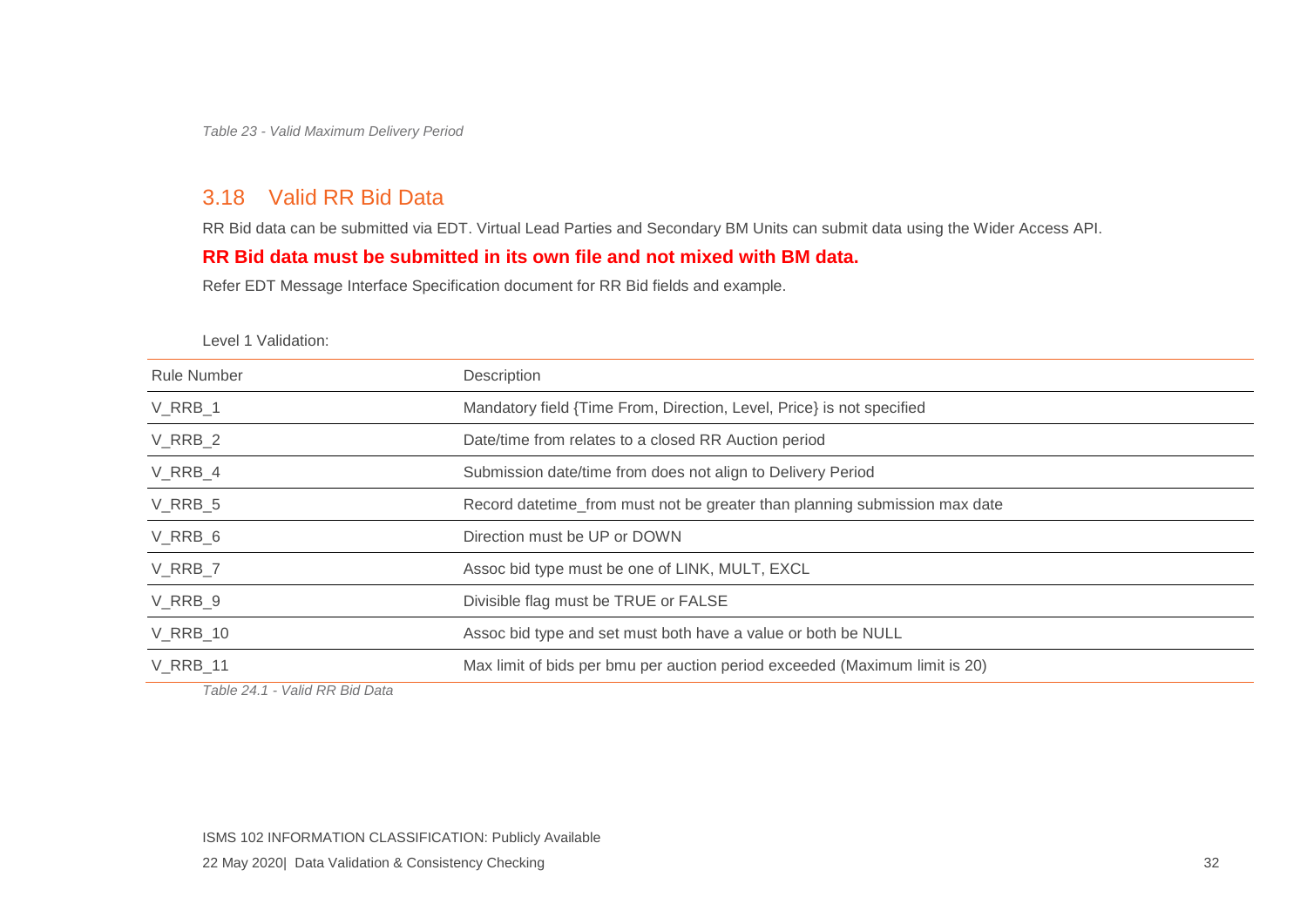# **4 Consistency CHECKS FOR EDT files**

#### 4.1 Physical Notification Consistency Rules

Physical Notification records are submitted via EDT flat files. Within an EDT file there is no implied ordering and as a result records for the same BM Unit cannot cover the same time period. If the records did cover the same time period it would be impossible to determine which record took precedence.

There is also a requirement that a Physical Notification for a given BM Unit must be submitted for every half hour period start "date/time" covered by the submission and that the records submitted must cover complete half hour periods. For example the following combination of to and from date/times is acceptable

| "from date/time"         | "to date/time"   |  |
|--------------------------|------------------|--|
| 2000-02-07 10:00         | 2000-02-07 10:15 |  |
| 2000-02-07 10:15         | 2000-02-07 10:30 |  |
| 2000-02-07 10:30         | 2000-02-07 11:00 |  |
| However this combination |                  |  |
| "from date/time"         | "to date/time"   |  |
| 2000-02-07 10:00         | 2000-02-07 10:15 |  |
|                          |                  |  |

<span id="page-33-0"></span>2000-02-07 10:31 2000-02-07 10:59

<span id="page-33-1"></span>will fail consistency checking because there is a gap in the records between 10:15 and 10:16, the record starting at 10:16 and extending to 10:31 goes beyond the settlement half hour end time of 10:30, there is no record corresponding to the settlement period start of 10:30, and there is a gap between 10:59 and the end of the settlement period given by 11:00.

| Rule Number | Description                                                                                                              |
|-------------|--------------------------------------------------------------------------------------------------------------------------|
| C PN 1      | Physical Notification records, for the same BM Unit, with the<br>same Notification Time must cover distinct time ranges. |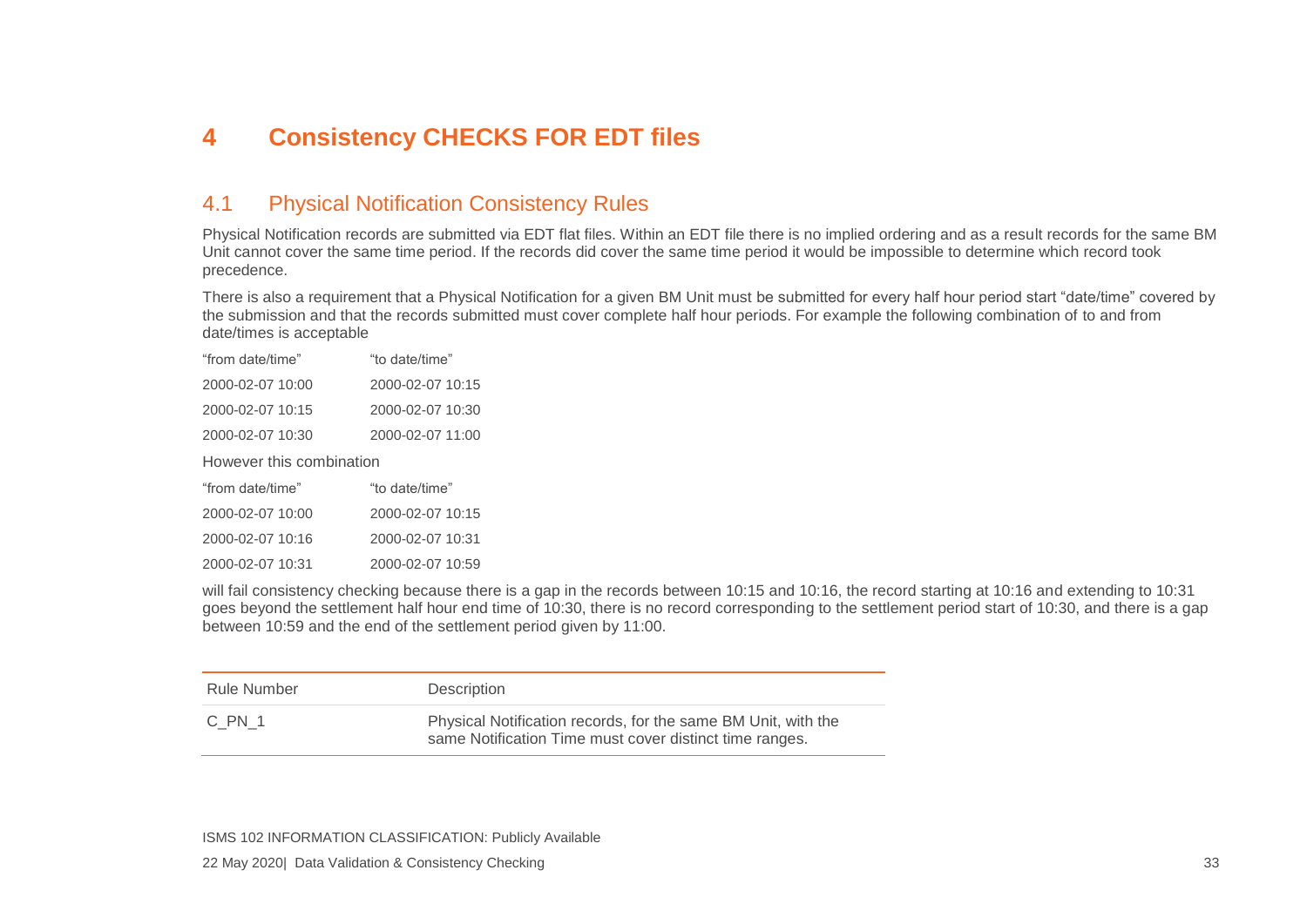| C PN 2 | Physical Notification records, for the same BM Unit, with the<br>same Notification Time must cover complete settlement half hour<br>periods. |
|--------|----------------------------------------------------------------------------------------------------------------------------------------------|
|        | In addition a sub-set of the records must have "date/time" fields<br>corresponding to the start of each half hour period covered.            |

*Table 25 - Physical Notification Consistency Rules*

#### 4.2 Quiescent Physical Notification Rules

The clarification comments given in section 4.1 for physical notifications are equally applicable to quiescent physical notifications.

| <b>Rule Number</b> | Description                                                                                                                                            |
|--------------------|--------------------------------------------------------------------------------------------------------------------------------------------------------|
| C QPN 1            | Quiescent Physical Notification records, for the same BM Unit,<br>with the same Notification Time must cover distinct time ranges.                     |
| C QPN 2            | Quiescent Physical Notification records, for the same BM Unit,<br>with the same Notification Time must cover complete settlement<br>half hour periods. |
|                    | In addition a sub-set of the records must have "date/time" fields<br>corresponding to the start of each half hour period covered.                      |

*Table 26 - Quiescent Physical Notification Rules*

#### 4.3 Bid-Offer Consistency Rules

<span id="page-34-0"></span>A bid-offer set is defined as those bid-offer records, for a given BM Unit, that have the same Notification Times, the same "date/time from" fields, and the same "date/time to" fields.

<span id="page-34-1"></span>Rule Number Description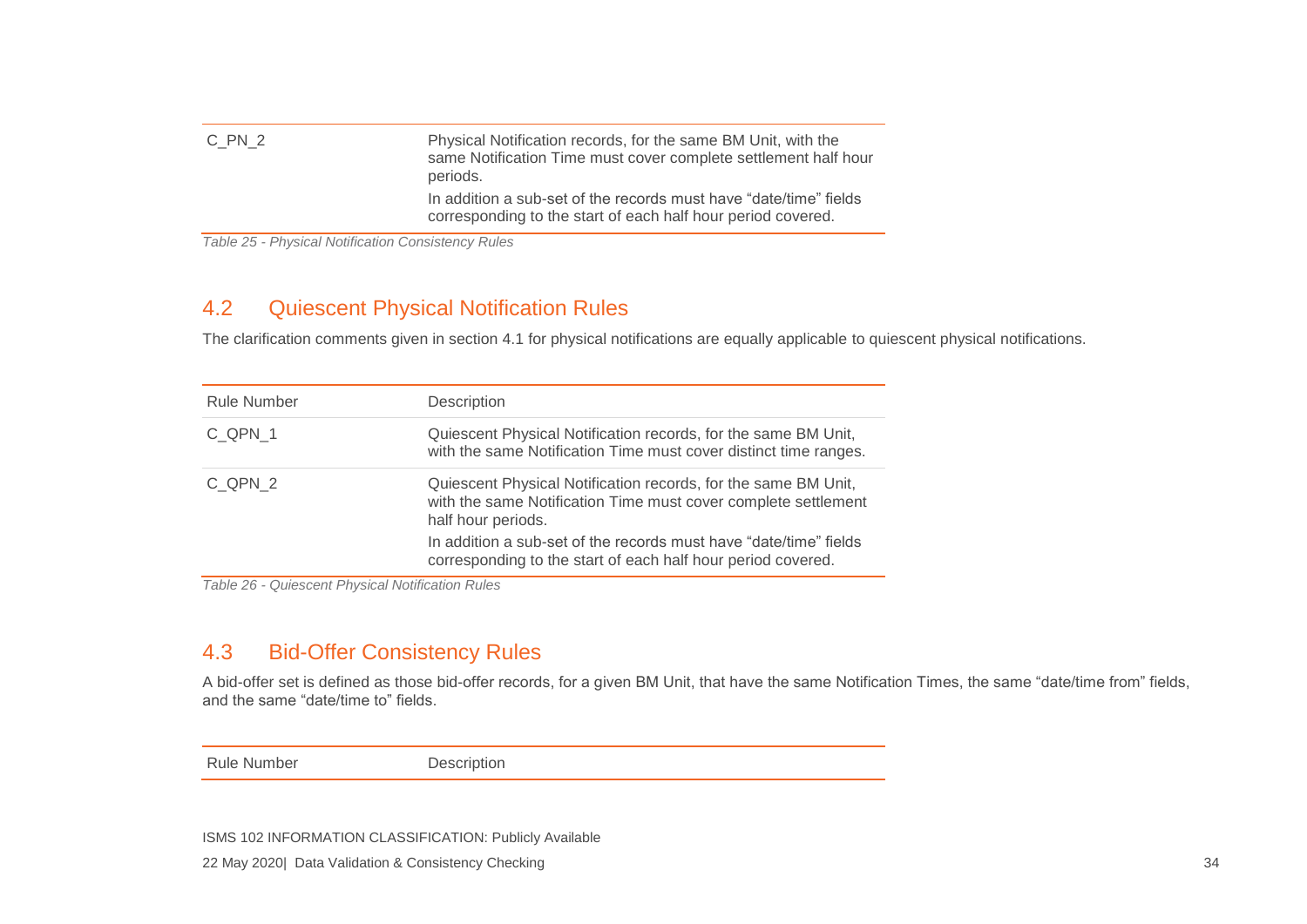| $C_BOD_1$ | Bid-offer sets must cover distinct time ranges.                                                                                                                                                                                                                                 |
|-----------|---------------------------------------------------------------------------------------------------------------------------------------------------------------------------------------------------------------------------------------------------------------------------------|
| $C_BOD_2$ | For a given bid-offer set "offer prices" submitted must not<br>decrease as the values of the "bid-offer pair number" increases,<br>i.e. prices must be monotonically non-decreasing                                                                                             |
| C BOD 3   | For a given bid-offer set "bid prices" submitted must not decrease<br>as the values of the "bid-offer pair number" increases, i.e. prices<br>must be monotonically non-decreasing                                                                                               |
| C BOD 4   | Each bid-offer set must contain bid-offer records corresponding to<br>the "bid-offer pair numbers" $+1$ and $-1$ and for a given bid-offer<br>set the "bid-offer pair numbers" must be continuous (with the<br>exception that 0 is not an allowed value).                       |
| C BOD 5   | For a given bid-offer set the "offer price" must be equal to or<br>greater than the "bid price" for each individual "bid-offer pair<br>number".                                                                                                                                 |
| C BOD 6   | For a given bid-offer set, the fields "bid-offer level from" and "bid-<br>offer level to", for all bid-offer pairs other than the pair with the<br>highest positive "bid-offer pair number" and the pair with the<br>lowest negative "bid-offer pair number", must not be zero. |

*Table 27 - Bid-Offer Consistency Rules*

# 4.4 Maximum Export Limit Consistency Rules

| Rule Number | Description                                                                                                             |
|-------------|-------------------------------------------------------------------------------------------------------------------------|
| C MEL 1     | Maximum Export Limit records, for the same BM Unit, with the<br>same Notification Time must cover distinct time ranges. |

<span id="page-35-0"></span>*Table 28 - Maximum Export Limit Consistency Rules*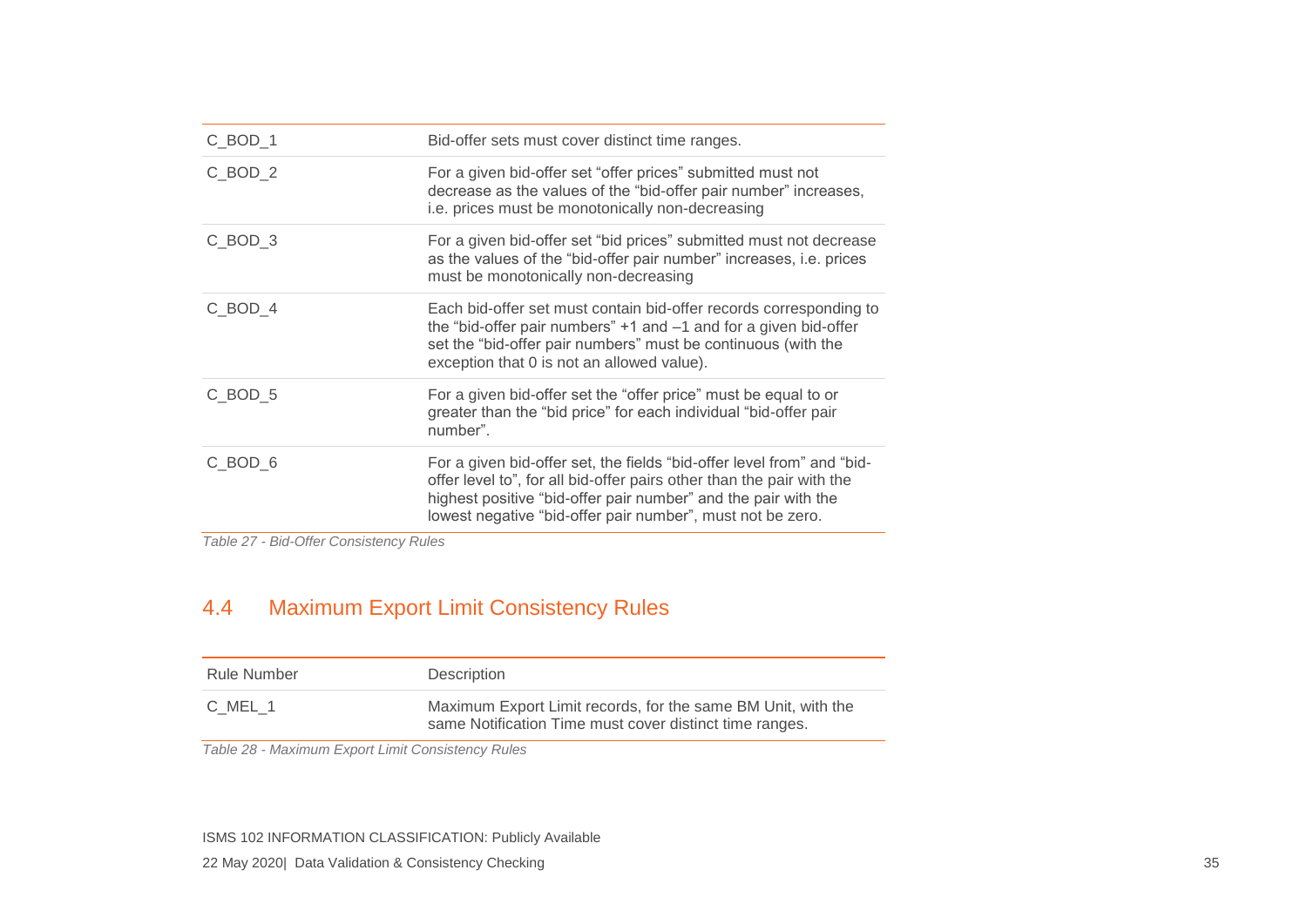#### 4.5 Maximum Import Limit Consistency Rules

| Rule Number | Description                                                                                                             |
|-------------|-------------------------------------------------------------------------------------------------------------------------|
| C MIL 1     | Maximum Import Limit records, for the same BM Unit, with the<br>same Notification Time must cover distinct time ranges. |

*Table 29 - Maximum Import Limit Consistency Rules*

#### 4.6 RR Bid Consistency Rules

level 1 Validation:

| Rule Number                                  | Description                                                                         |
|----------------------------------------------|-------------------------------------------------------------------------------------|
| C RRB 8                                      | Bid id must be different for same time period                                       |
| C RRB 9                                      | Same bid id needs same values for divisible flag, direction, assoc bid type and set |
| $T - L = 0.04$ $A = \Box \Box \Box L = 0.01$ |                                                                                     |

<span id="page-36-0"></span>*Table 301.1 - RR Bid Consistency Rules*

# **5 Defaults**

#### 5.1 Default Data

It should be noted that, in general, if defaulted data is not overwritten by subsequent submissions it will become operational data.

<span id="page-36-3"></span><span id="page-36-2"></span><span id="page-36-1"></span>There is a single defaulting rule for Bid-Offer Data. However, for Physical Notifications, Quiescent Physical Notifications, Maximum Export Limits, Minimum Import Limits, Stable Export Limits and Stable Import Limits, there is a choice between two defaulting rules; the selected option will apply for all these data types for a particular BM Unit. In the absence of any request to apply a specific rule for any BM Unit and data type, the first rule C will be applied as a matter of course, unless it relates to an External Interconnection, in which case the second rule Z will apply in the absence of any such request. The decision as to which rule can be applied to a specific BM Unit is the responsibility of National Grid.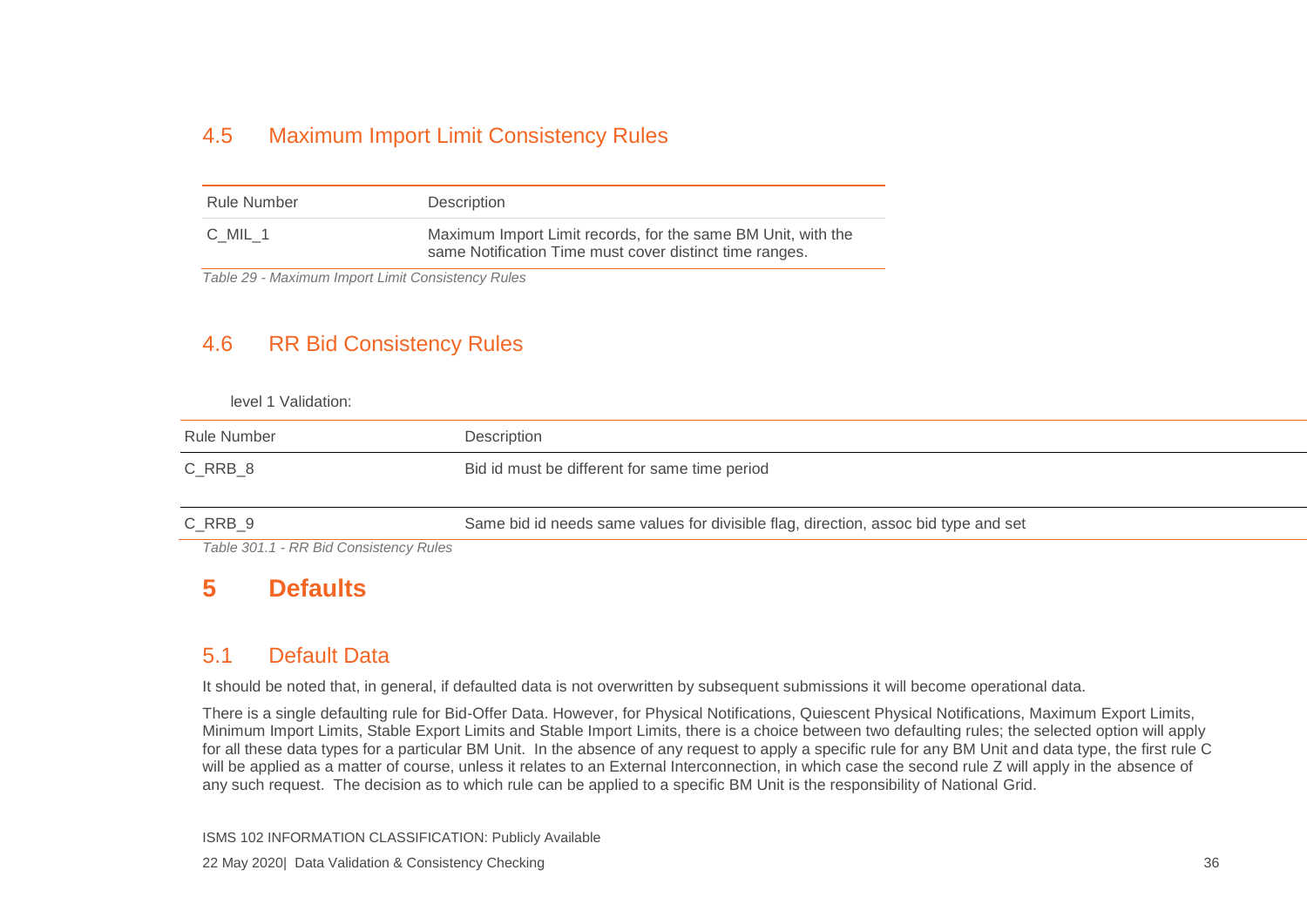Data defaulting is applied where the submitted data is not complete for any Operational Day at the relevant time. For example, at 1999-12-06 11:00 if there were a gap in data covering a period from 1999-12-07 13:00 to 1999-12-07 14:00 (that is in the following Operational Day) then default data would be generated to fill the gap. Using the first rule, the data from 1999-12-06 13:00 to 1999-12-06 14:00 would be copied to fill the gap. This data would include all updates that had been made up to 1999-12-06 11:00 for that time period. Using the second rule Z, this gap would be filled with zero level data.

# 5.2 Defaulting and Clock Change Days

For real-time systems operating twenty-four hours per day in local time, an issue exists with duplicated and missing hours as local time changes between time standards. In general, the clock change occurs in the early hours (at 01:00 GMT) on a Sunday. The nature of the Operational Day (05:00 to 05:00 local time) means that the clock change occurs towards the end of the Saturday Operational Day. As a result of the clock change, a Short Day (23hrs) occurs in spring and a Long Day (25hrs) occurs in autumn.

On the basis of these assumptions, the following table describes the mechanism used to generate default data where gaps exist in the data submitted. The table defines the mechanism for each of the Operational Days before, during and after each clock change. The last column defines, for each day, the source of data for any gaps in that Operational Day for which defaulting is done. Note that all times shown in the table are in local time.

The method adopted preserves the local time profiles for data from Operational Days before to those after the Operational Day in which the clock change falls. However, on the clock change Operational Days themselves, there is a shift in data for part of the day. In the case of the spring clock change, periods after the clock change are shifted one hour later according to local time. In the case of the autumn clock change, periods before the clock change are shifted one hour later according to local time.

<span id="page-37-0"></span>

| <b>Clock</b><br>Change | Operational<br>Day | Day<br><b>Type</b> | When<br><b>Defaulted</b> | Default Mechanism                                                                                                                                        |
|------------------------|--------------------|--------------------|--------------------------|----------------------------------------------------------------------------------------------------------------------------------------------------------|
| Spring                 | Friday             | GMT                | 11:00<br>Thursday        | Copy data from period 24 hours earlier                                                                                                                   |
|                        | Saturday           | Short<br>Day       |                          | 11:00 Friday Copy data from period 24 hours earlier                                                                                                      |
|                        | Sunday             | <b>BST</b>         | 11:00<br>Saturday        | For periods from 05:00 to 04:00:<br>Copy data from period 23 hours earlier<br>For periods from 04:00 to 05:00:<br>Copy data from period 47 hours earlier |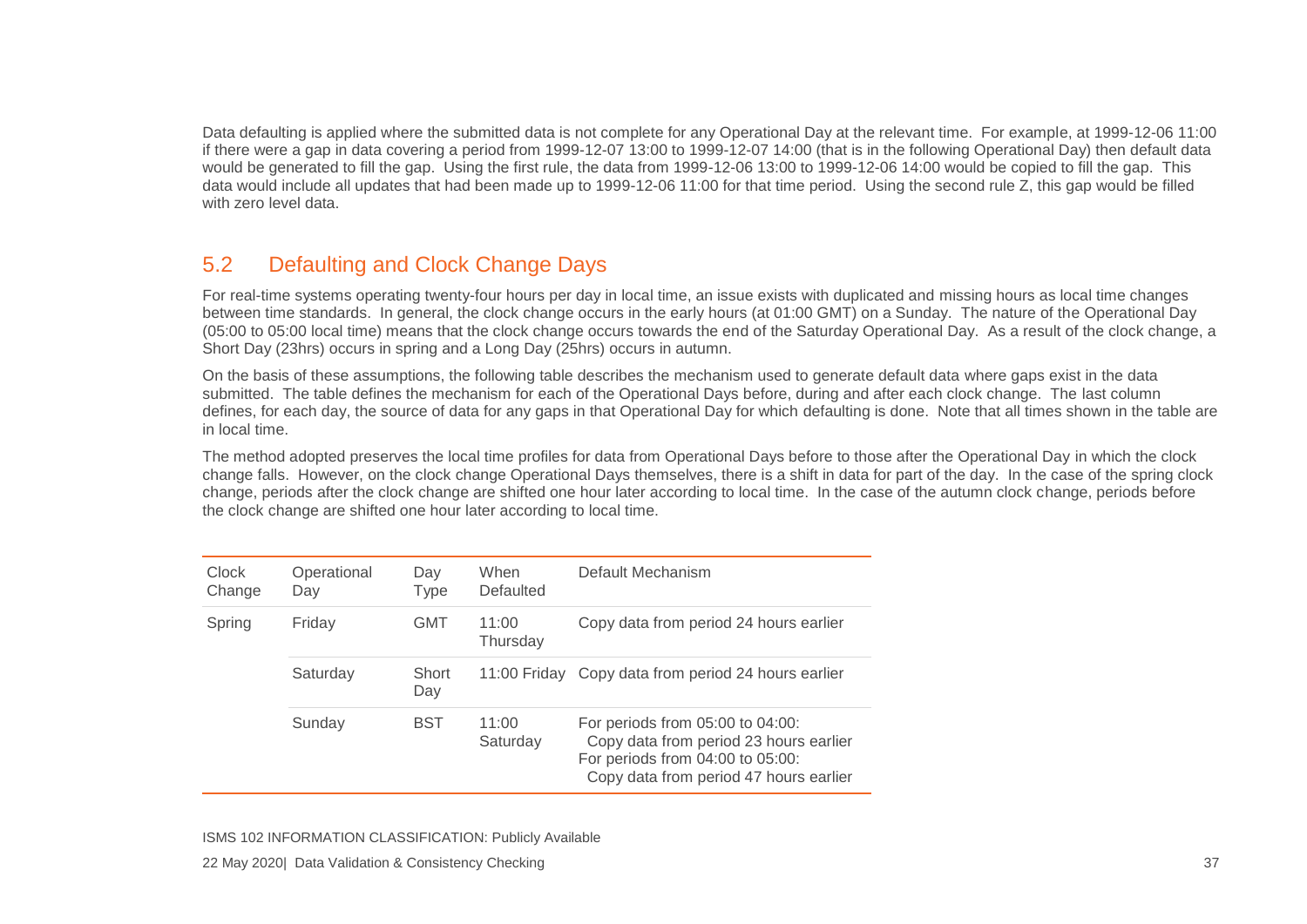| Autumn | <b>BST</b><br>Friday |             | 11:00<br>Thursday | Copy data from period 24 hours earlier              |
|--------|----------------------|-------------|-------------------|-----------------------------------------------------|
|        | Saturday             | Long<br>Day |                   | 11:00 Friday Copy data from period 25 hours earlier |
|        | Sunday               | <b>GMT</b>  | 11:00<br>Saturday | Copy data from period 24 hours earlier              |

*Table 31 - Defaulting and Clock Change days*

## 5.3 Default Rules for Physical Notifications

| <b>Rule Number</b> | Description                                                                                                                                                                                                |
|--------------------|------------------------------------------------------------------------------------------------------------------------------------------------------------------------------------------------------------|
|                    | If no Physical Notification submission, or a partial submission,<br>has been made by 11:00 the data for the current Operational<br>Day will be copied forward to fill gaps in the next Operational<br>Day. |
|                    | If no Physical Notification submission, or a partial submission,<br>has been made by 11:00 a zero profile will be applied to fill gaps<br>in data for the next Operational Day.                            |

*Table 32 - Default Rules for Physical Notifications*

# 5.4 Default Rules for Quiescent Physical Notifications

<span id="page-38-1"></span><span id="page-38-0"></span>

| Rule Number | <b>Description</b>                                                                                                            |
|-------------|-------------------------------------------------------------------------------------------------------------------------------|
| - C         | If no Quiescent Physical Notification submission, or a partial<br>submission, has been made by 11:00 the data for the current |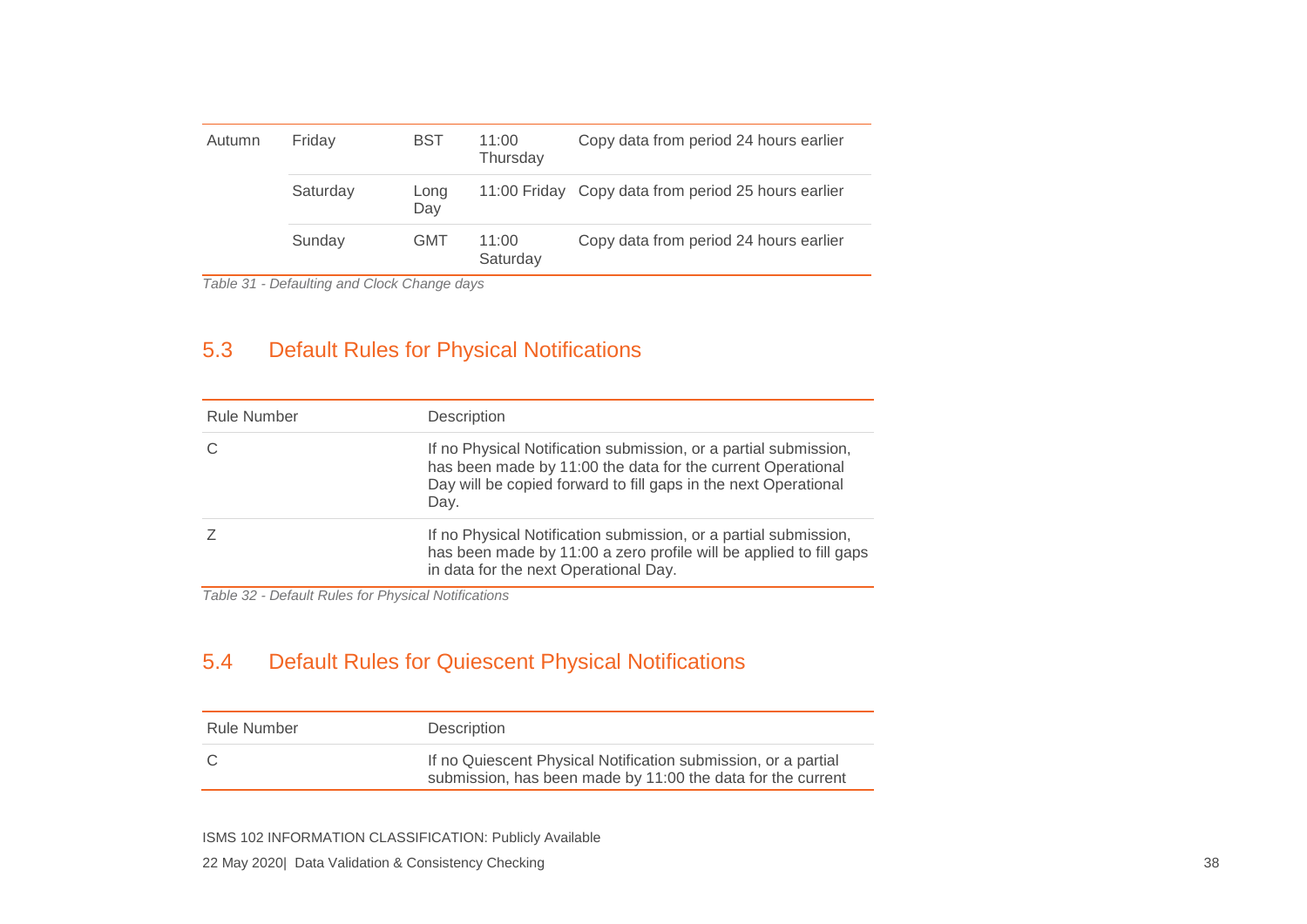| Operational Day will be copied forward to fill gaps in the next<br>Operational Day.                                                                                                       |
|-------------------------------------------------------------------------------------------------------------------------------------------------------------------------------------------|
| If no Quiescent Physical Notification submission, or a partial<br>submission, has been made by 11:00 a zero profile will be<br>applied to fill gaps in data for the next Operational Day. |

*Table 33 - Default Rules for Quiescent Physical Notifications*

# 5.5 Default Rules for Maximum Export Limit

| Rule | Description                                                                                                                                                                                               |
|------|-----------------------------------------------------------------------------------------------------------------------------------------------------------------------------------------------------------|
|      | If no Maximum Export Limit submission, or a partial submission,<br>has been made by 11:00 the data for the current Operational<br>Day will be copied forward to fill gaps in the next Operational<br>Day. |
|      | If no Maximum Export Limit submission, or a partial submission,<br>has been made by 11:00 a zero profile will be applied to fill gaps<br>in data for the next Operational Day                             |

*Table 34 - Default Rules for Maximum Export Limit*

# 5.6 Default Rules for Maximum Import Limit

<span id="page-39-1"></span><span id="page-39-0"></span>

| <b>Rule Number</b> | Description                                                                                                                                                                                               |
|--------------------|-----------------------------------------------------------------------------------------------------------------------------------------------------------------------------------------------------------|
|                    | If no Maximum Import Limit submission, or a partial submission,<br>has been made by 11:00 the data for the current Operational<br>Day will be copied forward to fill gaps in the next Operational<br>Day. |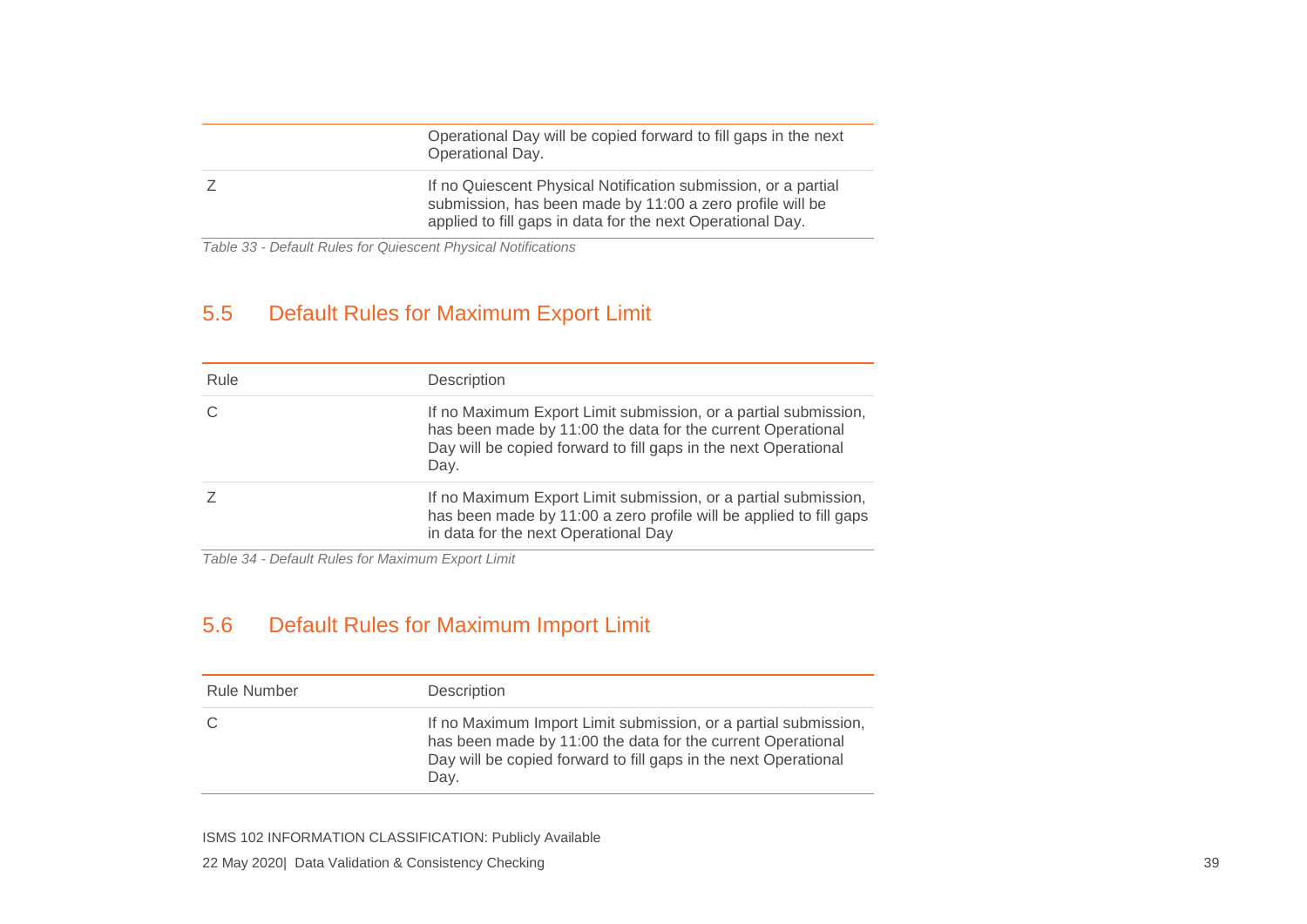Z If no Maximum Import Limit submission, or a partial submission, has been made by 11:00 a zero profile will be applied to fill gaps in data for the next Operational Day

*Table 35 - Default Rules for Maximum Import Limit*

#### 5.7 Default Rules for Stable Export Limit

| <b>Rule Number</b> | <b>Description</b>                                                                                                                                                                                       |
|--------------------|----------------------------------------------------------------------------------------------------------------------------------------------------------------------------------------------------------|
|                    | If no Stable Export Limit submission, or a partial submission,<br>has been made by 11:00 the data for the current Operational<br>Day will be copied forward to fill gaps in the next Operational<br>Day. |
|                    | If no Stable Export Limit submission, or a partial submission,<br>has been made by 11:00 a zero profile will be applied to fill gaps<br>in data for the next Operational Day                             |

*Table 36 - Default Rules for Stable Export Limit*

# 5.8 Default Rules for Stable Import Limit

<span id="page-40-0"></span>

| Rule Number | Description                                                                                                                                                                                              |
|-------------|----------------------------------------------------------------------------------------------------------------------------------------------------------------------------------------------------------|
|             | If no Stable Import Limit submission, or a partial submission,<br>has been made by 11:00 the data for the current Operational<br>Day will be copied forward to fill gaps in the next Operational<br>Day. |
|             | If no Stable Import Limit submission, or a partial submission,<br>has been made by 11:00 a zero profile will be applied to fill gaps<br>in data for the next Operational Day                             |

<span id="page-40-1"></span>*Table 37 - Default Rules for Stable Import Limit*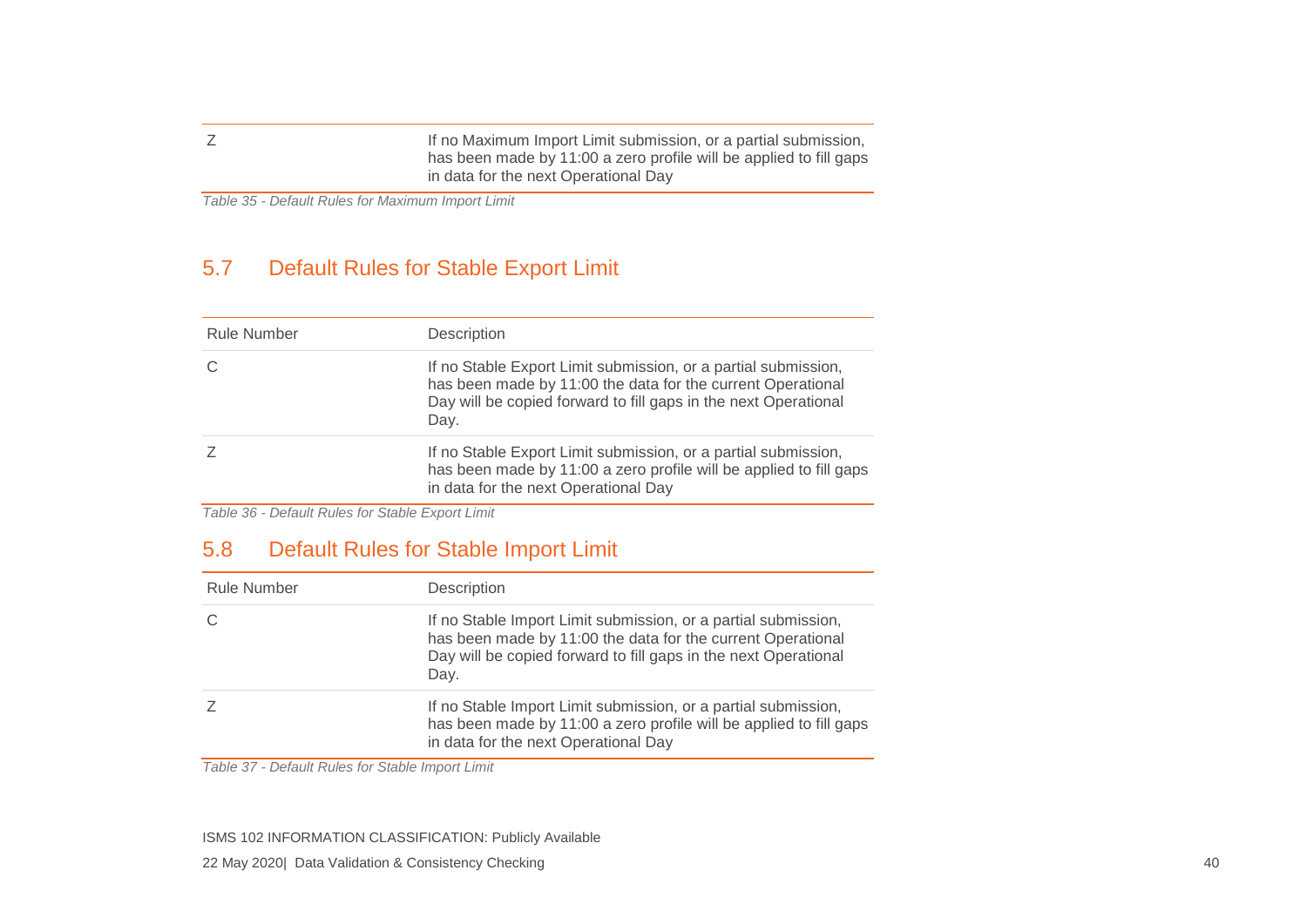#### 5.9 Default Rule for Bid-Offer Data

| Rule       | Description                                                                                                                                                                                 |
|------------|---------------------------------------------------------------------------------------------------------------------------------------------------------------------------------------------|
| <b>BOD</b> | If no Bid-Offer submission, or a partial submission, has been<br>made by 11:00 the data for the current Operational Day will be<br>copied forward to fill gaps in the next Operational Day. |

<span id="page-41-0"></span>*Table 38 - Default Rule for Bid-Offer Data*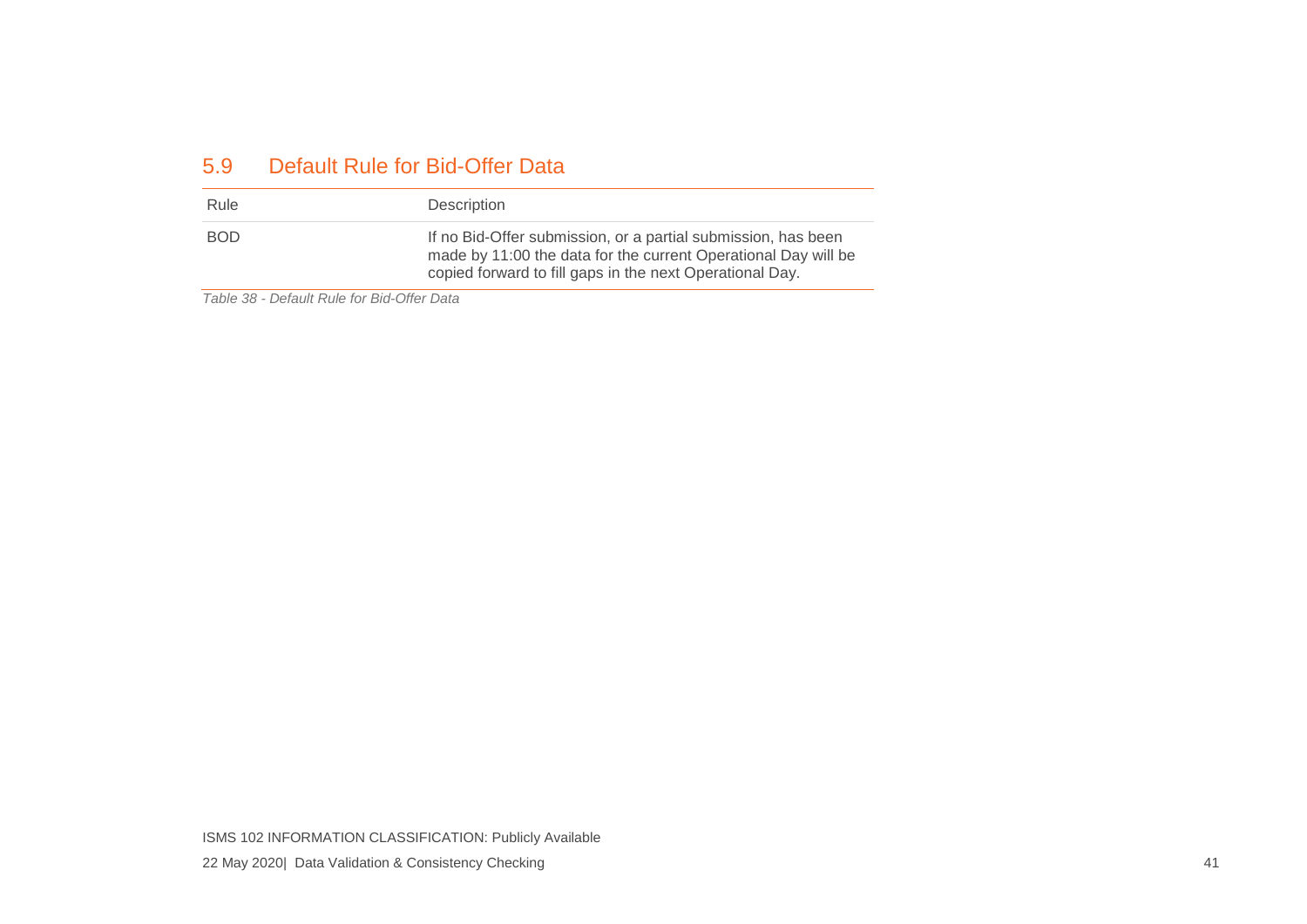# **6 Initial Data**

There are no initial data values populated for a BM Unit when it is first registered with National Grid. Instead, once the BM Unit has been registered with National Grid. Instead, for those BM Units that wish to actively participate in the Balancing Mechanism, the associated Trading Point/Control Point should submit appropriate values using the communication methods specified in Grid Code BC1.4.1(a) [2].

#### **Appendix A: Below section is applicable for RR Bid Data**

Level2 validations will be performed by the LIBRA platform.

Tables below provide a list of reason texts that might be returned by LIBRA in negative acknowledgements.

<span id="page-42-1"></span><span id="page-42-0"></span>

| Reason Text                                                                                                | Description                                                                                                                                                                                  |
|------------------------------------------------------------------------------------------------------------|----------------------------------------------------------------------------------------------------------------------------------------------------------------------------------------------|
| Maximum quantity must be between offer minimum quantity<br>threshold and offer maximum quantity threshold. | A maximum required quantity must be within the<br>defined limits.                                                                                                                            |
| A minimum quantity has to be defined for all divisible offers.                                             | A minimum quantity has to be defined for all<br>divisible offers. The quantity must not be present<br>for indivisible offers.                                                                |
| A minimum quantity of an offer must be lower or equal to maximum<br>quantity required in the offer.        | A minimum quantity of an offer must be lower or<br>equal to maximum quantity required in the offer.<br>This is valid for all 15 minutes in the offer interval.                               |
| An offer price is outside defined price range.                                                             | A price defined for offer must be equal or lower<br>than maximum price threshold and at the same<br>time equal or higher than minimum price<br>threshold.                                    |
| Multi-part offer has not constant maximum or minimum volume or<br>constant prices across the time steps.   | Libra validates that multi-part offers have<br>constant maximum and minimum volumes and<br>constant prices across all the time steps of the<br>offers' delivery period (for all 15 minutes). |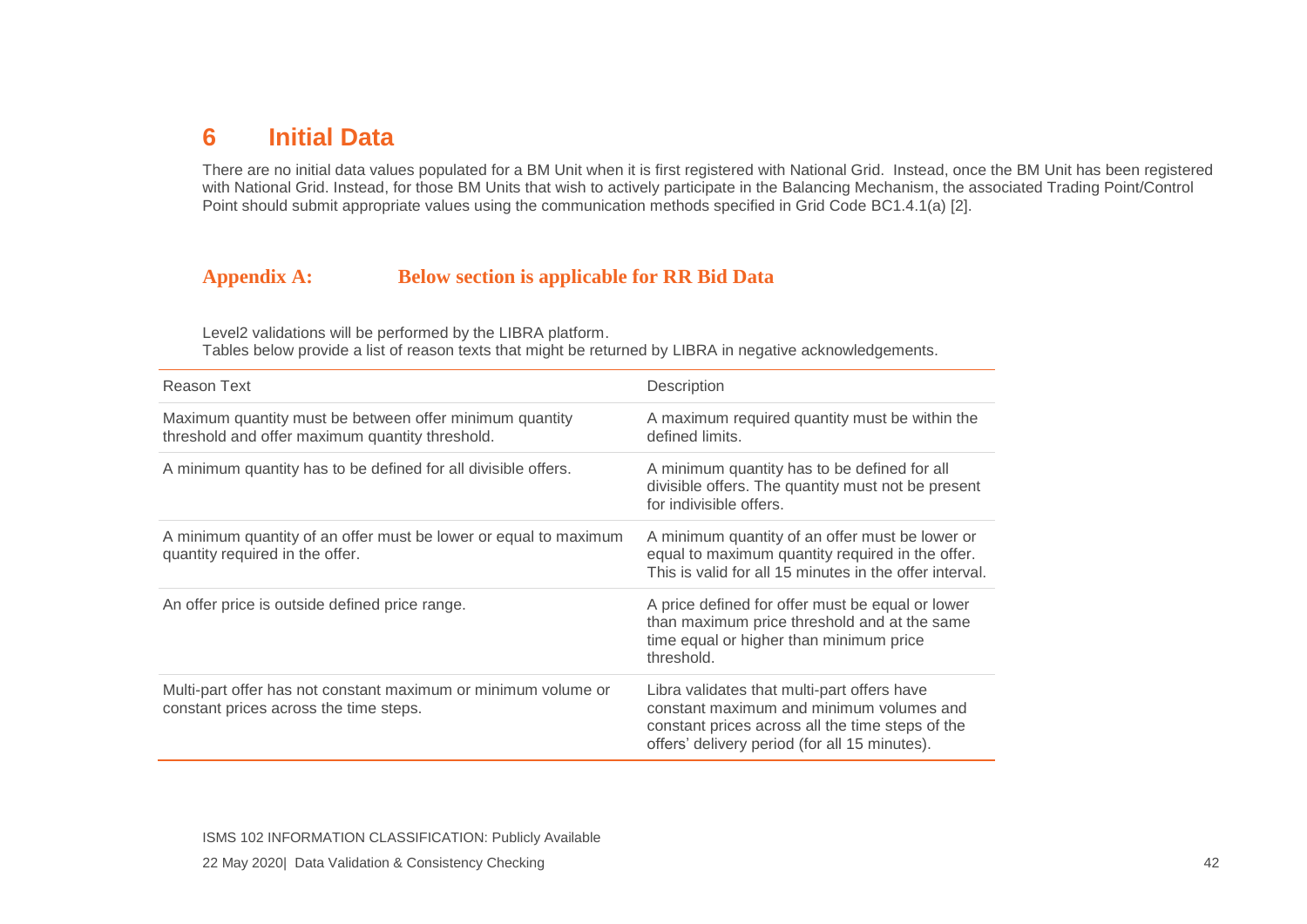| The price of multipart offers is not unique within the group.    | The prices of offers must be unique within the<br>group (group of multipart bids submitted in<br>incoming XML).             |
|------------------------------------------------------------------|-----------------------------------------------------------------------------------------------------------------------------|
| The time interval of linked offers is invalid.                   | Libra validate that time interval of each linked<br>offer is equal to 15 minutes and their time<br>intervals do not overlap |
| An offer has invalid flow direction.                             | Libra validate that all associated multi-part offers<br>have the same direction (UPWARD,<br>DONWARD).                       |
| Associated multipart offers do not cover the same time interval. | Libra validate that all associated multi-part offers<br>cover the same time interval.                                       |

**Note:** Above rules are defined by the LIBRA central platform and are subject to change in the future. RR Bids that are rejected by Libra will be added to the MOL file along with corresponding reason codes and text and submitted to Elexon. This will be accessible through the BMRA portal.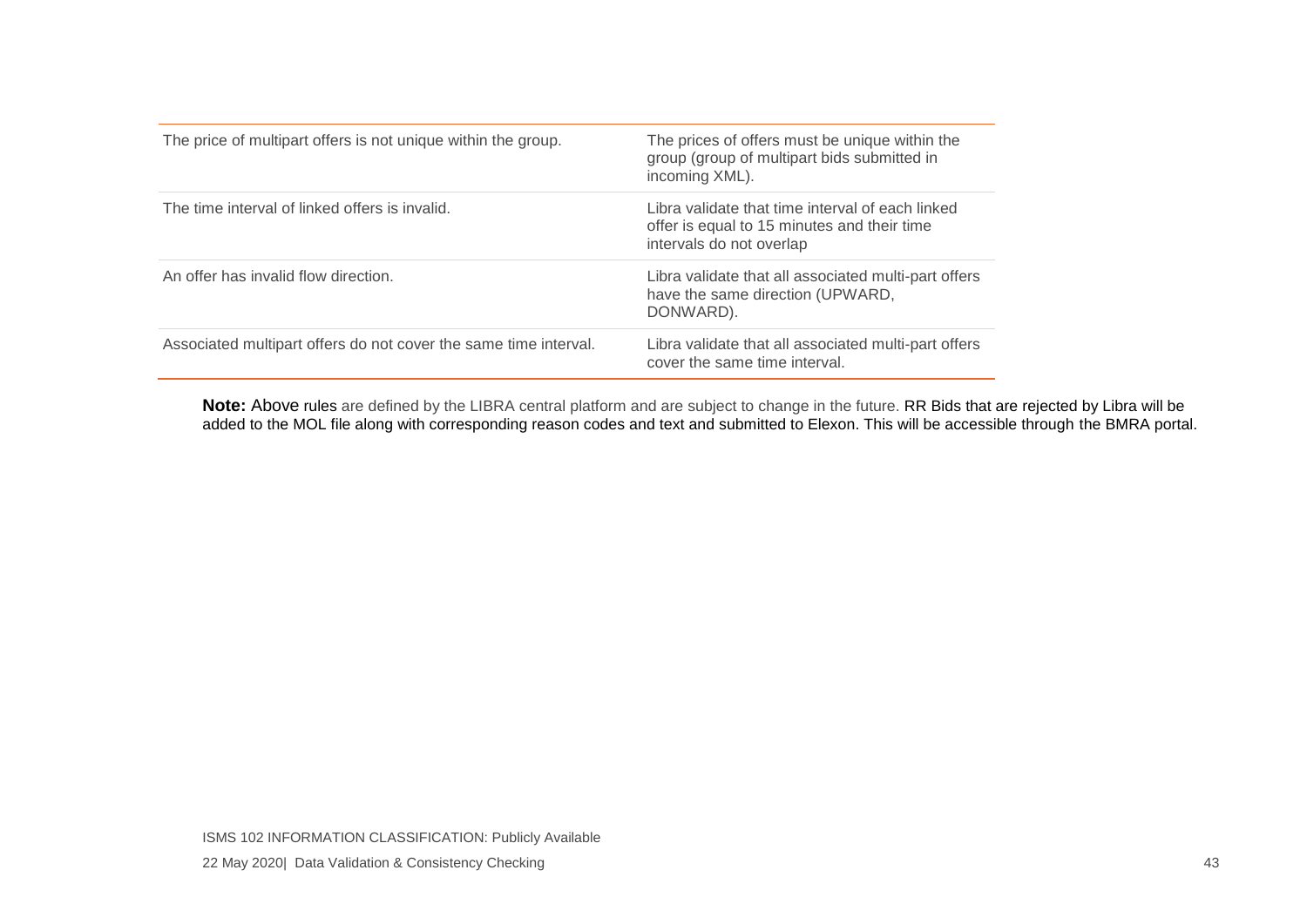# **Document Status**

#### AMENDMENT RECORD

<span id="page-44-0"></span>

| <b>Issue</b> | <b>Draft</b>   | Date       | <b>Author</b> | <b>Description of changes</b>                                                           |
|--------------|----------------|------------|---------------|-----------------------------------------------------------------------------------------|
| 14           |                | 22/05/2020 | Chaitali      | Updated all level 2 rule validation and accepted all track the changes                  |
| 13           | 6              | 07/05/2020 | Chaitali      | Updated with disclaimer note and removed RR Bid fields                                  |
| 13           | 5              | 07/05/2020 | Chaitali      | Updates after review as format and appendix heading change                              |
| 13           | $\overline{4}$ | 05/05/2020 | Chaitali      | Updated for RR and BM file separation note and Level2 validation<br>added in appendix A |
| 13           | 3              | 23/04/2020 | Chaitali      | Updated RRbid file format with precision and example                                    |
| 13           | $\overline{2}$ | 20/04/2020 | Chaitali      | Updated for V_GEN_5 and removed V-GEN_2 and V_GEN_1 rule                                |
| 13           | 1              | 09/04/2020 | Chaitali      | Level 1 and LIBRA(Level2) validation separation                                         |
| 12           | $\overline{2}$ | 07/04/2020 | Chaitali      | Updated Level1 and LIBRA(level2) validation                                             |
| 11           | 1              | 16/01/2020 | Chaitali      | Add consistency and validation rules for RR                                             |
| 10           | 1              | 18/10/18   | <b>RDG</b>    | Include changes for TERRE; Removal of EDT*                                              |
| $\mathsf 9$  |                | 14/07/16   | <b>SCR</b>    | Authority approval of Issue 9 draft 5 changes                                           |

ISMS 102 INFORMATION CLASSIFICATION: Publicly Available

May 2020| Data Validation & Consistency Checking 44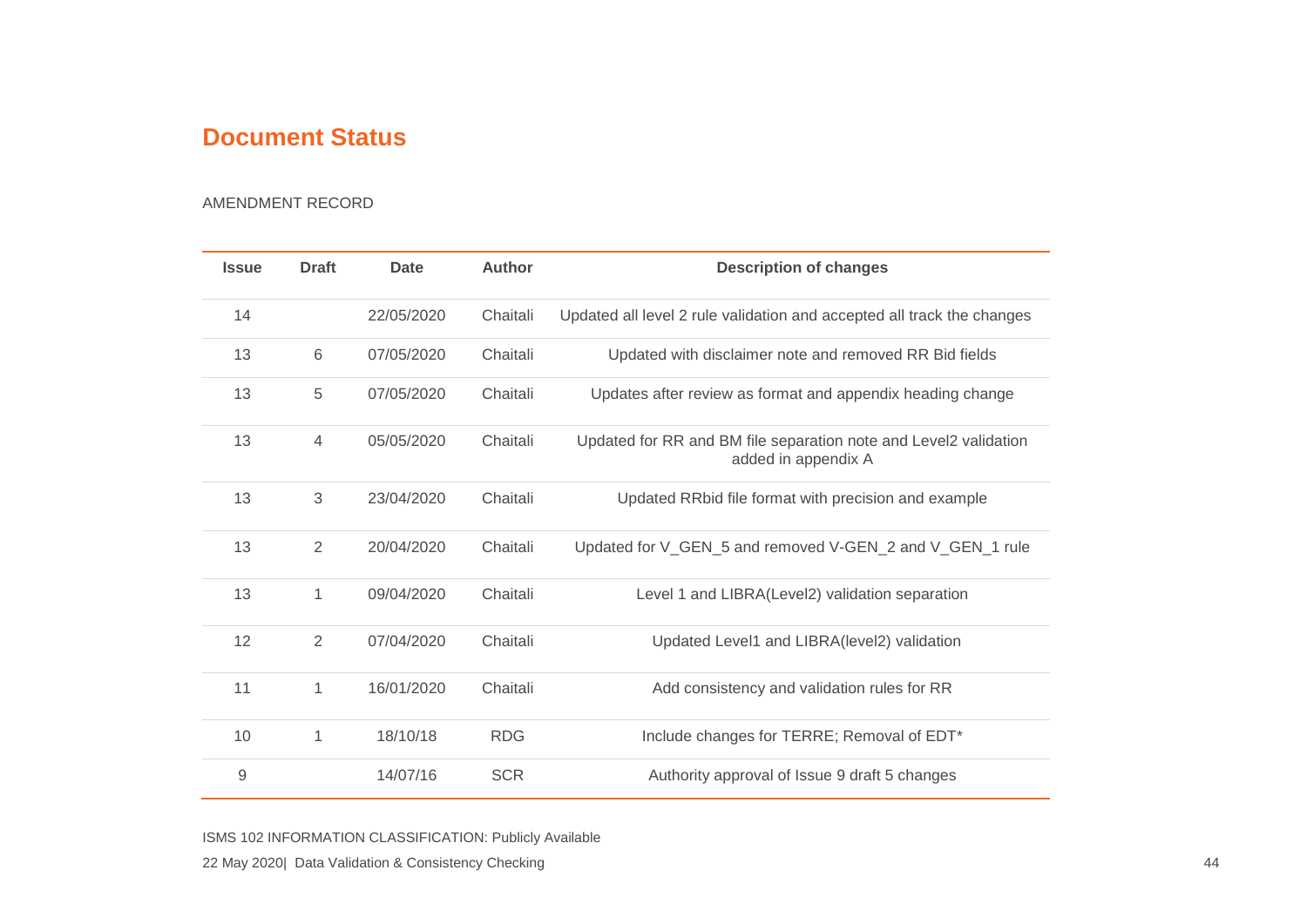| $9$            | 5              | 24/01/14 | <b>RJP</b> | Updated following comments from GC0068<br>Consultation review                |
|----------------|----------------|----------|------------|------------------------------------------------------------------------------|
| $9$            | $\overline{4}$ | 31/10/13 | <b>RJP</b> | Updated following comments from GCRP                                         |
|                |                |          |            | members in preparation for industry                                          |
|                |                |          |            | consultation                                                                 |
| $9$            | 3              | 11/10/13 | <b>RJP</b> | Updated following review at the EBSG                                         |
|                |                |          |            | Workgroup for circulation to GCRP for                                        |
|                |                |          |            | comments                                                                     |
| 9              | $\overline{2}$ | 18/09/13 | <b>RJP</b> | Updated following internal review for circulation                            |
|                |                |          |            | to EBSG Workgroup                                                            |
| 9              | 1              | 23/08/13 | <b>RJP</b> | Changes for EBS including adding the section on EDT*                         |
| 8              | $\mathfrak{S}$ | 25/01/12 | <b>RDG</b> | Add validation rule D_BOD_2; update introduction.                            |
|                |                |          |            | Update initial NDZ to 2 minutes in line with NTO & NTB                       |
| 8              | $\overline{2}$ | 2/11/11  | <b>RDG</b> | Updates after review                                                         |
|                |                |          |            | Update value for N                                                           |
| 8              | $\mathbf{1}$   | 24/10/11 | <b>RDG</b> | Add validation rule V_BOD_11                                                 |
|                |                |          |            | Add Section 6: Initial values                                                |
| $\overline{7}$ |                | 11/10/04 | PH         | Authority approval of Issue 7 draft 1 changes                                |
| $\overline{7}$ | $\mathbf{1}$   | 3/11/03  | PH         | Replace Generation Capacity with Connection Entry Capacity or<br>equivalent. |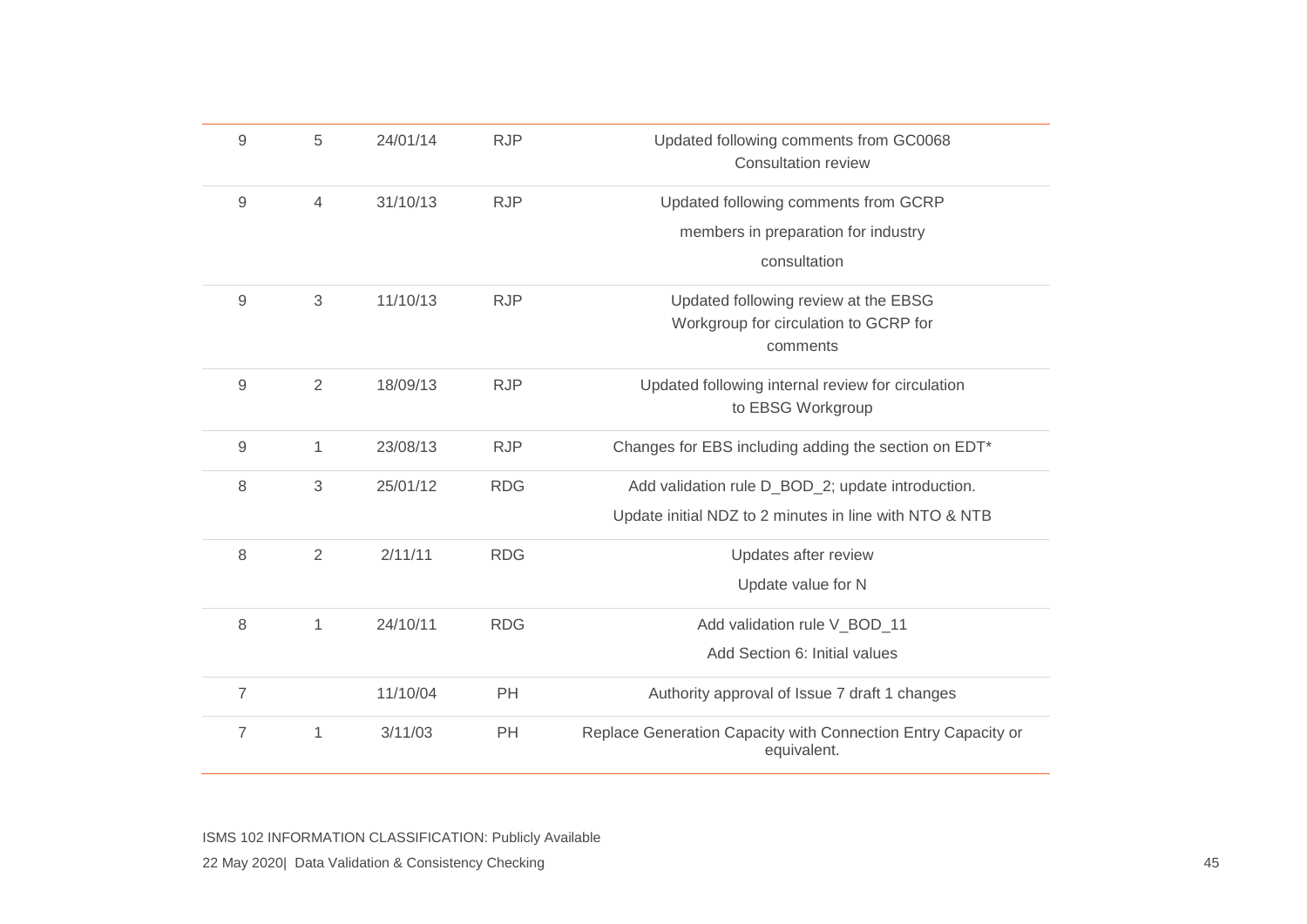| 6 |   | 25/05/04 | <b>RDG</b> | Authority approval of Issue 6 draft 1 changes                                                                                                                     |
|---|---|----------|------------|-------------------------------------------------------------------------------------------------------------------------------------------------------------------|
| 6 | 1 | 19/11/02 | <b>RDG</b> | Introduce D_PN_2, D_QPN_1, D_MEL_1, D_MIL_1 as alternative<br>rules for data defaulting. Modify Gate Closure parameter from 3.5 to 1<br>hours                     |
| 5 |   | 19/12/00 | DJB        | Include comments from internal review.                                                                                                                            |
| 5 | 1 | 06/12/00 | <b>DJB</b> | Include notes on how clock change affects defaulting rules and other<br>clarifications. Removed rules: D BOD 2; D BOD 3; D BOD 4.<br>NGC Events: 2540, 2539, 2744 |
| 4 |   | 24/05/00 | <b>JMW</b> | Included comments from internal reviews. Added new rule C BOD 6.<br>Added clarification for rule V GEN 5 and V BOD 6                                              |
| 4 |   | 17/05/00 | <b>MBD</b> | Included new rules V_GEN_5, V_MEL_6 and V_MIL_6. Added<br>clarification for rule C BOD 4.                                                                         |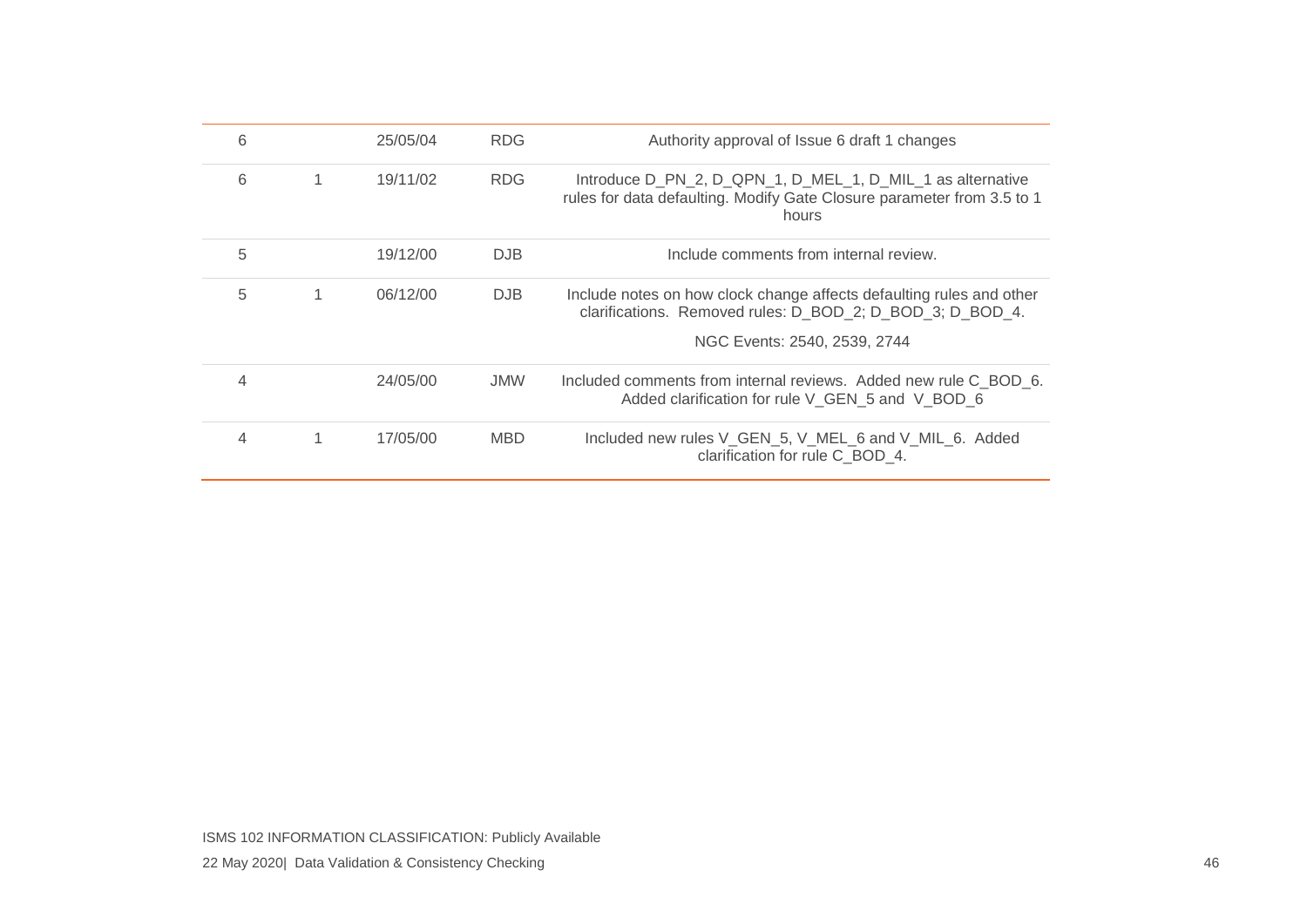| 14/03/00 | MBD. | Final comments included before issued   |
|----------|------|-----------------------------------------|
| 10/02/00 | MBD. | Final changes before release to PDO     |
| 28/01/00 | MBD. | Included final internal review comments |